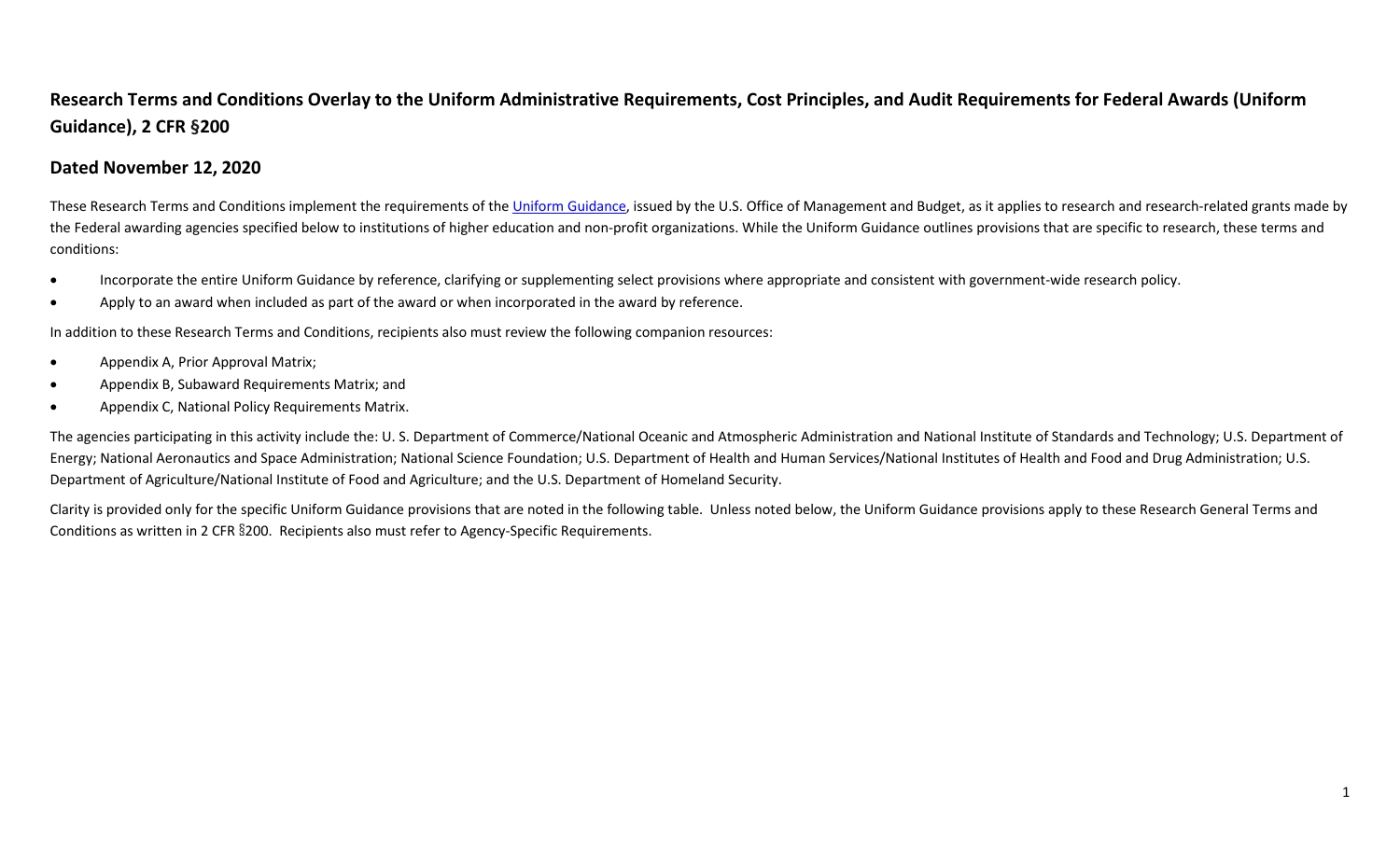| Uniform Guidance (November 12, 2020)                                                                                                                                                                                                                                                                                                                                                                                                                                                                                                                                                                                                                                                                                                                                                                                                                                                                                                                                                                                                                                                                                                                                                                                            | <b>Research Terms Clarification (November 12, 2020)</b>                                                                                                                                                                                                                                                                                                                                                                                                                                                                                                                                                                                                                                                                                                                                                                                                                                                                               |
|---------------------------------------------------------------------------------------------------------------------------------------------------------------------------------------------------------------------------------------------------------------------------------------------------------------------------------------------------------------------------------------------------------------------------------------------------------------------------------------------------------------------------------------------------------------------------------------------------------------------------------------------------------------------------------------------------------------------------------------------------------------------------------------------------------------------------------------------------------------------------------------------------------------------------------------------------------------------------------------------------------------------------------------------------------------------------------------------------------------------------------------------------------------------------------------------------------------------------------|---------------------------------------------------------------------------------------------------------------------------------------------------------------------------------------------------------------------------------------------------------------------------------------------------------------------------------------------------------------------------------------------------------------------------------------------------------------------------------------------------------------------------------------------------------------------------------------------------------------------------------------------------------------------------------------------------------------------------------------------------------------------------------------------------------------------------------------------------------------------------------------------------------------------------------------|
| <b>Subpart A - Acronyms and Definitions</b>                                                                                                                                                                                                                                                                                                                                                                                                                                                                                                                                                                                                                                                                                                                                                                                                                                                                                                                                                                                                                                                                                                                                                                                     | <b>Subpart A - Acronyms and Definitions</b>                                                                                                                                                                                                                                                                                                                                                                                                                                                                                                                                                                                                                                                                                                                                                                                                                                                                                           |
| §200.1 Definitions                                                                                                                                                                                                                                                                                                                                                                                                                                                                                                                                                                                                                                                                                                                                                                                                                                                                                                                                                                                                                                                                                                                                                                                                              | §200.1 Definitions                                                                                                                                                                                                                                                                                                                                                                                                                                                                                                                                                                                                                                                                                                                                                                                                                                                                                                                    |
| Cluster of programs means a grouping of closely related programs that share common compliance<br>requirements. The types of clusters of programs are research and development (R&D), student financial aid<br>(SFA), and other clusters. "Other clusters" are as defined by OMB in the compliance supplement or as designated<br>by a State for Federal awards the State provides to its subrecipients that meet the definition of a cluster of<br>programs. When designating an "other cluster," a State must identify the Federal awards included in the cluster<br>and advise the subrecipients of compliance requirements applicable to the cluster, consistent with §200.332(a). A<br>cluster of programs must be considered as one program for determining major programs, as described in<br>§200.518, and, with the exception of R&D as described in §200.501(c), whether a program-specific audit may be<br>elected.                                                                                                                                                                                                                                                                                                   | Cluster of programs.<br>All awards issued that include these Research Terms and Conditions as part of the award or<br>incorporate them in the award by reference meet the definition of "Research and Development (R&D)" at<br>2 CFR §200.1. As such, auditees should identify them as part of the R&D cluster on the Schedule of<br>Expenditures of Federal Awards (SEFA). The auditor should test the awards for compliance as instructed<br>in Part V, Clusters of Programs. It is recognized that some awards may have another classification for<br>purposes of indirect costs. The auditor is not required to report this disconnect (i.e., the award is<br>classified as R&D for Federal Audit Requirement purposes but non-research for indirect cost rate<br>purposes), unless the auditee (IHEs and non-profit entities) is charging indirect costs at a rate other than<br>the rate(s) specified in the award document(s). |
| §200.1 Definitions.                                                                                                                                                                                                                                                                                                                                                                                                                                                                                                                                                                                                                                                                                                                                                                                                                                                                                                                                                                                                                                                                                                                                                                                                             | §200.1 Definitions                                                                                                                                                                                                                                                                                                                                                                                                                                                                                                                                                                                                                                                                                                                                                                                                                                                                                                                    |
| Federal award has the meaning, depending on the context, in either paragraph (1) or (2) of this definition:<br>(1)(i) The Federal financial assistance that a recipient receives directly from a Federal awarding agency or<br>indirectly from a pass-through entity, as described in §200.101; or (ii) The cost-reimbursement contract under<br>the Federal Acquisition Regulations that a non-Federal entity receives directly from a Federal awarding agency or<br>indirectly from a pass-through entity, as described in §200.101.<br>(2) The instrument setting forth the terms and conditions. The instrument is the grant agreement,<br>cooperative agreement, other agreement for assistance covered in paragraph (2) of the definition of Federal<br>financial assistance in this section, or the cost reimbursement contract awarded under the Federal Acquisition<br>Regulations.<br>(3) Federal award does not include other contracts that a Federal agency uses to buy goods or services from<br>a contractor or a contract to operate Federal Government owned, contractor operated facilities (GOCOs).<br>(4) See also definitions of Federal financial assistance, grant agreement, and cooperative agreement. | Federal award.<br>As used throughout these Research Terms and Conditions, the term "award" means this specific<br>agreement.                                                                                                                                                                                                                                                                                                                                                                                                                                                                                                                                                                                                                                                                                                                                                                                                          |
| §200.1 Definitions.                                                                                                                                                                                                                                                                                                                                                                                                                                                                                                                                                                                                                                                                                                                                                                                                                                                                                                                                                                                                                                                                                                                                                                                                             | §200.1 Definitions                                                                                                                                                                                                                                                                                                                                                                                                                                                                                                                                                                                                                                                                                                                                                                                                                                                                                                                    |
| Period of performance means the total estimated time interval between the start of an initial Federal award<br>and the planned end date, which may include one or more funded portions, or budget periods. Identification of<br>the period of performance in the Federal award per §200.211(b)(5) does not commit the awarding agency to<br>fund the award beyond the currently approved budget period.                                                                                                                                                                                                                                                                                                                                                                                                                                                                                                                                                                                                                                                                                                                                                                                                                         | Period of performance.<br>"Period of Performance" has the meaning given in 2 CFR §200.1, with the additional clarification that<br>the term includes any extension of the end date of the award, such as a no-cost extension authorized by<br>2 CFR §200.308, paragraph (e)(2).                                                                                                                                                                                                                                                                                                                                                                                                                                                                                                                                                                                                                                                       |
| §200.1 Definitions.                                                                                                                                                                                                                                                                                                                                                                                                                                                                                                                                                                                                                                                                                                                                                                                                                                                                                                                                                                                                                                                                                                                                                                                                             | §200.1 Definitions                                                                                                                                                                                                                                                                                                                                                                                                                                                                                                                                                                                                                                                                                                                                                                                                                                                                                                                    |
| Recipient means an entity, usually but not limited to non-Federal entities that receives a Federal award<br>directly from a Federal awarding agency. The term recipient does not include subrecipients or individuals that are<br>beneficiaries of the award.                                                                                                                                                                                                                                                                                                                                                                                                                                                                                                                                                                                                                                                                                                                                                                                                                                                                                                                                                                   | Recipient.                                                                                                                                                                                                                                                                                                                                                                                                                                                                                                                                                                                                                                                                                                                                                                                                                                                                                                                            |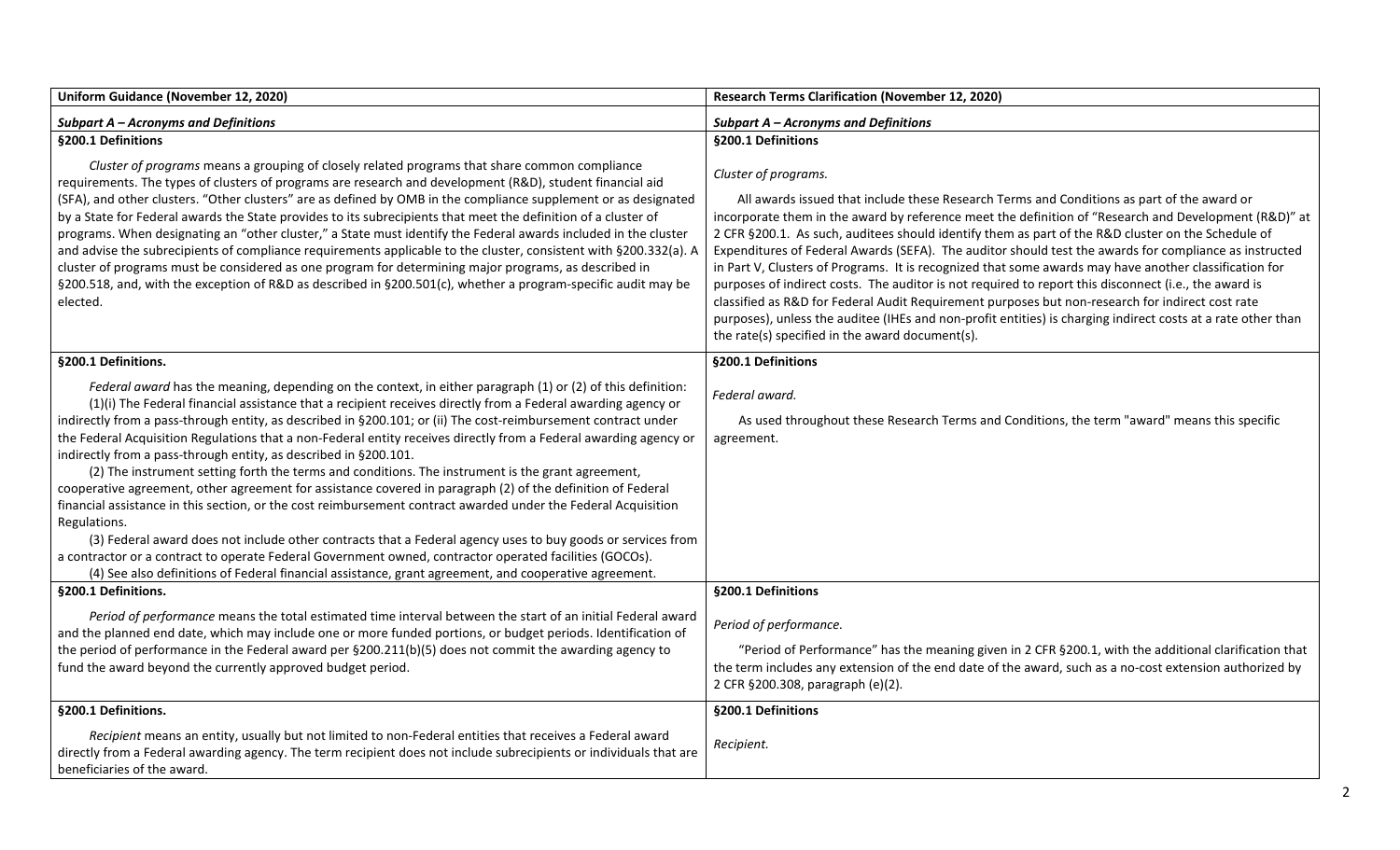| Uniform Guidance (November 12, 2020)                                                                                                                                                                                                                                                                                                                                                                                                                                                                                                                                                                                                                                                                                                                                                                                                                                                                                                                                                                                                                                                                                                                                                                                                                                                                                                                                                                                             | <b>Research Terms Clarification (November 12, 2020)</b>                                                                                                                                                                                                                                                                                                                                                                                                                                                                                                                                                                                                                                                                                                                                                                                                                                                                                                                                                                                     |
|----------------------------------------------------------------------------------------------------------------------------------------------------------------------------------------------------------------------------------------------------------------------------------------------------------------------------------------------------------------------------------------------------------------------------------------------------------------------------------------------------------------------------------------------------------------------------------------------------------------------------------------------------------------------------------------------------------------------------------------------------------------------------------------------------------------------------------------------------------------------------------------------------------------------------------------------------------------------------------------------------------------------------------------------------------------------------------------------------------------------------------------------------------------------------------------------------------------------------------------------------------------------------------------------------------------------------------------------------------------------------------------------------------------------------------|---------------------------------------------------------------------------------------------------------------------------------------------------------------------------------------------------------------------------------------------------------------------------------------------------------------------------------------------------------------------------------------------------------------------------------------------------------------------------------------------------------------------------------------------------------------------------------------------------------------------------------------------------------------------------------------------------------------------------------------------------------------------------------------------------------------------------------------------------------------------------------------------------------------------------------------------------------------------------------------------------------------------------------------------|
|                                                                                                                                                                                                                                                                                                                                                                                                                                                                                                                                                                                                                                                                                                                                                                                                                                                                                                                                                                                                                                                                                                                                                                                                                                                                                                                                                                                                                                  | The term "recipient" means the organization that received this award. The term recipient does not                                                                                                                                                                                                                                                                                                                                                                                                                                                                                                                                                                                                                                                                                                                                                                                                                                                                                                                                           |
|                                                                                                                                                                                                                                                                                                                                                                                                                                                                                                                                                                                                                                                                                                                                                                                                                                                                                                                                                                                                                                                                                                                                                                                                                                                                                                                                                                                                                                  | include subrecipients.                                                                                                                                                                                                                                                                                                                                                                                                                                                                                                                                                                                                                                                                                                                                                                                                                                                                                                                                                                                                                      |
| §200.1 Definitions.                                                                                                                                                                                                                                                                                                                                                                                                                                                                                                                                                                                                                                                                                                                                                                                                                                                                                                                                                                                                                                                                                                                                                                                                                                                                                                                                                                                                              | §200.1 Definitions Subrecipient.                                                                                                                                                                                                                                                                                                                                                                                                                                                                                                                                                                                                                                                                                                                                                                                                                                                                                                                                                                                                            |
| Subrecipient means an entity, usually but not limited to non-Federal entities, that receives a subaward from                                                                                                                                                                                                                                                                                                                                                                                                                                                                                                                                                                                                                                                                                                                                                                                                                                                                                                                                                                                                                                                                                                                                                                                                                                                                                                                     | The term "subrecipient," as defined in 2 CFR §200.1 includes the types of organizations shown for                                                                                                                                                                                                                                                                                                                                                                                                                                                                                                                                                                                                                                                                                                                                                                                                                                                                                                                                           |
| a pass-through entity to carry out part of a Federal award; but does not include an individual that is a beneficiary                                                                                                                                                                                                                                                                                                                                                                                                                                                                                                                                                                                                                                                                                                                                                                                                                                                                                                                                                                                                                                                                                                                                                                                                                                                                                                             | the Federal awarding agency in Appendix B of these Research Terms and Conditions.                                                                                                                                                                                                                                                                                                                                                                                                                                                                                                                                                                                                                                                                                                                                                                                                                                                                                                                                                           |
| of such award. A subrecipient may also be a recipient of other Federal awards directly from a Federal awarding                                                                                                                                                                                                                                                                                                                                                                                                                                                                                                                                                                                                                                                                                                                                                                                                                                                                                                                                                                                                                                                                                                                                                                                                                                                                                                                   |                                                                                                                                                                                                                                                                                                                                                                                                                                                                                                                                                                                                                                                                                                                                                                                                                                                                                                                                                                                                                                             |
| agency.                                                                                                                                                                                                                                                                                                                                                                                                                                                                                                                                                                                                                                                                                                                                                                                                                                                                                                                                                                                                                                                                                                                                                                                                                                                                                                                                                                                                                          |                                                                                                                                                                                                                                                                                                                                                                                                                                                                                                                                                                                                                                                                                                                                                                                                                                                                                                                                                                                                                                             |
| <b>Subpart B - General Provisions</b>                                                                                                                                                                                                                                                                                                                                                                                                                                                                                                                                                                                                                                                                                                                                                                                                                                                                                                                                                                                                                                                                                                                                                                                                                                                                                                                                                                                            | <b>Subpart B – General Provisions</b>                                                                                                                                                                                                                                                                                                                                                                                                                                                                                                                                                                                                                                                                                                                                                                                                                                                                                                                                                                                                       |
| §200.102 Exceptions.                                                                                                                                                                                                                                                                                                                                                                                                                                                                                                                                                                                                                                                                                                                                                                                                                                                                                                                                                                                                                                                                                                                                                                                                                                                                                                                                                                                                             | §200.102 Exceptions.                                                                                                                                                                                                                                                                                                                                                                                                                                                                                                                                                                                                                                                                                                                                                                                                                                                                                                                                                                                                                        |
| (a) With the exception of subpart F of this part, OMB may allow exceptions for classes of Federal awards or<br>non-Federal entities subject to the requirements of this part when exceptions are not prohibited by statute. In<br>the interest of maximum uniformity, exceptions from the requirements of this part will be permitted as<br>described in this section.<br>(b) Exceptions on a case-by-case basis for individual non-Federal entities may be authorized by the Federal<br>awarding agency or cognizant agency for indirect costs, except where otherwise required by law or where OMB<br>or other approval is expressly required by this part.<br>(c) The Federal awarding agency may apply adjust requirements to a class of Federal awards or non-Federal<br>entities when approved by OMB, or when required by Federal statutes or regulations, except for the<br>requirements in subpart F of this part. A Federal awarding agency may apply less restrictive requirements when<br>making fixed amount awards as defined in subpart A of this part, except for those requirements imposed by<br>statute or in subpart F of this part. (d) Federal awarding agencies may request exceptions in support of<br>innovative program designs that apply a risk-based, data-driven framework to alleviate select compliance<br>requirements and hold recipients accountable for good performance. See also §200.206. | Any request by the recipient for waiver or deviation from any provision of either these Research<br>Terms and Conditions or the Agency Specific Requirements must be submitted to the awarding agency's<br>designated representative identified in the agency specific requirements. Any request by the recipient<br>for a waiver or deviation from any special condition attached to this award must be submitted to the<br>cognizant awarding agency official for this particular award (usually the Grants Officer or Contracting<br>Officer who signed the award on behalf of the awarding agency). The Federal awarding agency must<br>review the request and notify the recipient whether the request to deviate has been approved within 30<br>calendar days from the date of receipt of the deviation request. If the deviation request is still under<br>consideration at the end of 30 calendar days, the Federal awarding agency must inform the recipient in<br>writing of the date when the recipient may expect the decision. |
| Subpart C-Pre-Federal Award Requirements and Contents of Federal Awards                                                                                                                                                                                                                                                                                                                                                                                                                                                                                                                                                                                                                                                                                                                                                                                                                                                                                                                                                                                                                                                                                                                                                                                                                                                                                                                                                          | Subpart C-Pre-Federal Award Requirements and Contents of Federal Awards                                                                                                                                                                                                                                                                                                                                                                                                                                                                                                                                                                                                                                                                                                                                                                                                                                                                                                                                                                     |
| §200.200 Purpose.                                                                                                                                                                                                                                                                                                                                                                                                                                                                                                                                                                                                                                                                                                                                                                                                                                                                                                                                                                                                                                                                                                                                                                                                                                                                                                                                                                                                                | §200.200 Purpose.                                                                                                                                                                                                                                                                                                                                                                                                                                                                                                                                                                                                                                                                                                                                                                                                                                                                                                                                                                                                                           |
| Sections 200.201 through 200.216 prescribe instructions and other preaward matters to be used by Federal<br>awarding agencies in the program planning, announcement, application and award processes.                                                                                                                                                                                                                                                                                                                                                                                                                                                                                                                                                                                                                                                                                                                                                                                                                                                                                                                                                                                                                                                                                                                                                                                                                            | These Research Terms and Conditions:<br>(a) Do not implement 2 CFR §200 Subpart C, Pre-Federal Award Requirements and Contents of<br>Federal Awards because Subpart C addresses pre-award matters that are not appropriate for award<br>terms and conditions.<br>(b) Do not implement 2 CFR §200.208, Specific Conditions because implementation of that section is<br>appropriately addressed in award-specific terms and conditions on a case-by-case basis, rather than in<br>these Research Terms and Conditions.                                                                                                                                                                                                                                                                                                                                                                                                                                                                                                                       |
| §200.212 Public access to Federal award information.                                                                                                                                                                                                                                                                                                                                                                                                                                                                                                                                                                                                                                                                                                                                                                                                                                                                                                                                                                                                                                                                                                                                                                                                                                                                                                                                                                             | §200.212 Public access to Federal award information.                                                                                                                                                                                                                                                                                                                                                                                                                                                                                                                                                                                                                                                                                                                                                                                                                                                                                                                                                                                        |
| (a) In accordance with statutory requirements for Federal spending transparency (e.g., FFATA), except as<br>noted in this section, for applicable Federal awards the Federal awarding agency must announce all Federal                                                                                                                                                                                                                                                                                                                                                                                                                                                                                                                                                                                                                                                                                                                                                                                                                                                                                                                                                                                                                                                                                                                                                                                                           | Reporting potentially classifiable information:                                                                                                                                                                                                                                                                                                                                                                                                                                                                                                                                                                                                                                                                                                                                                                                                                                                                                                                                                                                             |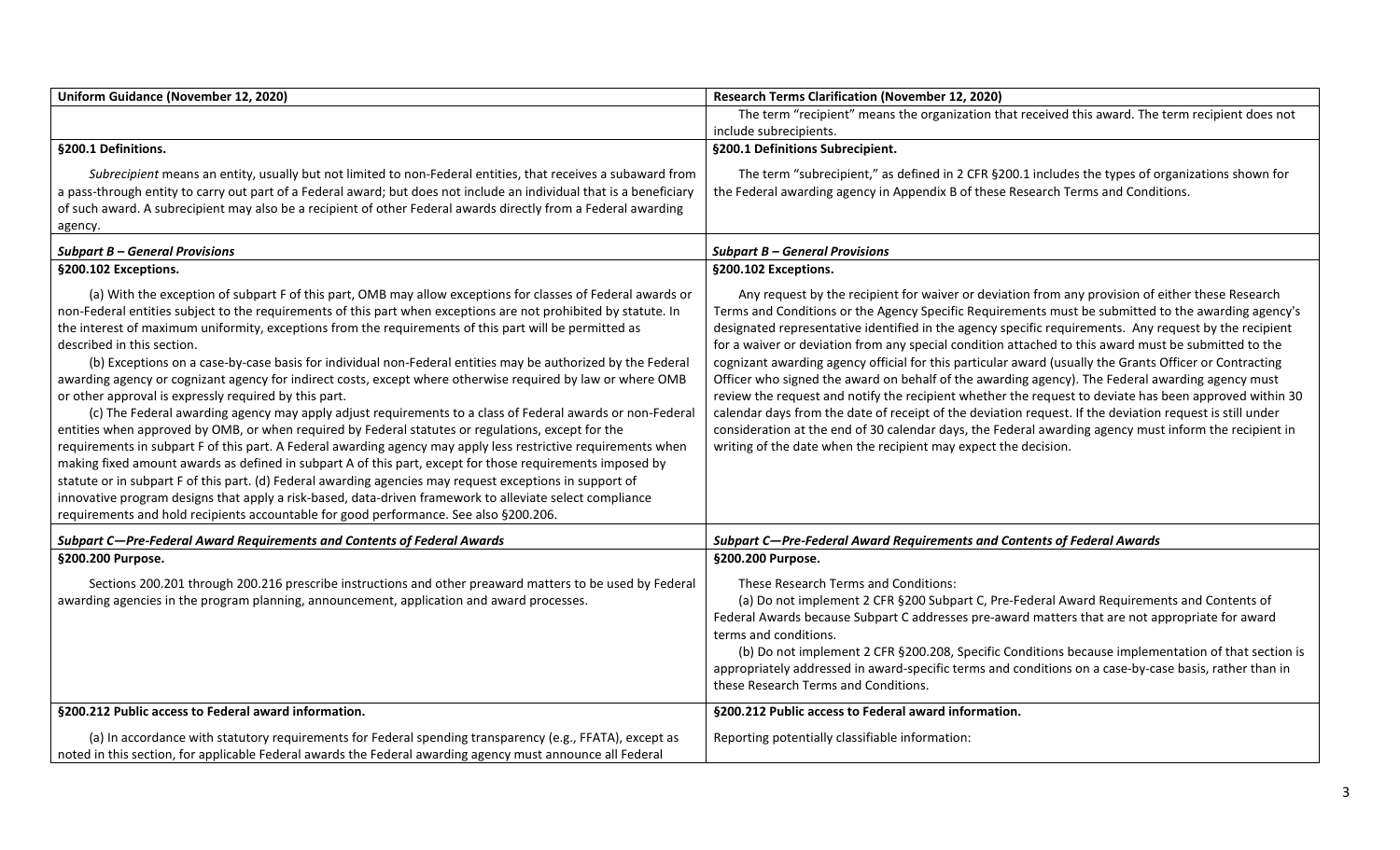| Uniform Guidance (November 12, 2020)                                                                                                                                                                                     | <b>Research Terms Clarification (November 12, 2020)</b>                                                                           |
|--------------------------------------------------------------------------------------------------------------------------------------------------------------------------------------------------------------------------|-----------------------------------------------------------------------------------------------------------------------------------|
| awards publicly and publish the required information on a publicly available OMB-designated governmentwide                                                                                                               | (a) This award is intended for unclassified, publicly releasable research. The recipient will not be                              |
| website.                                                                                                                                                                                                                 | granted access to classified information. The awarding agency does not expect that the results of the                             |
| (b) All information posted in the designated integrity and performance system accessible through SAM                                                                                                                     | research project will involve classified information.                                                                             |
| (currently FAPIIS) on or after April 15, 2011 will be publicly available after a waiting period of 14 calendar days,                                                                                                     | (b) If, however, in conducting the activities supported under this award, the principal investigator (PI)                         |
| except for:                                                                                                                                                                                                              | is concerned that any of the research results involve potentially classifiable information that may warrant                       |
| (1) Past performance reviews required by Federal Government contractors in accordance with the Federal                                                                                                                   | Government restrictions on the dissemination of the results, the PI should promptly notify the awarding                           |
| Acquisition Regulation (FAR) 48 CFR part 42, subpart 42.15;                                                                                                                                                              | agency's program official, or the person identified in the Agency Specific Requirements in accordance                             |
| (2) Information that was entered prior to April 15, 2011; or                                                                                                                                                             | with his/ her institution's policies and procedures.                                                                              |
| (3) Information that is withdrawn during the 14-calendar day waiting period by the Federal Government<br>official.                                                                                                       |                                                                                                                                   |
| (c) Nothing in this section may be construed as requiring the publication of information otherwise exempt                                                                                                                |                                                                                                                                   |
| under the Freedom of Information Act (5 U.S.C 552), or controlled unclassified information pursuant to Executive                                                                                                         |                                                                                                                                   |
| Order 13556.                                                                                                                                                                                                             |                                                                                                                                   |
| §200.216 Prohibition on certain telecommunications and video surveillance services or equipment.                                                                                                                         | §200.216 Prohibition on certain telecommunications and video surveillance services or equipment.                                  |
| (a) Recipients and subrecipients are prohibited from obligating or expending loan or grant funds to:<br>(1) Procure or obtain;                                                                                           | Research Terms and Conditions, Appendix C, contains the implementation of 2 CFR 200.216 and section<br>889 of Public Law 115-232. |
| (2) Extend or renew a contract to procure or obtain; or                                                                                                                                                                  |                                                                                                                                   |
| (3) Enter into a contract (or extend or renew a contract) to procure or obtain equipment, services, or                                                                                                                   |                                                                                                                                   |
| systems that uses covered telecommunications equipment or services as a substantial or essential component of                                                                                                            |                                                                                                                                   |
| any system, or as critical technology as part of any system. As described in Public Law 115-232, section 889,                                                                                                            |                                                                                                                                   |
| covered telecommunications equipment is telecommunications equipment produced by Huawei Technologies                                                                                                                     |                                                                                                                                   |
| Company or ZTE Corporation (or any subsidiary or affiliate of such entities).                                                                                                                                            |                                                                                                                                   |
| (i) For the purpose of public safety, security of government facilities, physical security surveillance of critical                                                                                                      |                                                                                                                                   |
| infrastructure, and other national security purposes, video surveillance and telecommunications equipment                                                                                                                |                                                                                                                                   |
| produced by Hytera Communications Corporation, Hangzhou Hikvision Digital Technology Company, or Dahua                                                                                                                   |                                                                                                                                   |
| Technology Company (or any subsidiary or affiliate of such entities).                                                                                                                                                    |                                                                                                                                   |
| (ii) Telecommunications or video surveillance services provided by such entities or using such equipment.<br>(iii) Telecommunications or video surveillance equipment or services produced or provided by an entity that |                                                                                                                                   |
| the Secretary of Defense, in consultation with the Director of the National Intelligence or the Director of the                                                                                                          |                                                                                                                                   |
| Federal Bureau of Investigation, reasonably believes to be an entity owned or controlled by, or otherwise                                                                                                                |                                                                                                                                   |
| connected to, the government of a covered foreign country.                                                                                                                                                               |                                                                                                                                   |
| (b) In implementing the prohibition under Public Law 115-232, section 889, subsection (f), paragraph (1),                                                                                                                |                                                                                                                                   |
| heads of executive agencies administering loan, grant, or subsidy programs shall prioritize available funding and                                                                                                        |                                                                                                                                   |
| technical support to assist affected businesses, institutions and organizations as is reasonably necessary for those                                                                                                     |                                                                                                                                   |
| affected entities to transition from covered communications equipment and services, to procure replacement                                                                                                               |                                                                                                                                   |
| equipment and services, and to ensure that communications service to users and customers is sustained.                                                                                                                   |                                                                                                                                   |
| (c) See Public Law 115-232, section 889 for additional information.                                                                                                                                                      |                                                                                                                                   |
| (d) See also § 200.471.                                                                                                                                                                                                  |                                                                                                                                   |
|                                                                                                                                                                                                                          |                                                                                                                                   |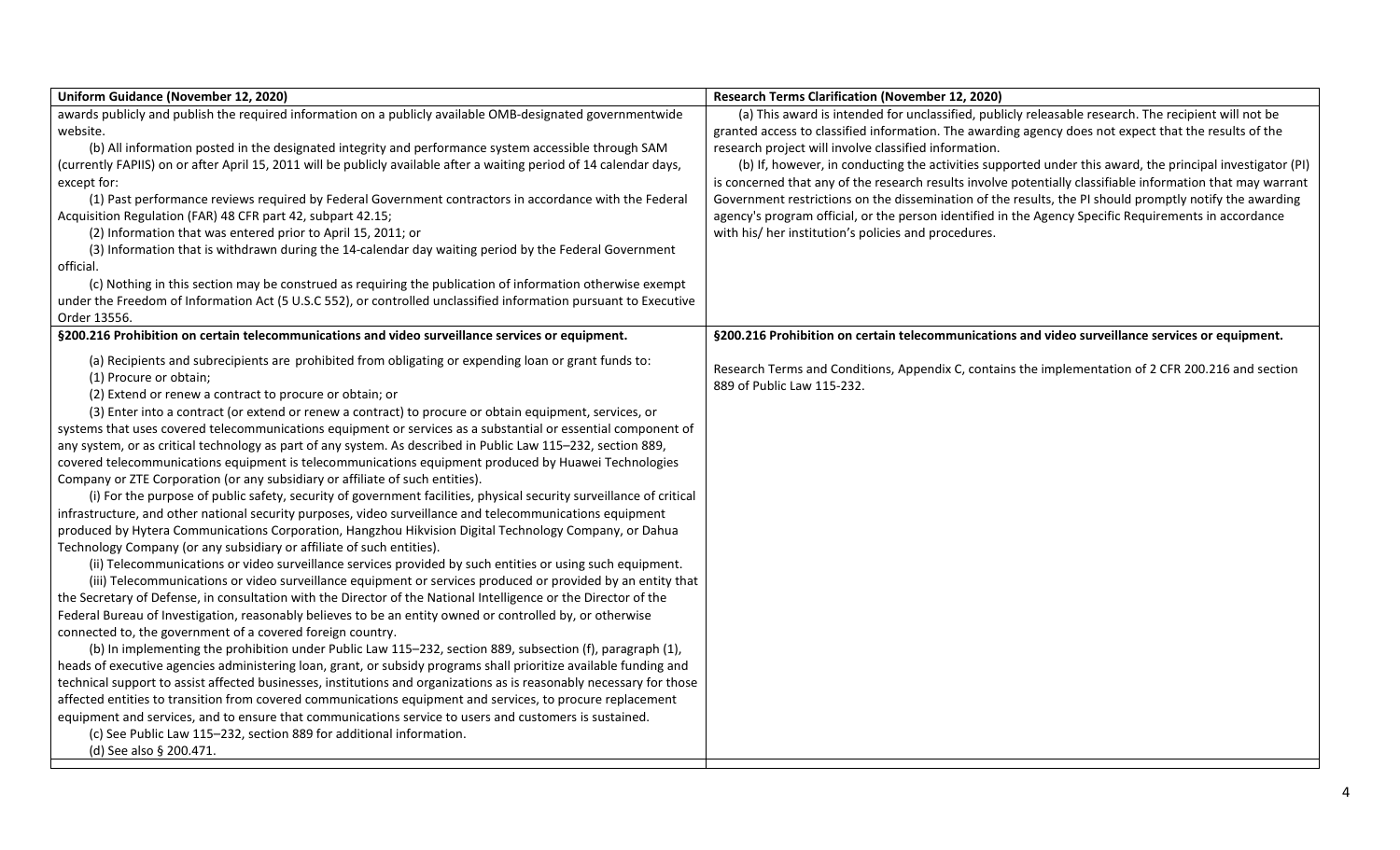| Uniform Guidance (November 12, 2020)                                                                                                                                                                                                                                                                                                                                                                                                                                                                                                                                                                                                                                                                                                                                                                                                                                                                                                                                                                                                                                                                                                                                                                                                                                                                                                                                                                                                                                                                                                                                                                                                                                                                                                                                                                                                                                                                                                                                                                                                                                                                   | <b>Research Terms Clarification (November 12, 2020)</b>                                                                                                                                                                                                                                                                                                                                                                                                          |
|--------------------------------------------------------------------------------------------------------------------------------------------------------------------------------------------------------------------------------------------------------------------------------------------------------------------------------------------------------------------------------------------------------------------------------------------------------------------------------------------------------------------------------------------------------------------------------------------------------------------------------------------------------------------------------------------------------------------------------------------------------------------------------------------------------------------------------------------------------------------------------------------------------------------------------------------------------------------------------------------------------------------------------------------------------------------------------------------------------------------------------------------------------------------------------------------------------------------------------------------------------------------------------------------------------------------------------------------------------------------------------------------------------------------------------------------------------------------------------------------------------------------------------------------------------------------------------------------------------------------------------------------------------------------------------------------------------------------------------------------------------------------------------------------------------------------------------------------------------------------------------------------------------------------------------------------------------------------------------------------------------------------------------------------------------------------------------------------------------|------------------------------------------------------------------------------------------------------------------------------------------------------------------------------------------------------------------------------------------------------------------------------------------------------------------------------------------------------------------------------------------------------------------------------------------------------------------|
| <b>Subpart D-Post Federal Award Requirements</b>                                                                                                                                                                                                                                                                                                                                                                                                                                                                                                                                                                                                                                                                                                                                                                                                                                                                                                                                                                                                                                                                                                                                                                                                                                                                                                                                                                                                                                                                                                                                                                                                                                                                                                                                                                                                                                                                                                                                                                                                                                                       | <b>Subpart D-Post Federal Award Requirements</b>                                                                                                                                                                                                                                                                                                                                                                                                                 |
| <b>Standards for Financial and Program Management</b>                                                                                                                                                                                                                                                                                                                                                                                                                                                                                                                                                                                                                                                                                                                                                                                                                                                                                                                                                                                                                                                                                                                                                                                                                                                                                                                                                                                                                                                                                                                                                                                                                                                                                                                                                                                                                                                                                                                                                                                                                                                  | <b>Standards for Financial and Program Management</b>                                                                                                                                                                                                                                                                                                                                                                                                            |
| §200.300 Statutory and national policy requirements.                                                                                                                                                                                                                                                                                                                                                                                                                                                                                                                                                                                                                                                                                                                                                                                                                                                                                                                                                                                                                                                                                                                                                                                                                                                                                                                                                                                                                                                                                                                                                                                                                                                                                                                                                                                                                                                                                                                                                                                                                                                   | §200.300 Statutory and national policy requirements.                                                                                                                                                                                                                                                                                                                                                                                                             |
| (a) The Federal awarding agency must manage and administer the Federal award in a manner so as to<br>ensure that Federal funding is expended and associated programs are implemented in full accordance with the<br>U.S. Constitution, Federal Law, and public policy requirements: Including, but not limited to, those protecting<br>free speech, religious liberty, public welfare, the environment, and prohibiting discrimination. The Federal<br>awarding agency must communicate to the non-Federal entity all relevant public policy requirements, including<br>those in general appropriations provisions, and incorporate them either directly or by reference in the terms and<br>conditions of the Federal award.<br>(b) The non-Federal entity is responsible for complying with all requirements of the Federal award. For all<br>Federal awards, this includes the provisions of FFATA, which includes requirements on executive compensation,<br>and also requirements implementing the Act for the non-Federal entity at 2 CFR parts 25 and 170. See also<br>statutory requirements for whistleblower protections at 10 U.S.C. 2409, 41 U.S.C. 4712, and 10 U.S.C. 2324, 41<br>U.S.C. 4304 and 4310.                                                                                                                                                                                                                                                                                                                                                                                                                                                                                                                                                                                                                                                                                                                                                                                                                                                                                  | The national policy requirements are summarized in Appendix C of these Research Terms and<br>Conditions. Agencies are required to maintain and identify specific general appropriations provisions in<br>the Federal award or on publicly available websites.<br>Should an applicable national requirement be missing from the matrix, recipients and subrecipients<br>are nevertheless responsible for compliance with applicable national policy requirements. |
| §200.305 Federal payment.                                                                                                                                                                                                                                                                                                                                                                                                                                                                                                                                                                                                                                                                                                                                                                                                                                                                                                                                                                                                                                                                                                                                                                                                                                                                                                                                                                                                                                                                                                                                                                                                                                                                                                                                                                                                                                                                                                                                                                                                                                                                              | §200.305 Federal payment.                                                                                                                                                                                                                                                                                                                                                                                                                                        |
| (a) For states, payments are governed by Treasury-State Cash Management Improvement Act (CMIA)<br>agreements and default procedures codified at 31 CFR part 205 and Treasury Financial Manual (TFM) 4A-2000,<br>"Overall Disbursing Rules for All Federal Agencies".<br>(b) For non-Federal entities other than states, payments methods must minimize the time elapsing between<br>the transfer of funds from the United States Treasury or the pass-through entity and the disbursement by the<br>non-Federal entity whether the payment is made by electronic funds transfer, or issuance or redemption of<br>checks, warrants, or payment by other means. See also §200.302(b)(6). Except as noted elsewhere in this part,<br>Federal agencies must require recipients to use only OMB-approved, governmentwide information collection<br>requests to request payment.<br>(1) The non-Federal entity must be paid in advance, provided it maintains or demonstrates the willingness<br>to maintain both written procedures that minimize the time elapsing between the transfer of funds and<br>disbursement by the non-Federal entity, and financial management systems that meet the standards for fund<br>control and accountability as established in this part. Advance payments to a non-Federal entity must be limited<br>to the minimum amounts needed and be timed to be in accordance with the actual, immediate cash<br>requirements of the non-Federal entity in carrying out the purpose of the approved program or project. The<br>timing and amount of advance payments must be as close as is administratively feasible to the actual<br>disbursements by the non-Federal entity for direct program or project costs and the proportionate share of any<br>allowable indirect costs. The non-Federal entity must make timely payment to contractors in accordance with the<br>contract provisions.<br>(2) Whenever possible, advance payments must be consolidated to cover anticipated cash needs for all<br>Federal awards made by the Federal awarding agency to the recipient. | 2 CFR §200.305 governs the Federal awarding agency's and recipient's responsibilities concerning<br>payments, with the following clarifications:<br>(b)(1) Payments will be made in advance, subject to the conditions described in 2 CFR §200.305(b)(1)<br>unless the Federal awarding agency provides otherwise in the agency-specific terms and conditions or the<br>award document.                                                                          |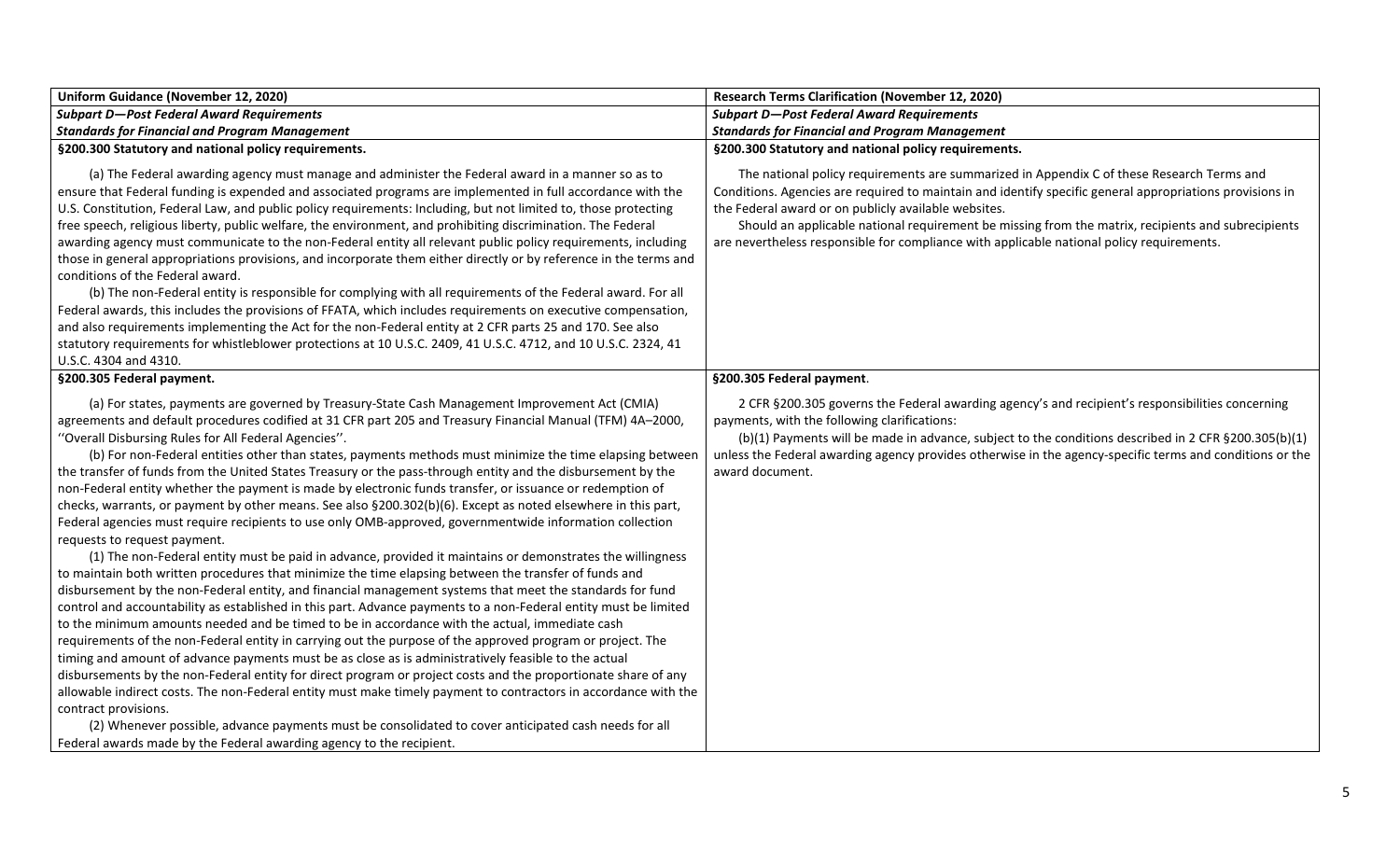| Uniform Guidance (November 12, 2020)                                                                               | <b>Research Terms Clarification (November 12, 2020)</b> |
|--------------------------------------------------------------------------------------------------------------------|---------------------------------------------------------|
| (i) Advance payment mechanisms include, but are not limited to, Treasury check and electronic funds                |                                                         |
| transfer and must comply with applicable guidance in 31 CFR part 208.                                              |                                                         |
| (ii) Non-Federal entities must be authorized to submit requests for advance payments and reimbursements            |                                                         |
| at least monthly when electronic fund transfers are not used, and as often as they like when electronic transfers  |                                                         |
| are used, in accordance with the provisions of the Electronic Fund Transfer Act (15 U.S.C. 1693-1693r).            |                                                         |
| (3) Reimbursement is the preferred method when the requirements in this paragraph (b) cannot be met,               |                                                         |
| when the Federal awarding agency sets a specific condition per §200.208, or when the non-Federal entity            |                                                         |
| requests payment by reimbursement. This method may be used on any Federal award for construction, or if the        |                                                         |
| major portion of the construction project is accomplished through private market financing or Federal loans, and   |                                                         |
| the Federal award agency or pass-through entity must make payment within 30 calendar days after receipt of the     |                                                         |
| billing, unless the Federal awarding agency or passthrough entity reasonably believes the request to be improper.  |                                                         |
| (4) If the non-Federal entity cannot meet the criteria for advance payments and the Federal awarding               |                                                         |
| agency or pass-through entity has determined that reimbursement is not feasible because the non-Federal entity     |                                                         |
| lacks sufficient working capital, the Federal awarding agency or pass-through entity may provide cash on a         |                                                         |
| working capital advance basis. Under this procedure, the Federal awarding agency or passthrough entity must        |                                                         |
| advance cash payments to the non-Federal entity to cover its estimated disbursement needs for an initial period    |                                                         |
| generally geared to the non-Federal entity's disbursing cycle. Thereafter, the Federal awarding agency or pass-    |                                                         |
| through entity must reimburse the non-Federal entity for its actual cash disbursements. Use of the working         |                                                         |
| capital advance method of payment requires that the pass-through entity provide timely advance payments to         |                                                         |
| any subrecipients in order to meet the subrecipient's actual cash disbursements. The working capital advance       |                                                         |
| method of payment must not be used by the pass-through entity if the reason for using this method is the           |                                                         |
| unwillingness or inability of the passthrough entity to provide timely advance payments to the subrecipient to     |                                                         |
| meet the subrecipient's actual cash disbursements.                                                                 |                                                         |
| (5) To the extent available, the non-Federal entity must disburse funds available from program income              |                                                         |
| (including repayments to a revolving fund), rebates, refunds, contract settlements, audit recoveries, and interest |                                                         |
| earned on such funds before requesting additional cash payments.                                                   |                                                         |
| (6) Unless otherwise required by Federal statutes, payments for allowable costs by non-Federal entities            |                                                         |
| must not be withheld at any time during the period of performance unless the conditions of §200.208, subpart D     |                                                         |
| of this part, including §200.339, or one or more of the following applies:                                         |                                                         |
| (i) The non-Federal entity has failed to comply with the project objectives, Federal statutes, regulations, or     |                                                         |
| the terms and conditions of the Federal award.                                                                     |                                                         |
| (ii) The non-Federal entity is delinquent in a debt to the United States as defined in OMB Circular A-129,         |                                                         |
| "Policies for Federal Credit Programs and Non-Tax Receivables." Under such conditions, the Federal awarding        |                                                         |
| agency or pass-through entity may, upon reasonable notice, inform the non-Federal entity that payments must        |                                                         |
| not be made for financial obligations incurred after a specified date until the conditions are corrected or the    |                                                         |
| indebtedness to the Federal Government is liquidated.                                                              |                                                         |
| (iii) A payment withheld for failure to comply with Federal award conditions, but without suspension of the        |                                                         |
| Federal award, must be released to the non-Federal entity upon subsequent compliance. When a Federal award         |                                                         |
| is suspended, payment adjustments will be made in accordance with §200.343.                                        |                                                         |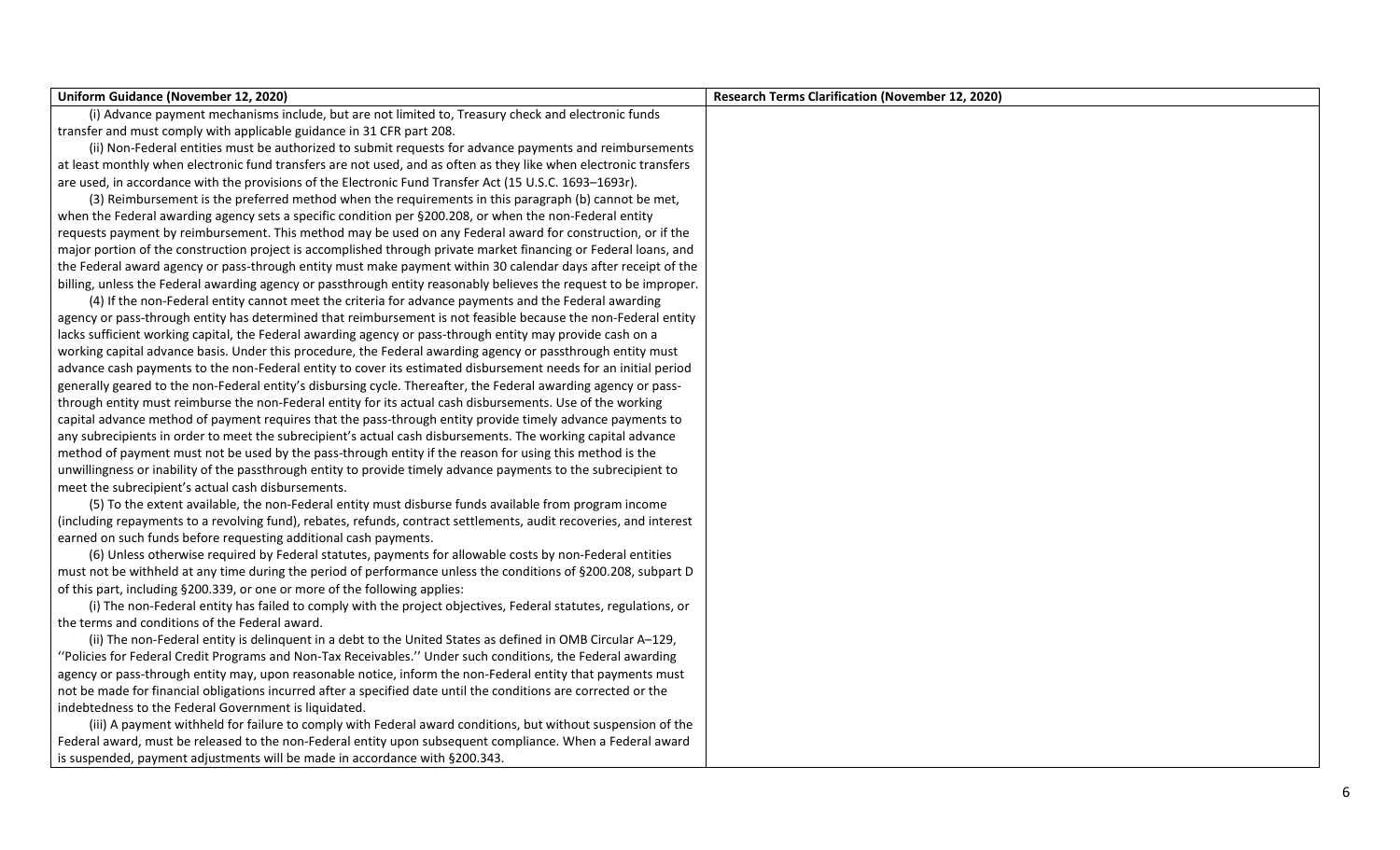| Uniform Guidance (November 12, 2020)                                                                               | <b>Research Terms Clarification (November 12, 2020)</b> |
|--------------------------------------------------------------------------------------------------------------------|---------------------------------------------------------|
| (iv) A payment must not be made to a non-Federal entity for amounts that are withheld by the non-Federal           |                                                         |
| entity from payment to contractors to assure satisfactory completion of work. A payment must be made when          |                                                         |
| the non-Federal entity actually disburses the withheld funds to the contractors or to escrow accounts established  |                                                         |
| to assure satisfactory completion of work.                                                                         |                                                         |
| (7) Standards governing the use of banks and other institutions as depositories of advance payments under          |                                                         |
| Federal awards are as follows.                                                                                     |                                                         |
| (i) The Federal awarding agency and pass-through entity must not require separate depository accounts for          |                                                         |
| funds provided to a non-Federal entity or establish any eligibility requirements for depositories for funds        |                                                         |
| provided to the non-Federal entity. However, the non-Federal entity must be able to account for funds received,    |                                                         |
| obligated, and expended.                                                                                           |                                                         |
| (ii) Advance payments of Federal funds must be deposited and maintained in insured accounts whenever               |                                                         |
| possible.                                                                                                          |                                                         |
| (8) The non-Federal entity must maintain advance payments of Federal awards in interest-bearing accounts,          |                                                         |
| unless the following apply:                                                                                        |                                                         |
| (i) The non-Federal entity receives less than \$250,000 in Federal awards per year.                                |                                                         |
| (ii) The best reasonably available interest-bearing account would not be expected to earn interest in excess       |                                                         |
| of \$500 per year on Federal cash balances.                                                                        |                                                         |
| (iii) The depository would require an average or minimum balance so high that it would not be feasible             |                                                         |
| within the expected Federal and non-Federal cash resources.                                                        |                                                         |
| (iv) A foreign government or banking system prohibits or precludes interest bearing accounts.                      |                                                         |
| (9) Interest earned amounts up to \$500 per year may be retained by the non-Federal entity for                     |                                                         |
| administrative expense. Any additional interest earned on Federal advance payments deposited in interest-          |                                                         |
| bearing accounts must be remitted annually to the Department of Health and Human Services Payment                  |                                                         |
| Management System (PMS) through an electronic medium using either Automated Clearing House (ACH)                   |                                                         |
| network or a Fedwire Funds Service payment.                                                                        |                                                         |
| (i) For returning interest on Federal awards paid through PMS, the refund should: (A) Provide an                   |                                                         |
| explanation stating that the refund is for interest; (B) List the PMS Payee Account Number(s) (PANs); (C) List the |                                                         |
| Federal award number(s) for which the interest was earned; and (D) Make returns payable to: Department of          |                                                         |
| Health and Human Services.                                                                                         |                                                         |
| (ii) For returning interest on Federal awards not paid through PMS, the refund should: (A) Provide an              |                                                         |
| explanation stating that the refund is for interest; (B) Include the name of the awarding agency; (C) List the     |                                                         |
| Federal award number(s) for which the interest was earned; and (D) Make returns payable to: Department of          |                                                         |
| Health and Human Services.                                                                                         |                                                         |
| (10) Funds, principal, and excess cash returns must be directed to the original Federal agency payment             |                                                         |
| system. The non-Federal entity should review instructions from the original Federal agency payment system.         |                                                         |
| Returns should include the following information:                                                                  |                                                         |
| (i) Payee Account Number (PAN), if the payment originated from PMS, or Agency information to indicate              |                                                         |
| whom to credit the funding if the payment originated from ASAP, NSF, or another Federal agency payment             |                                                         |
| system.                                                                                                            |                                                         |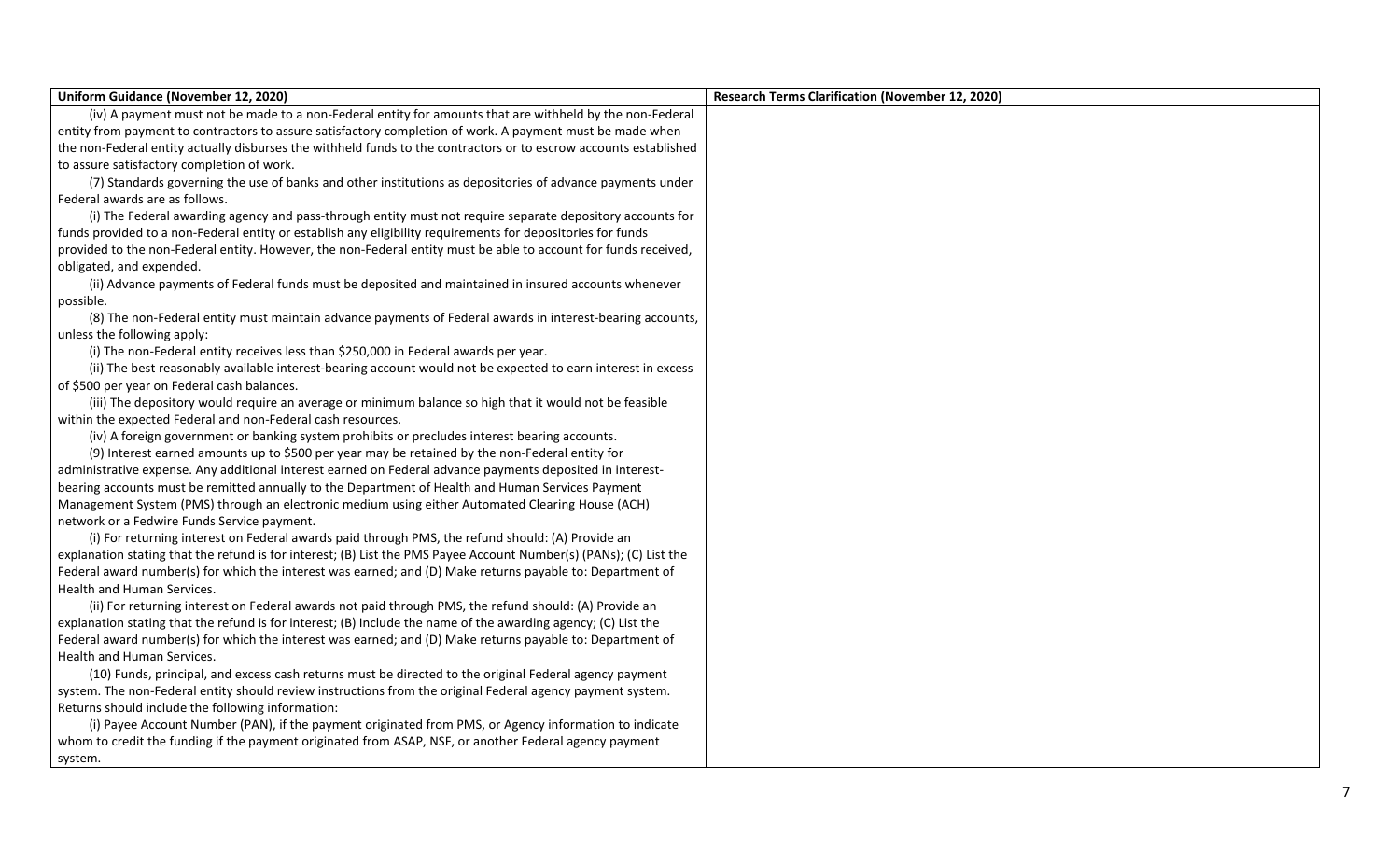| Uniform Guidance (November 12, 2020)                                                                                            | <b>Research Terms Clarification (November 12, 2020)</b>                                               |
|---------------------------------------------------------------------------------------------------------------------------------|-------------------------------------------------------------------------------------------------------|
| (ii) PMS document number and subaccount(s), if the payment originated from PMS, or relevant account                             |                                                                                                       |
| numbers if the payment originated from another Federal agency payment system.                                                   |                                                                                                       |
| (iii) The reason for the return (e.g., excess cash, funds not spent, interest, part interest part other, etc.)                  |                                                                                                       |
| (11) When returning funds or interest to PMS you must include the following as applicable:                                      |                                                                                                       |
| (i) For ACH Returns: Routing Number: 051036706 Account number: 303000 Bank Name and Location: Credit                            |                                                                                                       |
| Gateway-ACH Receiver St. Paul, MN                                                                                               |                                                                                                       |
| (ii) For Fedwire Returns <sup>1</sup> : Routing Number: 021030004 Account number: 75010501 Bank Name and                        |                                                                                                       |
| Location: Federal Reserve Bank Treas NYC/Funds                                                                                  |                                                                                                       |
| <sup>1</sup> Please note that the organization initiating payment is likely to incur a charge from their Financial              |                                                                                                       |
| Institution for this type of payment.                                                                                           |                                                                                                       |
| (iii) For International ACH Returns: Beneficiary Account: Federal Reserve Bank of New York/ITS (FRBNY/ITS)                      |                                                                                                       |
| Bank: Citibank N.A. (New York) Swift Code: CITIUS33 Account Number: 36838868 Bank Address: 388 Greenwich                        |                                                                                                       |
| Street, New York, NY 10013 USA Payment Details (Line 70): Agency Locator Code (ALC): 75010501 Name                              |                                                                                                       |
| (abbreviated when possible) and ALC Agency POC                                                                                  |                                                                                                       |
| (iv) For recipients that do not have electronic remittance capability, please make check <sup>2</sup> payable to: "The          |                                                                                                       |
| Department of Health and Human Services." Mail Check to Treasury approved lockbox: HHS Program Support                          |                                                                                                       |
| Center, P.O. Box 530231, Atlanta, GA 30353-0231                                                                                 |                                                                                                       |
| <sup>2</sup> Please allow 4–6 weeks for processing of a payment by check to be applied to the appropriate PMS                   |                                                                                                       |
| account.                                                                                                                        |                                                                                                       |
| (v) Questions can be directed to PMS at 877-614-5533 or PMSSupport@ psc.hhs.gov.                                                |                                                                                                       |
| §200.306 Cost sharing or matching.                                                                                              | §200.306 Cost sharing or matching.                                                                    |
| (a) Under Federal research proposals, voluntary committed cost sharing is not expected. It cannot be used                       | This article implements 2 CFR §200.306. The allowability and valuation of third party in-kind and     |
| as a factor during the merit review of applications or proposals, but may be considered if it is both in accordance             | recipient contributions toward cost sharing or matching is in accordance with 2 CFR §200.306 with the |
| with Federal awarding agency regulations and specified in a notice of funding opportunity. Criteria for                         | following clarification:                                                                              |
| considering voluntary committed cost sharing and any other program policy factors that may be used to                           | (c) The recipient may include unrecovered indirect costs as part of cost sharing or matching without  |
| determine who may receive a Federal award must be explicitly described in the notice of funding opportunity.<br>prior approval. |                                                                                                       |
| See also §§200.414 and 200.204 and appendix I to this part.                                                                     |                                                                                                       |
| (b) For all Federal awards, any shared costs or matching funds and all contributions, including cash and third                  |                                                                                                       |
| party in-kind contributions, must be accepted as part of the non-Federal entity's cost sharing or matching when                 |                                                                                                       |
| such contributions meet all of the following criteria:                                                                          |                                                                                                       |
| (1) Are verifiable from the non-Federal entity's records;                                                                       |                                                                                                       |
| (2) Are not included as contributions for any other Federal award;                                                              |                                                                                                       |
| (3) Are necessary and reasonable for accomplishment of project or program objectives;                                           |                                                                                                       |
| (4) Are allowable under subpart E of this part;                                                                                 |                                                                                                       |
| (5) Are not paid by the Federal Government under another Federal award, except where the Federal                                |                                                                                                       |
| statute authorizing a program specifically provides that Federal funds made available for such program can be                   |                                                                                                       |
| applied to matching or cost sharing requirements of other Federal programs;                                                     |                                                                                                       |
| (6) Are provided for in the approved budget when required by the Federal awarding agency; and                                   |                                                                                                       |
| (7) Conform to other provisions of this part, as applicable.                                                                    |                                                                                                       |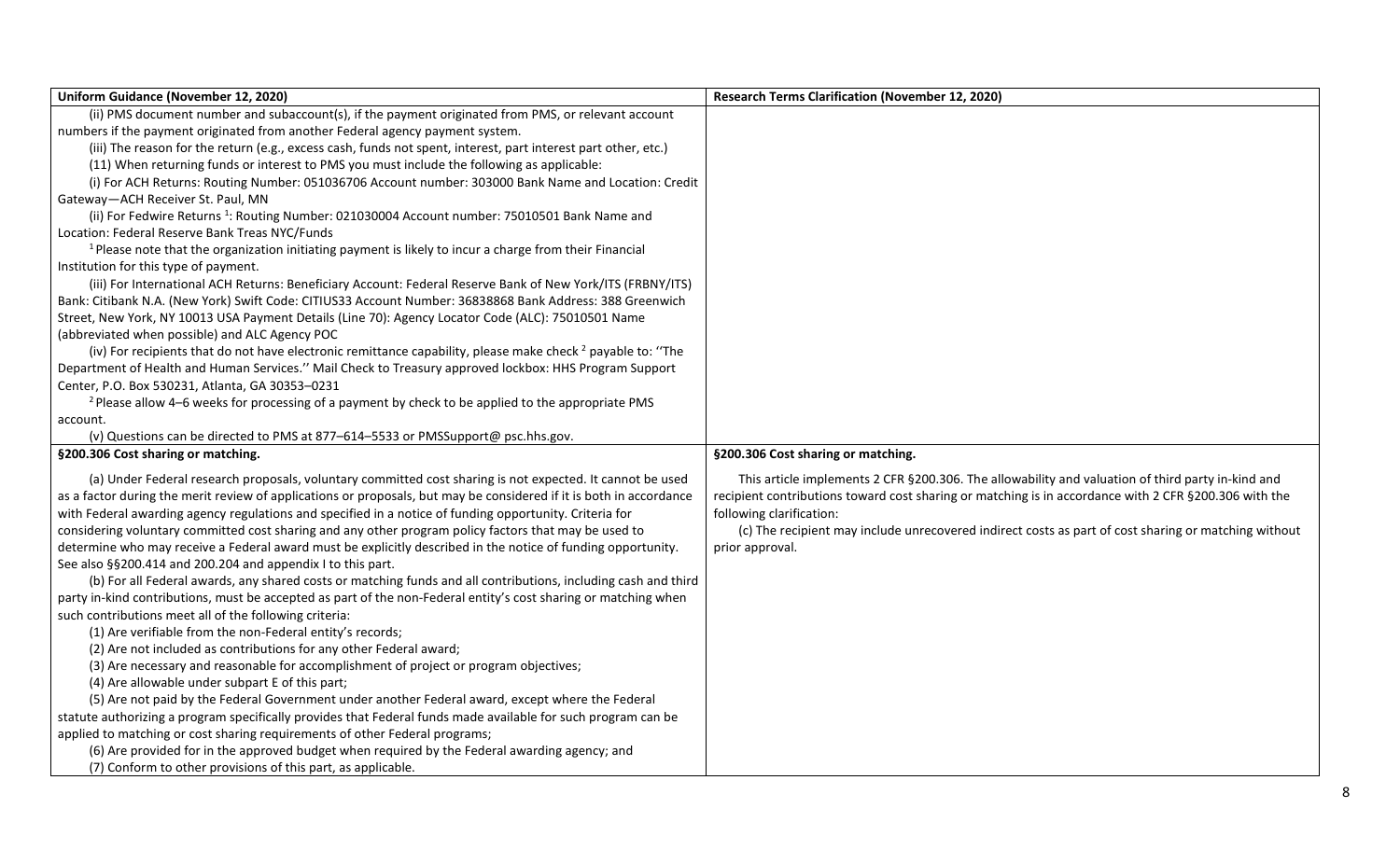| Uniform Guidance (November 12, 2020)                                                                                  | <b>Research Terms Clarification (November 12, 2020)</b> |
|-----------------------------------------------------------------------------------------------------------------------|---------------------------------------------------------|
| (c) Unrecovered indirect costs, including indirect costs on cost sharing or matching may be included as part          |                                                         |
| of cost sharing or matching only with the prior approval of the Federal awarding agency. Unrecovered indirect         |                                                         |
| cost means the difference between the amount charged to the Federal award and the amount which could have             |                                                         |
| been charged to the Federal award under the non-Federal entity's approved negotiated indirect cost rate.              |                                                         |
| (d) Values for non-Federal entity contributions of services and property must be established in accordance            |                                                         |
| with the cost principles in subpart E of this part. If a Federal awarding agency authorizes the non-Federal entity    |                                                         |
| to donate buildings or land for construction/facilities acquisition projects or long-term use, the value of the       |                                                         |
| donated property for cost sharing or matching must be the lesser of paragraph $(d)(1)$ or (2) of this section.        |                                                         |
| (1) The value of the remaining life of the property recorded in the non-Federal entity's accounting records           |                                                         |
| at the time of donation.                                                                                              |                                                         |
| (2) The current fair market value. However, when there is sufficient justification, the Federal awarding              |                                                         |
| agency may approve the use of the current fair market value of the donated property, even if it exceeds the           |                                                         |
| value described in paragraph (d)(1) of this section at the time of donation.                                          |                                                         |
| (e) Volunteer services furnished by third-party professional and technical personnel, consultants, and other          |                                                         |
| skilled and unskilled labor may be counted as cost sharing or matching if the service is an integral and necessary    |                                                         |
| part of an approved project or program. Rates for third-party volunteer services must be consistent with those        |                                                         |
| paid for similar work by the non-Federal entity. In those instances in which the required skills are not found in the |                                                         |
| non-Federal entity, rates must be consistent with those paid for similar work in the labor market in which the        |                                                         |
| non-Federal entity competes for the kind of services involved. In either case, paid fringe benefits that are          |                                                         |
| reasonable, necessary, allocable, and otherwise allowable may be included in the valuation.                           |                                                         |
| (f) When a third-party organization furnishes the services of an employee, these services must be valued at           |                                                         |
| the employee's regular rate of pay plus an amount of fringe benefits that is reasonable, necessary, allocable, and    |                                                         |
| otherwise allowable, and indirect costs at either the third-party organization's approved federally-negotiated        |                                                         |
| indirect cost rate or, a rate in accordance with §200.414(d) provided these services employ the same skill(s) for     |                                                         |
| which the employee is normally paid. Where donated services are treated as indirect costs, indirect cost rates        |                                                         |
| will separate the value of the donated services so that reimbursement for the donated services will not be made.      |                                                         |
| (g) Donated property from third parties may include such items as equipment, office supplies, laboratory              |                                                         |
| supplies, or workshop and classroom supplies. Value assessed to donated property included in the cost sharing or      |                                                         |
| matching share must not exceed the fair market value of the property at the time of the donation.                     |                                                         |
| (h) The method used for determining cost sharing or matching for third-party donated equipment, buildings             |                                                         |
| and land for which title passes to the non-Federal entity may differ according to the purpose of the Federal          |                                                         |
| award, if paragraph (h)(1) or (2) of this section applies.                                                            |                                                         |
| (1) If the purpose of the Federal award is to assist the non-Federal entity in the acquisition of equipment,          |                                                         |
| buildings or land, the aggregate value of the donated property may be claimed as cost sharing or matching.            |                                                         |
| (2) If the purpose of the Federal award is to support activities that require the use of equipment, buildings         |                                                         |
| or land, normally only depreciation charges for equipment and buildings may be made. However, the fair market         |                                                         |
| value of equipment or other capital assets and fair rental charges for land may be allowed, provided that the         |                                                         |
| Federal awarding agency has approved the charges. See also §200.420.                                                  |                                                         |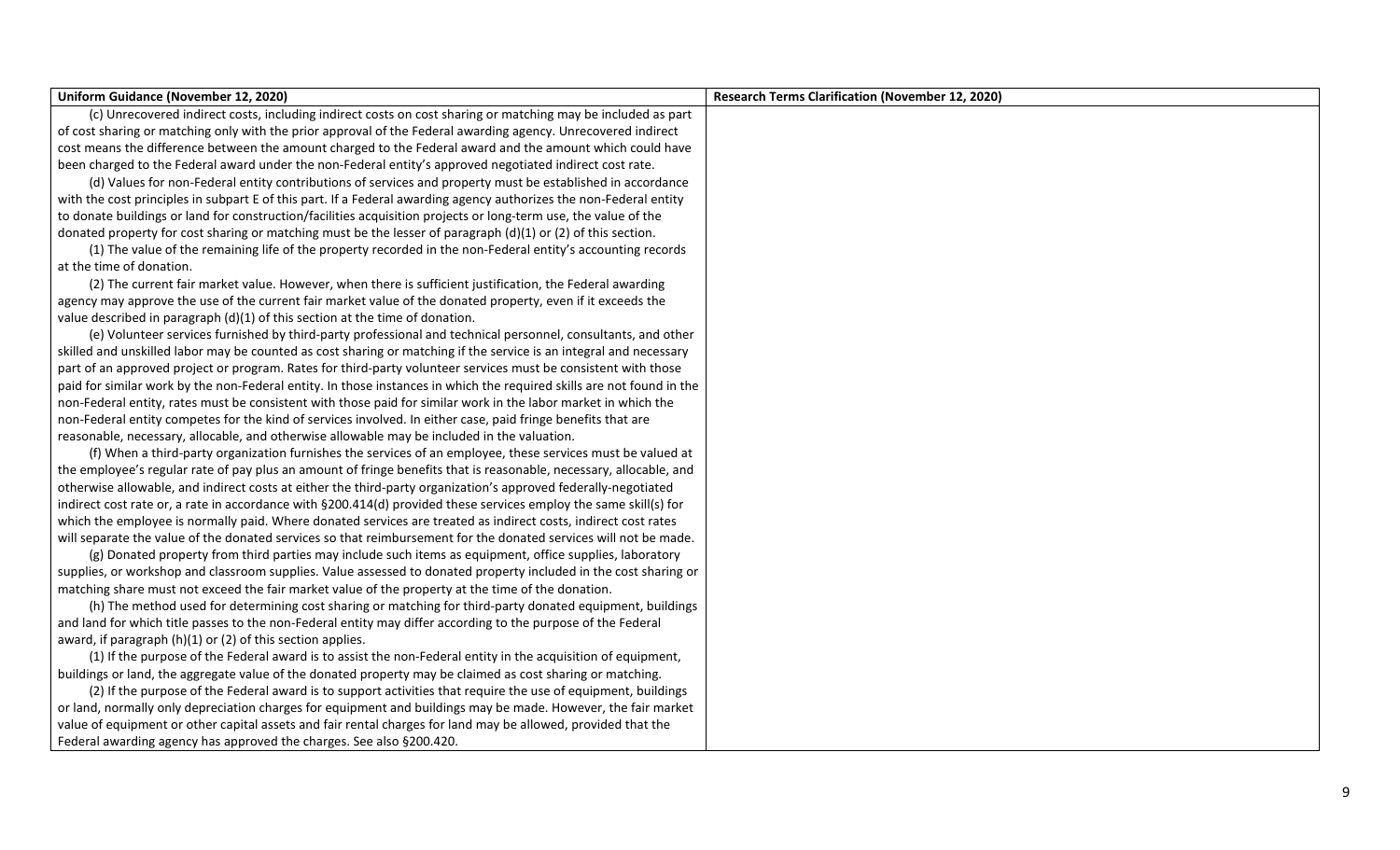| Uniform Guidance (November 12, 2020)                                                                                 | <b>Research Terms Clarification (November 12, 2020)</b>                                                    |
|----------------------------------------------------------------------------------------------------------------------|------------------------------------------------------------------------------------------------------------|
| (i) The value of donated property must be determined in accordance with the usual accounting policies of             |                                                                                                            |
| the non-Federal entity, with the following qualifications:                                                           |                                                                                                            |
| (1) The value of donated land and buildings must not exceed its fair market value at the time of donation to         |                                                                                                            |
| the non-Federal entity as established by an independent appraiser (e.g., certified real property appraiser or        |                                                                                                            |
| General Services Administration representative) and certified by a responsible official of the non-Federal entity as |                                                                                                            |
| required by the Uniform Relocation Assistance and Real Property Acquisition Policies Act of 1970, as amended,        |                                                                                                            |
| (42 U.S.C. 4601-4655) (Uniform Act) except as provided in the implementing regulations at 49 CFR part 24,            |                                                                                                            |
| "Uniform Relocation Assistance And Real Property Acquisition For Federal And Federally Assisted Programs".           |                                                                                                            |
| (2) The value of donated equipment must not exceed the fair market value of equipment of the same age                |                                                                                                            |
| and condition at the time of donation.                                                                               |                                                                                                            |
| (3) The value of donated space must not exceed the fair rental value of comparable space as established by           |                                                                                                            |
| an independent appraisal of comparable space and facilities in a privately-owned building in the same locality.      |                                                                                                            |
| (4) The value of loaned equipment must not exceed its fair rental value.                                             |                                                                                                            |
| (j) For third-party in-kind contributions, the fair market value of goods and services must be documented            |                                                                                                            |
| and to the extent feasible supported by the same methods used internally by the non-Federal entity.                  |                                                                                                            |
| (k) For IHEs, see also OMB memorandum M-01-06, dated January 5, 2001, Clarification of OMB A-21                      |                                                                                                            |
| Treatment of Voluntary Uncommitted Cost Sharing and Tuition Remission Costs.                                         |                                                                                                            |
| §200.307 Program income.                                                                                             | §200.307 Program income.                                                                                   |
| (a) General. Non-Federal entities are encouraged to earn income to defray program costs where                        | 2 CFR §200.307 governs the Federal awarding agency's and recipient's responsibilities concerning           |
| appropriate.                                                                                                         | payments, with the following clarifications:                                                               |
| (b) Cost of generating program income. If authorized by Federal regulations or the Federal award, costs              | (c) Governmental revenues. (1) The Patent and Trademark Laws Amendments, 35 USC §§200-212,                 |
| incidental to the generation of program income may be deducted from gross income to determine program                | apply to inventions made under an award for performance of experimental, developmental, or research        |
| income, provided these costs have not been charged to the Federal award.                                             | work.                                                                                                      |
| (c) Governmental revenues. Taxes, special assessments, levies, fines, and other such revenues raised by a            | (2) Unless the terms and conditions for the Federal award provide otherwise, recipients must have          |
| non-Federal entity are not program income unless the revenues are specifically identified in the Federal award or    | no obligation to the Federal awarding agency with respect to program income earned from license fees       |
| Federal awarding agency regulations as program income.                                                               | and royalties for copyrighted material, patents, patent applications, trademarks, and inventions made      |
| (d) Property. Proceeds from the sale of real property, equipment, or supplies are not program income; such           | under a Federal award to which 37 CFR §401, "Rights to Inventions Made by Nonprofit Organizations and      |
| proceeds will be handled in accordance with the requirements of the Property Standards §§200.311, 200.313,           | Small Business Firms Under Government Awards, Contracts, and Cooperative Agreements" is applicable.        |
| and 200.314, or as specifically identified in Federal statutes, regulations, or the terms and conditions of the      | However, no scholarship, fellowship, training grant, or other funding agreement made primarily to a        |
| Federal award.                                                                                                       | recipient for educational purposes will contain any provision giving the Federal awarding agency rights to |
| (e) Use of program income. If the Federal awarding agency does not specify in its regulations or the terms           | inventions made by the recipient, in accordance with 2 CFR §200.315.                                       |
| and conditions of the Federal award, or give prior approval for how program income is to be used, paragraph (e)      | (e) Use of program income. This article implements §200.307(e). The use and disposition of program         |
| (1) of this section must apply. For Federal awards made to IHEs and nonprofit research institutions, if the          | income is in accordance with §200.307, and, unless the Agency-Specific Requirements specify otherwise,     |
| Federal awarding agency does not specify in its regulations or the terms and conditions of the Federal award how     | the following clarifications and supplements to §200.307 apply:                                            |
| program income is to be used, paragraph (e)(2) of this section must apply. In specifying alternatives to             | (i) The additive method of $\S200.307(e)(2)$ will be used to dispose of program income.                    |
| paragraphs (e)(1) and (2) of this section, the Federal awarding agency may distinguish between income earned by      |                                                                                                            |
| the recipient and income earned by subrecipients and between the sources, kinds, or amounts of income. When          |                                                                                                            |
| the Federal awarding agency authorizes the approaches in paragraphs (e)(2) and (3) of this section, program          |                                                                                                            |
| income in excess of any amounts specified must also be deducted from expenditures. (1) Deduction. Ordinarily         |                                                                                                            |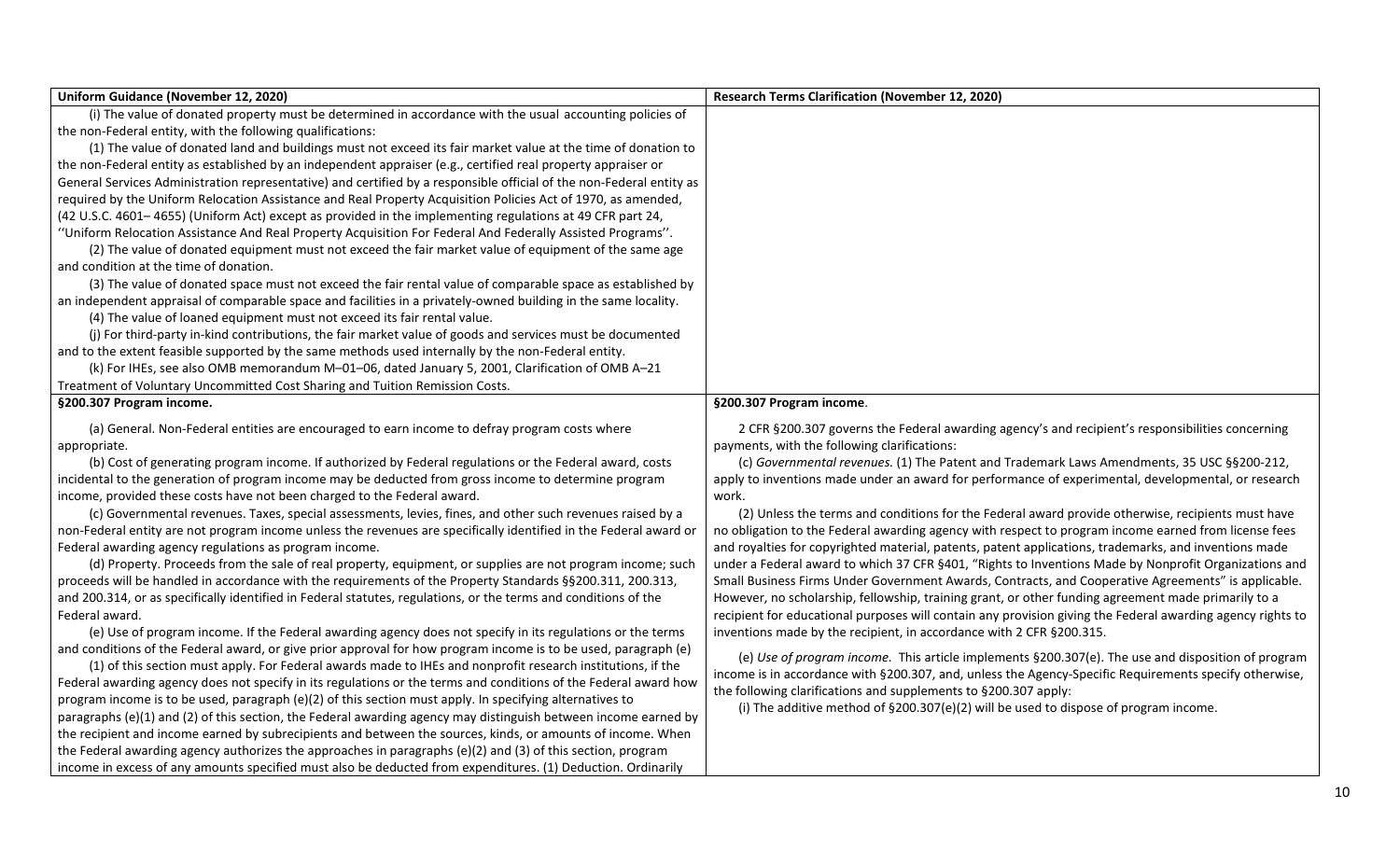| Uniform Guidance (November 12, 2020)                                                                           | <b>Research Terms Clarification (November 12, 2020)</b>                                                      |
|----------------------------------------------------------------------------------------------------------------|--------------------------------------------------------------------------------------------------------------|
| program income must be deducted from total allowable costs to determine the net allowable costs. Program       |                                                                                                              |
| income must be used for current costs unless the Federal awarding agency authorizes otherwise. Program         |                                                                                                              |
| income that the non-Federal entity did not anticipate at the time of the Federal award must be used to reduce  |                                                                                                              |
| the Federal award and non-Federal entity contributions rather than to increase the funds committed to the      |                                                                                                              |
| project.                                                                                                       |                                                                                                              |
| (2) Addition. With prior approval of the Federal awarding agency (except for IHEs and nonprofit research       |                                                                                                              |
| institutions, as described in this paragraph (e)) program income may be added to the Federal award by the      |                                                                                                              |
| Federal agency and the non-Federal entity. The program income must be used for the purposes and under the      |                                                                                                              |
| conditions of the Federal award.                                                                               |                                                                                                              |
| (3) Cost sharing or matching. With prior approval of the Federal awarding agency, program income may be        |                                                                                                              |
| used to meet the cost sharing or matching requirement of the Federal award. The amount of the Federal award    |                                                                                                              |
| remains the same.                                                                                              |                                                                                                              |
| (f) Income after the period of performance. There are no Federal requirements governing the disposition of     |                                                                                                              |
| income earned after the end of the period of performance for the Federal award, unless the Federal awarding    |                                                                                                              |
| agency regulations or the terms and conditions of the Federal award provide otherwise. The Federal awarding    |                                                                                                              |
| agency may negotiate agreements with recipients regarding appropriate uses of income earned after the period   |                                                                                                              |
| of performance as part of the grant closeout process. See also §200.344.                                       |                                                                                                              |
| (g) License fees and royalties. Unless the Federal statute, regulations, or terms and conditions for the       |                                                                                                              |
| Federal award provide otherwise, the non-Federal entity is not accountable to the Federal awarding agency with |                                                                                                              |
| respect to program income earned from license fees and royalties for copyrighted material, patents, patent     |                                                                                                              |
| applications, trademarks, and inventions made under a Federal award to which 37 CFR part 401 is applicable.    |                                                                                                              |
| §200.308 Revision of budget and program plans.                                                                 | §200.308 Revision of budget and program plans.                                                               |
| (a) The approved budget for the Federal award summarizes the financial aspects of the project or program       | (a) The budget plan is the financial expression of the project or program as approved during the award       |
| as approved during the Federal award process. It may include either the Federal and non-Federal share (see     | process. The approved budget includes the Federal share of project costs and that portion of the non-        |
| definition for Federal share in § 200.1) or only the Federal share, depending upon Federal awarding agency     | Federal share of project costs, if any, that the recipient and the Federal awarding agency formally agree    |
| requirements. The budget and program plans include considerations for performance and program evaluation       | upon as cost sharing (see OMB Memorandum M-01-06, Clarification of OMB A-21 Treatment of Voluntary           |
| purposes whenever required in accordance with the terms and conditions of the award.                           | Uncommitted Cost Sharing and Tuition Remission Costs, January 5, 2001 available at:                          |
| (b) Recipients are required to report deviations from budget or project scope or objective, and request prior  | http://p://www.whitehouse.gov/omb/memoranda/m01-06.html)                                                     |
| approvals from Federal awarding agencies for budget and program plan revisions, in accordance with this        | The total amount of Federal funds authorized is reflected on the award notice and notice of amendments       |
| section.                                                                                                       | signed by the authorized official of the Federal awarding agency (usually a Grants Officer or Contracting    |
| (c) For non-construction Federal awards, recipients must request prior approvals from Federal awarding         | Officer). The Federal awarding agency is not liable for any obligations, expenditures, or commitments that   |
| agencies for the following program or budget-related reasons:                                                  | require any amount in excess of the presently available Federal funds authorized. Any commitments,           |
| (1) Change in the scope or the objective of the project or program (even if there is no associated budget      | obligations, or expenditures in excess of that amount of Federal funds will be made at the recipient's risk. |
| revision requiring prior written approval).                                                                    | The receipt of any prospective funding is contingent upon the availability of funds, satisfactory            |
| (2) Change in a key person specified in the application or the Federal award.                                  | performance, continued relevance to the program objectives, and will be at the sole discretion of the        |
| (3) The disengagement from the project for more than three months, or a 25 percent reduction in time           | Federal awarding agency. The recipient will be responsible for any and all termination costs it may incur    |
| devoted to the project, by the approved project director or principal investigator.                            | should prospective funding not become available. No legal liability will exist or result on the part of the  |
| (4) The inclusion, unless waived by the Federal awarding agency, of costs that require prior approval in       | Federal Government for payment of any portion of the remaining funds which have not been made                |
| accordance with subpart E of this part as applicable.                                                          | available under the award. Notifications affecting the funding or notice of non-availability of additional   |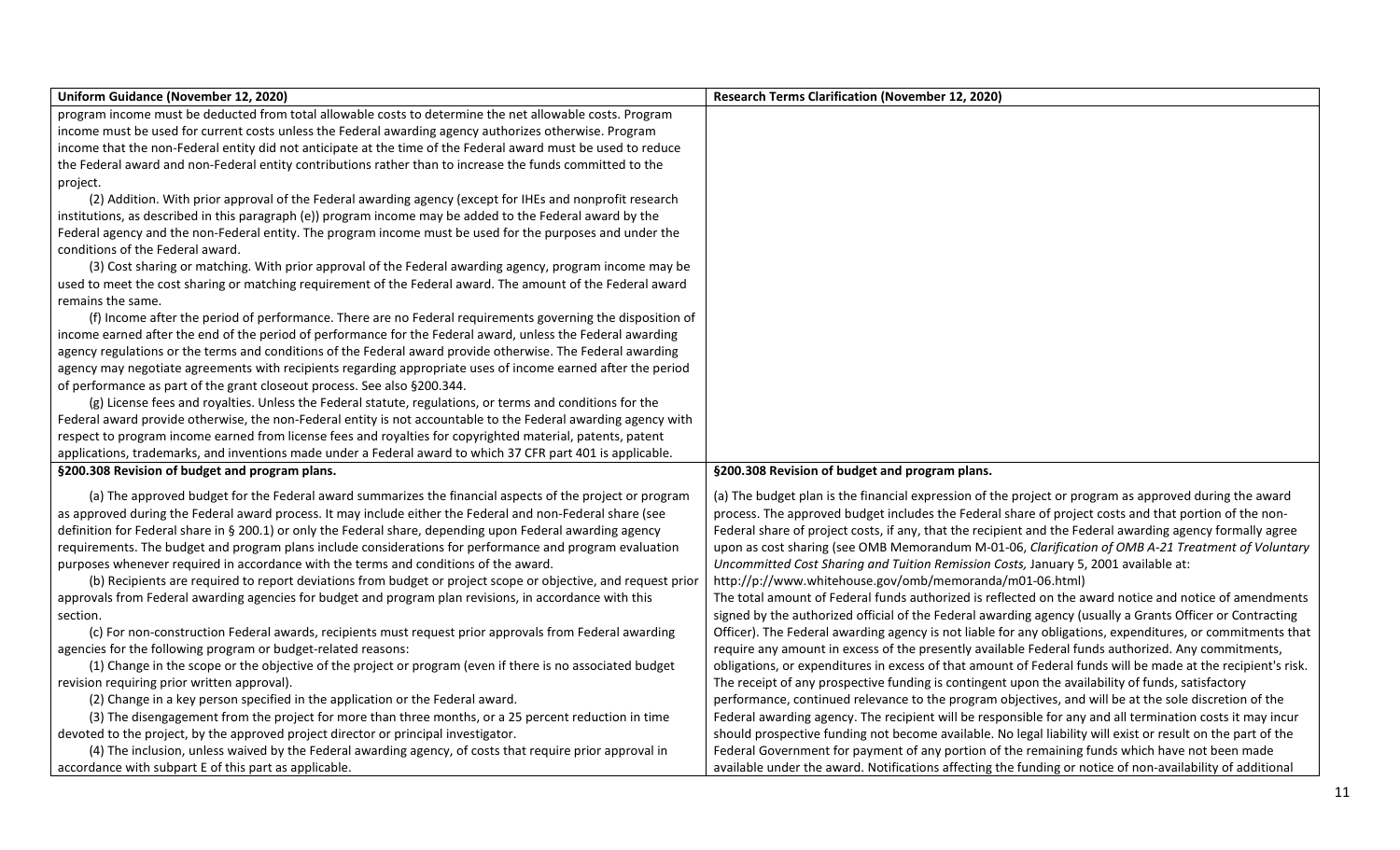| Uniform Guidance (November 12, 2020)                                                                                                                                                                                             | <b>Research Terms Clarification (November 12, 2020)</b>                                                      |
|----------------------------------------------------------------------------------------------------------------------------------------------------------------------------------------------------------------------------------|--------------------------------------------------------------------------------------------------------------|
| (5) The transfer of funds budgeted for participant support costs to other categories of expense.                                                                                                                                 | funding for prospective years will be made only by the Grants Officer, Contracting Officer, or other         |
| (6) Unless described in the application and funded in the approved Federal awards, the subawarding,                                                                                                                              | authorized official of the Federal awarding agency.                                                          |
| transferring or contracting out of any work under a Federal award, including fixed amount subawards as                                                                                                                           | (c) The recipient must obtain the prior written approval of the Federal awarding agency before               |
| described in § 200.333. This provision does not apply to the acquisition of supplies, material, equipment or                                                                                                                     | making any of the following project changes:                                                                 |
| general support services.                                                                                                                                                                                                        | (1) A change in scope or objectives of the project as stated in the approved application or approved         |
| (7) Changes in the approved cost sharing or matching provided by the non-Federal entity.                                                                                                                                         | modifications thereto, such as a change in the phenomenon(a) under study, even if there is no associated     |
| (8) The need arises for additional Federal funds to complete the project.                                                                                                                                                        | budget revision.                                                                                             |
| (d) No other prior approval requirements for specific items may be imposed unless an exception has been                                                                                                                          | (2)(3) The disengagement or change of the Principal Investigator/Project Director (PI/PD). If the            |
| approved by OMB. See also §§ 200.102 and 200.407.                                                                                                                                                                                | approved PI/PD severs his or her connection with the recipient or otherwise relinquishes active direction    |
| (e) Except for the requirements listed in paragraphs (c)(1) through (8) of this section, the Federal awarding                                                                                                                    | of the project (either permanently or for a continuous period of more than 3 months or a 25 percent          |
| agency is authorized, at its option, to waive other cost-related and administrative prior written approvals                                                                                                                      | reduction in time devoted to the project), then the recipient must either:                                   |
| contained in subparts D and E of this part. Such waivers may include authorizing recipients to do any one or more                                                                                                                | (i) Appoint a replacement PI/PD with the approval of the awarding agency;                                    |
| of the following:                                                                                                                                                                                                                | (ii) Seek and receive prior approval from the awarding agency for the reduction of time devoted to           |
| (1) Incur project costs 90 calendar days before the Federal awarding agency makes the Federal award.                                                                                                                             | the project; or                                                                                              |
| Expenses more than 90 calendar days pre-award require prior approval of the Federal awarding agency. All costs                                                                                                                   | (iii) Relinquish the award (in which case the award will be terminated by mutual agreement, in               |
| incurred before the Federal awarding agency makes the Federal award are at the recipient's risk (i.e., the Federal                                                                                                               | accordance with §200.339).                                                                                   |
| awarding agency is not required to reimburse such costs if for any reason the recipient does not receive a Federal                                                                                                               | (4) All prior approvals required in Subpart E-Cost Principles of this part or 45 CFR Part 75 Appendix        |
| award or if the Federal award is less than anticipated and inadequate to cover such costs). See also § 200.458.                                                                                                                  | IX, "Principles for Determining Costs Applicable to Research and Development under Awards and                |
| (2) Initiate a one-time extension of the period of performance by up to 12 months unless one or more of                                                                                                                          | Contracts with Hospitals," or 48 CFR Part 31, "Contract Cost Principles and Procedures," except those        |
| the conditions outlined in paragraphs (e)(2)(i) through (iii) of this section apply. For one-time extensions, the                                                                                                                | waived in §200.407 Prior written approval (prior approval) must be obtained.                                 |
| recipient must notify the Federal awarding agency in writing with the supporting reasons and revised period of                                                                                                                   | (5) Transfer funds allotted for participant support costs to other categories of expense.                    |
| performance at least 10 calendar days before the end of the period of performance specified in the Federal                                                                                                                       | (6) The transfer, by contract or other means, of a significant part of the research or substantive           |
| award. This one-time extension must not be exercised merely for the purpose of using unobligated balances.                                                                                                                       | programmatic effort, unless described in the approved application or approved modifications to the           |
| Extensions require explicit prior Federal awarding agency approval when:                                                                                                                                                         | award. The recipient must submit a justification, a description of the scientific/technical impact on the    |
| (i) The terms and conditions of the Federal award prohibit the extension.                                                                                                                                                        | project, and a budget estimate to the cognizant Federal awarding agency official.                            |
| (ii) The extension requires additional Federal funds.                                                                                                                                                                            | (7) Changing the approved cost sharing or matching provided by the non-Federal entity.                       |
| (iii) The extension involves any change in the approved objectives or scope of the project.                                                                                                                                      | (8) Adding Federal funds to complete the project.                                                            |
| (3) Carry forward unobligated balances to subsequent budget periods.                                                                                                                                                             | (d) No other prior approvals requirements for specific items may be imposed unless an exception has          |
| (4) For Federal awards that support research, unless the Federal awarding agency provides otherwise in the                                                                                                                       | been approved by OMB.                                                                                        |
| Federal award or in the Federal awarding agency's regulations, the prior approval requirements described in this                                                                                                                 | (e) The recipient is authorized to do any one or more of the following:                                      |
| paragraph (e) are automatically waived (i.e., recipients need not obtain such prior approvals) unless the                                                                                                                        | (1) Incur pre-award costs 90 calendar days prior to award (or more than 90 calendar days with the            |
| conditions included in paragraph (e)(2) of this section applies.                                                                                                                                                                 | prior approval of the Federal awarding agency). Preaward expenditures prior to funding of an increment       |
| (f) The Federal awarding agency may, at its option, restrict the transfer of funds among direct cost                                                                                                                             | within a multiple-year project, including any optional years, are not subject to this limitation or approval |
| categories or programs, functions and activities for Federal awards in which the Federal share of the project<br>exceeds the simplified acquisition threshold and the cumulative amount of such transfers exceeds or is expected | requirement. All costs are incurred at the recipient's risk (i.e., the Federal awarding agency is under no   |
|                                                                                                                                                                                                                                  | obligation to reimburse such costs if for any reason the recipient does not receive an award or if the       |
| to exceed 10 percent of the total budget as last approved by the Federal awarding agency. The Federal awarding<br>agency cannot permit a transfer that would cause any Federal appropriation to be used for purposes other than  | award is less than anticipated and inadequate to cover such costs).                                          |
| those consistent with the appropriation.                                                                                                                                                                                         | (2) Initiate a one-time extension of the period of performance by up to 12 months unless one or              |
|                                                                                                                                                                                                                                  | more of the following conditions outlined in paragraphs (e)(2)(i) through (iii) of this section apply. For   |
|                                                                                                                                                                                                                                  | one-time extensions, the recipient must notify the Federal awarding agency in writing with the               |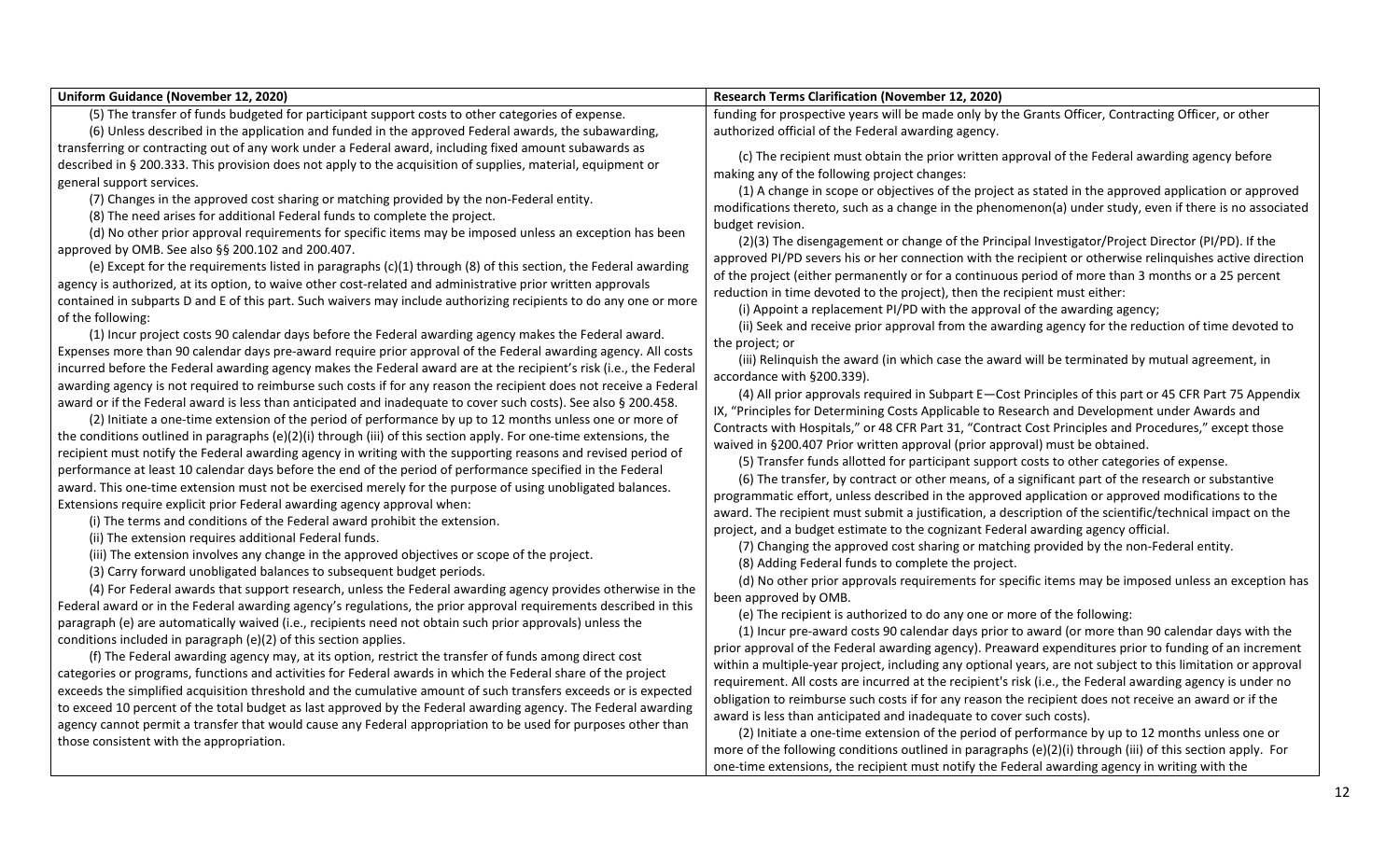| Uniform Guidance (November 12, 2020)                                                                                                                                                        | <b>Research Terms Clarification (November 12, 2020)</b>                                                                                                                                                       |
|---------------------------------------------------------------------------------------------------------------------------------------------------------------------------------------------|---------------------------------------------------------------------------------------------------------------------------------------------------------------------------------------------------------------|
| (g) All other changes to nonconstruction budgets except for the changes described in paragraph (c) of this                                                                                  | supporting reasons and revised end date at least 10 days before the final end date of the period of                                                                                                           |
| section, do not require prior approval (see also § 200.407). (h) For construction Federal awards, the recipient                                                                             | performance specified in the award. This one-time extension is to allow additional time for work related                                                                                                      |
| must request prior written approval promptly from the Federal awarding agency for budget revisions whenever                                                                                 | to the project scope and may not be exercised merely for the purpose of using unobligated balances.                                                                                                           |
| paragraph (h)(1), (2), or (3) of this section applies:<br>(1) The revision results from changes in the scope or the objective of the project or program.                                    | Extensions require explicit prior approval by the Federal awarding agency when:                                                                                                                               |
| (2) The need arises for additional Federal funds to complete the project.                                                                                                                   | (i)) The agency-specific requirements of the award prohibit the extension.<br>(ii) The extension requires additional Federal funds.                                                                           |
|                                                                                                                                                                                             |                                                                                                                                                                                                               |
| (3) A revision is desired which involves specific costs for which prior written approval requirements may be<br>imposed consistent with applicable OMB cost principles listed in subpart E. | (iii) The extension involves any change in the approved objectives or scope of the project.<br>(3) Carry forward unobligated balances to subsequent budget periods. Any unobligated balance of                |
| (4) No other prior approval requirements for budget revisions may be imposed unless an exception has                                                                                        | funds which remains at the end of any funding period, except the final funding period of the project,                                                                                                         |
| been approved by OMB.                                                                                                                                                                       | must be carried over to the next funding period, and may be used to defray costs of any funding period                                                                                                        |
| (5) When a Federal awarding agency makes a Federal award that provides support for construction and                                                                                         | of the project in addition to the current year's funding. Since the carryover of unobligated balances is                                                                                                      |
| nonconstruction work, the Federal awarding agency may require the recipient to obtain prior approval from the                                                                               | automatic, no separate or specific awarding agency prior approval must be required to authorize use of                                                                                                        |
| Federal awarding agency before making any fund or budget transfers between the two types of work supported.                                                                                 | the funds.                                                                                                                                                                                                    |
| (i) When requesting approval for budget revisions, the recipient must use the same format for budget                                                                                        | (f) Transfer amounts budgeted for indirect costs to absorb increases in direct costs, or vice versa.                                                                                                          |
| information that was used in the application, unless the Federal awarding agency indicates a letter of request                                                                              |                                                                                                                                                                                                               |
| suffices.                                                                                                                                                                                   | (h)(5) The recipient must provide revised budget information to the Federal awarding agency if there                                                                                                          |
| (j) Within 30 calendar days from the date of receipt of the request for budget revisions, the Federal awarding                                                                              | are any significant changes in the size or scope of the project or in the originally negotiated total                                                                                                         |
| agency must review the request and notify the recipient whether the budget revisions have been approved. If                                                                                 | estimated cost for the project period.                                                                                                                                                                        |
| the revision is still under consideration at the end of 30 calendar days, the Federal awarding agency must inform                                                                           | (i) To request approval for budget revisions, the recipient must use the budget forms that were used                                                                                                          |
| the recipient in writing of the date when the recipient may expect the decision.                                                                                                            | in the application unless the Federal awarding agency states in its Agency-Specific Requirements that a                                                                                                       |
|                                                                                                                                                                                             | letter of request suffices.                                                                                                                                                                                   |
|                                                                                                                                                                                             | (j) Within 30 calendar days from the date of receipt of the request for budget revisions, the Federal                                                                                                         |
|                                                                                                                                                                                             | awarding agency must review the request and notify the recipient whether the budget revisions have<br>been approved. If the revision is still under consideration at the end of 30 calendar days, the Federal |
|                                                                                                                                                                                             |                                                                                                                                                                                                               |
|                                                                                                                                                                                             | awarding agency must inform the recipient in writing of the date when the recipient may expect the<br>decision.                                                                                               |
|                                                                                                                                                                                             |                                                                                                                                                                                                               |
| <b>Subpart D-Post Federal Award Requirements</b>                                                                                                                                            | <b>Subpart D-Post Federal Award Requirements</b>                                                                                                                                                              |
| <b>Property Standards</b>                                                                                                                                                                   | <b>Property Standards</b>                                                                                                                                                                                     |
| §200.313 Equipment.                                                                                                                                                                         | §200.313 Equipment.                                                                                                                                                                                           |
| See also §200.439.                                                                                                                                                                          | (a) Unless the agency-specific requirements specify otherwise, title to all equipment purchased or                                                                                                            |
| (a) Title. Subject to the requirements and conditions set forth in this section, title to equipment acquired                                                                                | fabricated with Federal awarding agency or recipient cost sharing funds, as direct costs of the project or                                                                                                    |
| under a Federal award will vest upon acquisition in the non-Federal entity. Unless a statute specifically authorizes                                                                        | program, must vest in the recipient upon acquisition, subject only to the following conditions:                                                                                                               |
| the Federal agency to vest title in the non-Federal entity without further responsibility to the Federal                                                                                    | (1) The Federal awarding agency may require that title be transferred to the Federal Government or                                                                                                            |
| Government, and the Federal agency elects to do so, the title must be a conditional title. Title must vest in the                                                                           | a third party if the project or program for which the equipment was purchased is transferred to another                                                                                                       |
| non-Federal entity subject to the following conditions:                                                                                                                                     | recipient. In any such case, the Federal awarding agency will notify the recipient of the intent to transfer                                                                                                  |
| (1) Use the equipment for the authorized purposes of the project during the period of performance, or until                                                                                 | title within 120 days following the expiration or termination of the project and paragraph 2 CFR                                                                                                              |
| the property is no longer needed for the purposes of the project.                                                                                                                           | §200.313(e)(3) then applies.                                                                                                                                                                                  |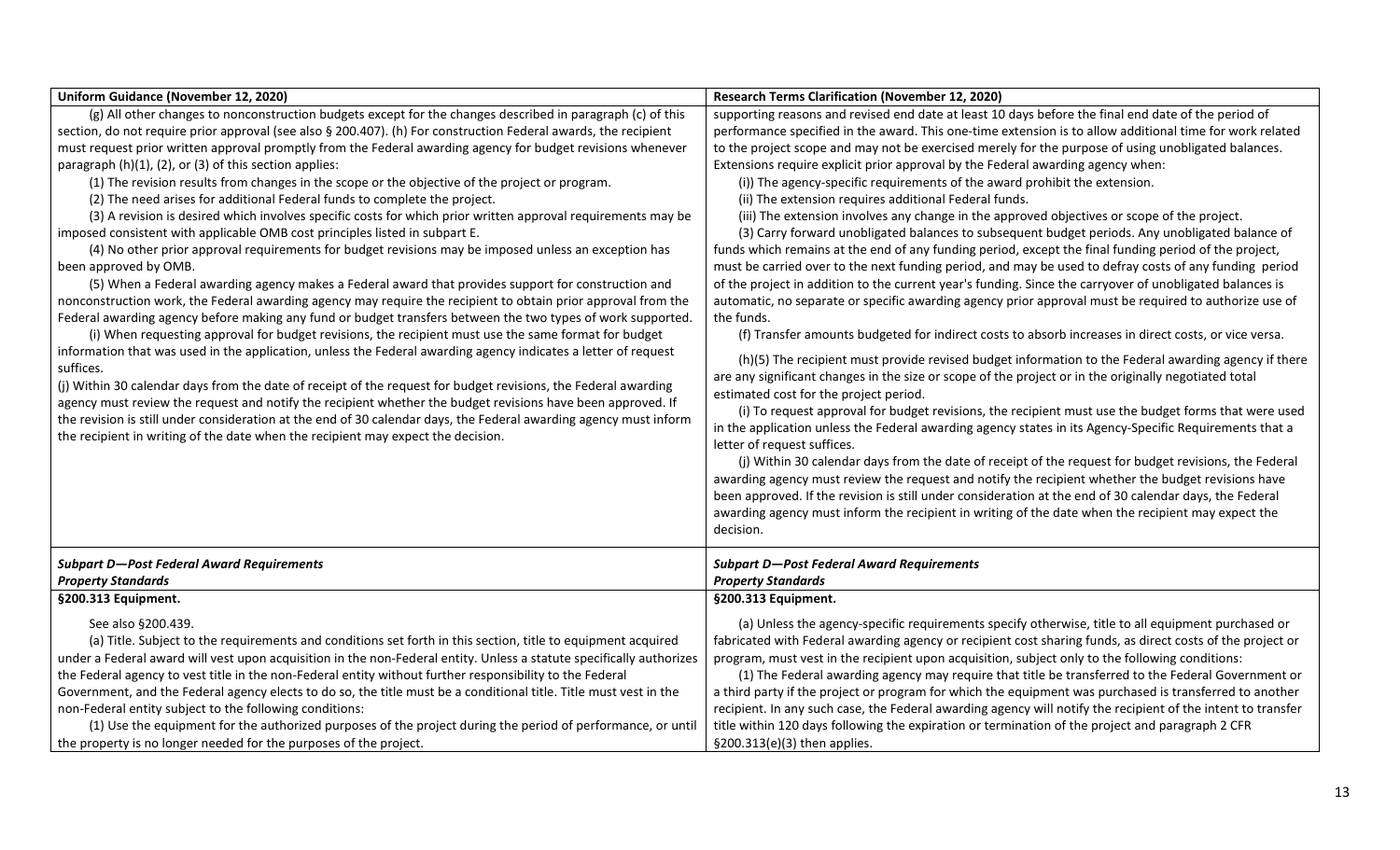| <b>Uniform Guidance (November 12, 2020)</b>                                                                                               | <b>Research Terms Clarification (November 12, 2020)</b>                                                      |
|-------------------------------------------------------------------------------------------------------------------------------------------|--------------------------------------------------------------------------------------------------------------|
| (2) Not encumber the property without approval of the Federal awarding agency or pass-through entity. (3)                                 | (2) As long as the Federal Government continues to support the project or program for which the              |
| Use and dispose of the property in accordance with paragraphs $(b)$ , $(c)$ , and $(e)$ of this section.                                  | equipment was purchased, the recipient:                                                                      |
| (b) General. A state must use, manage and dispose of equipment acquired under a Federal award by the                                      | (i) Must use the equipment in that project or program, unless it no longer is needed for that project        |
|                                                                                                                                           | or program. The recipient may not encumber the equipment without the approval of the Federal                 |
| state in accordance with state laws and procedures. Other non-federal entitles must follow paragraphs<br>(c) through (e) of this section. |                                                                                                              |
|                                                                                                                                           | awarding agency.                                                                                             |
|                                                                                                                                           | (ii) Must use the equipment accordance with 2 CFR §200.313(c). In accordance with 2 CFR                      |
| (c) Use. (1) Equipment must be used by the non-Federal entity in the program or project for which it was                                  | §200.313(c)(3), the recipient must not use equipment acquired with Federal funds to provide services to      |
| acquired as long as needed, whether or not the project or program continues to be supported by the Federal                                | non-Federal outside organizations for a fee that is less than private companies charge for equivalent        |
| award, and the non-Federal entity must not encumber the property without prior approval of the Federal                                    | services, unless specifically authorized by Federal statute.                                                 |
| awarding agency. The Federal awarding agency may require the submission of the applicable common form for                                 | (iii) May, when acquiring replacement equipment, use the equipment that is being replaced as trade-          |
| equipment. When no longer needed for the original program or project, the equipment may be used in other                                  | in or sell the equipment and use the proceeds to offset the costs of the replacement equipment, as           |
| activities supported by the Federal awarding agency, in the following order of priority:                                                  | authorized by 2 CFR §200.313(c)(4).                                                                          |
| (i) Activities under a Federal award from the Federal awarding agency which funded the original program or                                | (3) The recipient must:                                                                                      |
| project, then                                                                                                                             | (i) Manage the equipment in accordance with 2 CFR §200.313(d); and                                           |
| (ii) Activities under Federal awards from other Federal awarding agencies. This includes consolidated                                     | (ii) Continue to account for the equipment after the cessation of Federal support for the project or         |
| equipment for information technology systems.                                                                                             | program for which the equipment was purchased, in a manner that ensures that:                                |
| (2) During the time that equipment is used on the project or program for which it was acquired, the non-                                  | (A) equipment purchased under the award is not later included as a contribution toward cost sharing          |
| Federal entity must also make equipment available for use on other projects or programs currently or previously                           | under another Federal award; and                                                                             |
| supported by the Federal Government, provided that such use will not interfere with the work on the projects or                           | (B) depreciation or use charges for the equipment are not later included in any proposal for indirect        |
| program for which it was originally acquired. First preference for other use must be given to other programs or                           | or Facilities and Administrative costs.                                                                      |
| projects supported by Federal awarding agency that financed the equipment and second preference must be                                   | (b) The recipient must specify in any cost-type subaward whether title to equipment purchased or             |
| given to programs or projects under Federal awards from other Federal awarding agencies. Use for non-federally-                           | fabricated under the subaward vests in the recipient or subrecipient. If title vests in the subrecipient, it |
| funded programs or projects is also permissible. User fees should be considered if appropriate.                                           | must be subject to the conditions specified in paragraph (a) of this article. The recipient must also        |
| (3) Notwithstanding the encouragement in §200.307 to earn program income, the non-Federal entity must                                     | require each subrecipient specify, in any lower-tier, cost-type subaward that the subrecipient awards,       |
| not use equipment acquired with the Federal award to provide services for a fee that is less than private                                 | whether title to equipment purchased or fabricated under that lower-tier subaward vests in the               |
| companies charge for equivalent services unless specifically authorized by Federal statute for as long as the                             | subrecipient making the subaward or in the lower-tier subrecipient                                           |
| Federal Government retains an interest in the equipment.                                                                                  |                                                                                                              |
| (4) When acquiring replacement equipment, the non-Federal entity may use the equipment to be replaced                                     | (c) Expenditures for acquisition or improvement of special purpose equipment and general purpose             |
| as a trade-in or sell the property and use the proceeds to offset the cost of the replacement property.                                   | equipment, as defined in 2 CFR §200.1 are allowable as direct costs of the project in accordance with 2      |
| (d) Management requirements. Procedures for managing equipment (including replacement equipment),                                         | CFR §200.439 of these Research Terms and Conditions.                                                         |
| whether acquired in whole or in part under a Federal award, until disposition takes place will, as a minimum,                             |                                                                                                              |
| meet the following requirements:                                                                                                          |                                                                                                              |
| (1) Property records must be maintained that include a description of the property, a serial number or                                    |                                                                                                              |
| other identification number, the source of funding for the property (including the FAIN), who holds title, the                            |                                                                                                              |
| acquisition date, and cost of the property, percentage of Federal participation in the project costs for the Federal                      |                                                                                                              |
| award under which the property was acquired, the location, use and condition of the property, and any ultimate                            |                                                                                                              |
| disposition data including the date of disposal and sale price of the property.                                                           |                                                                                                              |
| (2) A physical inventory of the property must be taken and the results reconciled with the property records                               |                                                                                                              |
| at least once every two years.                                                                                                            |                                                                                                              |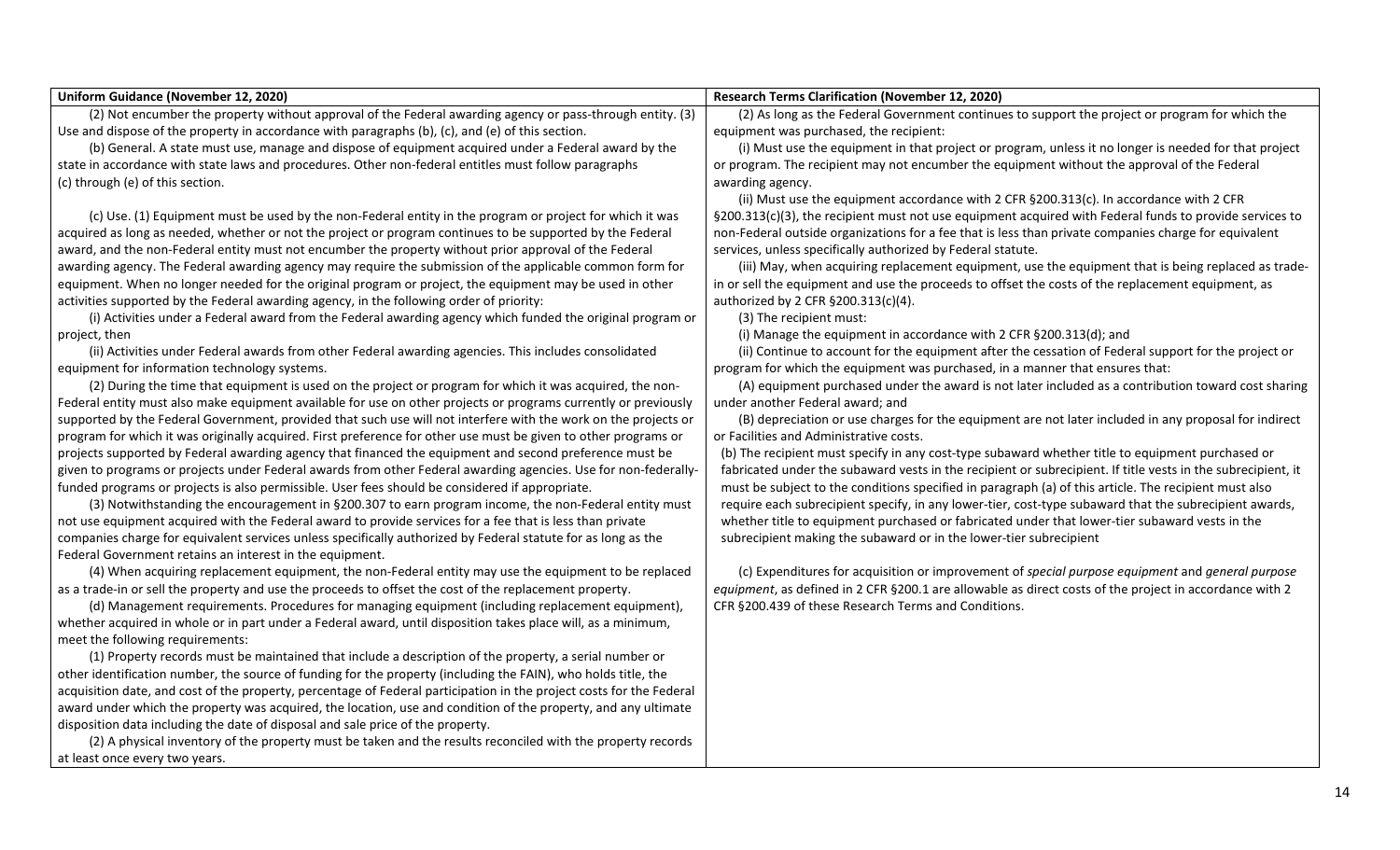| Uniform Guidance (November 12, 2020)                                                                                | <b>Research Terms Clarification (November 12, 2020)</b>                                              |
|---------------------------------------------------------------------------------------------------------------------|------------------------------------------------------------------------------------------------------|
| (3) A control system must be developed to ensure adequate safeguards to prevent loss, damage, or theft of           |                                                                                                      |
| the property. Any loss, damage, or theft must be investigated.                                                      |                                                                                                      |
| (4) Adequate maintenance procedures must be developed to keep the property in good condition.                       |                                                                                                      |
| (5) If the non-Federal entity is authorized or required to sell the property, proper sales procedures must be       |                                                                                                      |
| established to ensure the highest possible return.                                                                  |                                                                                                      |
| (e) Disposition. When original or replacement equipment acquired under a Federal award is no longer                 |                                                                                                      |
| needed for the original project or program or for other activities currently or previously supported by a Federal   |                                                                                                      |
| awarding agency, except as otherwise provided in Federal statutes, regulations, or Federal awarding agency          |                                                                                                      |
| disposition instructions, the non-Federal entity must request disposition instructions from the Federal awarding    |                                                                                                      |
| agency if required by the terms and conditions of the Federal award. Disposition of the equipment will be made      |                                                                                                      |
| as follows, in accordance with Federal awarding agency disposition instructions:                                    |                                                                                                      |
| (1) Items of equipment with a current per unit fair market value of \$5,000 or less may be retained, sold or        |                                                                                                      |
| otherwise disposed of with no further responsibility to the Federal awarding agency.                                |                                                                                                      |
| (2) Except as provided in §200.312(b), or if the Federal awarding agency fails to provide requested                 |                                                                                                      |
| disposition instructions within 120 days, items of equipment with a current per-unit fair market value in excess of |                                                                                                      |
| \$5,000 may be retained by the non-Federal entity or sold. The Federal awarding agency is entitled to an amount     |                                                                                                      |
| calculated by multiplying the current market value or proceeds from sale by the Federal awarding agency's           |                                                                                                      |
| percentage of participation in the cost of the original purchase. If the equipment is sold, the Federal awarding    |                                                                                                      |
| agency may permit the non-Federal entity to deduct and retain from the Federal share \$500 or ten percent of the    |                                                                                                      |
| proceeds, whichever is less, for its selling and handling expenses.                                                 |                                                                                                      |
| (3) The non-Federal entity may transfer title to the property to the Federal Government or to an eligible           |                                                                                                      |
| third party provided that, in such cases, the non-Federal entity must be entitled to compensation for its           |                                                                                                      |
| attributable percentage of the current fair market value of the property.                                           |                                                                                                      |
| (4) In cases where a non-Federal entity fails to take appropriate disposition actions, the Federal awarding         |                                                                                                      |
| agency may direct the non-Federal entity to take disposition actions.                                               |                                                                                                      |
| §200.315 Intangible property.                                                                                       | §200.315 Intangible property.                                                                        |
| (a) Title to intangible property (see definition for Intangible property in §200.1) acquired under a Federal        | 2 CFR §200.315 specifies the Government's and recipient's rights and responsibilities concerning     |
| award vests upon acquisition in the non-Federal entity. The non-Federal entity must use that property for the       | intangible property. For copyrights, patents and inventions, and data that are generated or acquired |
| originally-authorized purpose, and must not encumber the property without approval of the Federal awarding          | under the award, there are the following clarifications:                                             |
| agency. When no longer needed for the originally authorized purpose, disposition of the intangible property         | (a) The Federal awarding agency does not waive the Federal Government's rights concerning data       |
| must occur in accordance with the provisions in §200.313(e).                                                        | first produced under the award, as described in 2 CFR §200.315(d).                                   |
| (b) The non-Federal entity may copyright any work that is subject to copyright and was developed, or for            | b) The award must be subject to the Patents Rights (Small Business Firms and Nonprofit               |
| which ownership was acquired, under a Federal award. The Federal awarding agency reserves a royalty-free,           | Organizations) clause at 37 CFR 401.14 and the following:                                            |
| nonexclusive and irrevocable right to reproduce, publish or otherwise use the work for Federal purposes, and to     | (1) In each instance where the term "contract" or "contractor" is used in the clause, those terms    |
| authorize others to do so.                                                                                          | must be read as "award" and "recipient," respectively.                                               |
| (c) The non-Federal entity is subject to applicable regulations governing patents and inventions, including         | (2) In each instance where the term "Federal Agency," "agency," or "funding Federal agency" is used  |
| governmentwide regulations issued by the Department of Commerce at 37 CFR part 401, "Rights to Inventions           | in the clause, the term must be read to mean the awarding agency for the award.                      |
| Made by Nonprofit Organizations and Small Business Firms Under Government Awards, Contracts and                     |                                                                                                      |
| Cooperative Agreements."                                                                                            |                                                                                                      |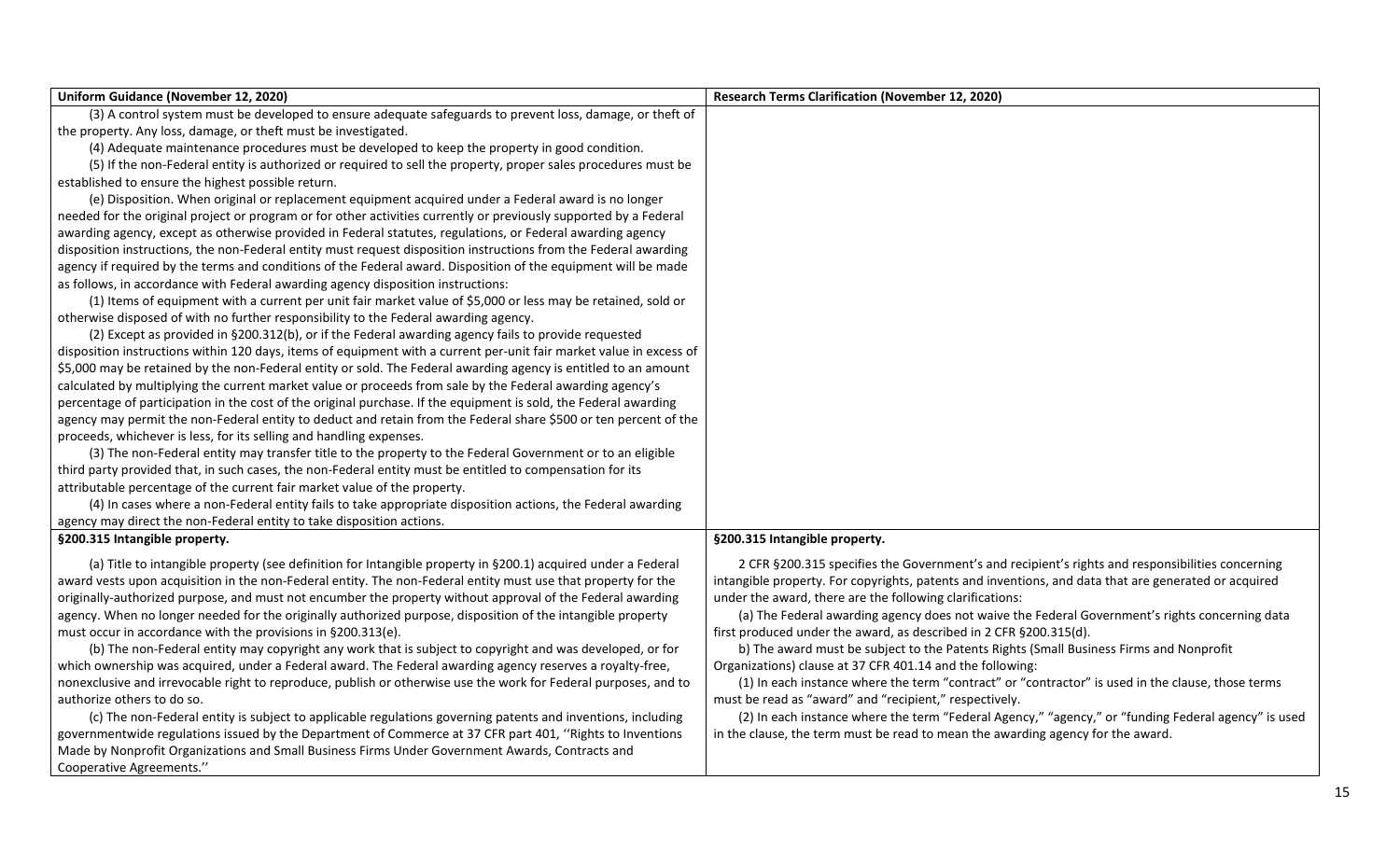| Uniform Guidance (November 12, 2020)                                                                                     | <b>Research Terms Clarification (November 12, 2020)</b>                                                    |
|--------------------------------------------------------------------------------------------------------------------------|------------------------------------------------------------------------------------------------------------|
| (d) The Federal Government has the right to:                                                                             | (3) Under paragraph (g) of the clause, the title must read "Contracts and Subawards Under the              |
| (1) Obtain, reproduce, publish, or otherwise use the data produced under a Federal award; and                            | Award" and, in that paragraph, "subcontract" and "subcontractor" must be read as "contract" or             |
| (2) Authorize others to receive, reproduce, publish, or otherwise use such data for Federal purposes.                    | "subaward."                                                                                                |
| (e)(1) In response to a Freedom of Information Act (FOIA) request for research data relating to published                | (4) Under subparagraph $(g)(2)$ of the clause, if a contract or subaward is to be made to any              |
| research findings produced under a Federal award that were used by the Federal Government in developing an               | organization other than a non-profit organization or small business firm, as defined in paragraph (a) of   |
| agency action that has the force and effect of law, the Federal awarding agency must request, and the non-               | the clause, the recipient must contact the cognizant awarding agency official to ascertain the appropriate |
| Federal entity must provide, within a reasonable time, the research data so that they can be made available to           | patent clause.                                                                                             |
| the public through the procedures established under the FOIA. If the Federal awarding agency obtains the                 | (c) No scholarship, fellowship, training grant, or other funding agreement made primarily to a             |
| research data solely in response to a FOIA request, the Federal awarding agency may charge the requester a               | recipient for educational purposes will contain any provision giving the Federal awarding agency rights to |
| reasonable fee equaling the full incremental cost of obtaining the research data. This fee should reflect costs          | inventions made by the recipient, as stated in 2 CFR §200.307.                                             |
| incurred by the Federal agency and the non-Federal entity. This fee is in addition to any fees the Federal               | (d) See the agency-specific requirements of the award for the point of contact for communications          |
| awarding agency may assess under the FOIA (5 U.S.C. 552(a)(4)(A)).                                                       | on matters relating to the clause.                                                                         |
| (2) Published research findings means when: (i) Research findings are published in a peer-reviewed                       |                                                                                                            |
| scientific or technical journal; or (ii) A Federal agency publicly and officially cites the research findings in support |                                                                                                            |
| of an agency action that has the force and effect of law. "Used by the Federal Government in developing an               |                                                                                                            |
| agency action that has the force and effect of law" is defined as when an agency publicly and officially cites the       |                                                                                                            |
| research findings in support of an agency action that has the force and effect of law.                                   |                                                                                                            |
| (3) Research data means the recorded factual material commonly accepted in the scientific community as                   |                                                                                                            |
| necessary to validate research findings, but not any of the following: Preliminary analyses, drafts of scientific        |                                                                                                            |
| papers, plans for future research, peer reviews, or communications with colleagues. This "recorded" material             |                                                                                                            |
| excludes physical objects (e.g., laboratory samples). Research data also do not include:                                 |                                                                                                            |
| (i) Trade secrets, commercial information, materials necessary to be held confidential by a researcher until             |                                                                                                            |
| they are published, or similar information which is protected under law; and                                             |                                                                                                            |
| (ii) Personnel and medical information and similar information the disclosure of which would constitute a                |                                                                                                            |
| clearly unwarranted invasion of personal privacy, such as information that could be used to identify a particular        |                                                                                                            |
| person in a research study.                                                                                              |                                                                                                            |
| <b>Subpart D-Post Federal Award Requirements</b>                                                                         | <b>Subpart D-Post Federal Award Requirements</b>                                                           |
| <b>Procurement Standards</b>                                                                                             | <b>Procurement Standards</b>                                                                               |
| §200.329 Monitoring and reporting program performance.                                                                   | §200.329 Monitoring and reporting program performance.                                                     |
| (a) Monitoring by the non-Federal entity. The non-Federal entity is responsible for oversight of the                     | Unless approved by the Office of Management and Budget, the Federal awarding agency must utilize           |
| operations of the Federal award supported activities. The non-Federal entity must monitor its activities under           | the Research Performance Progress Report (RPPR) format for use in reporting all research and research      |
| Federal awards to assure compliance with applicable Federal requirements and performance expectations are                | related activities. The RPPR does not relate financial information to performance data. Therefore, there   |
| being achieved. Monitoring by the non-Federal entity must cover each program, function or activity. See also             | is no such requirement.                                                                                    |
| §200.332.                                                                                                                |                                                                                                            |
| (b) Reporting program performance. The Federal awarding agency must use OMB-approved common                              | The recipient's responsibilities for programmatic monitoring and reporting are as stated in 2 CFR          |
| information collections, as applicable, when providing financial and performance reporting information. As               | §200.329, with the following additions and clarifications:                                                 |
| appropriate and in accordance with above mentioned information collections, the Federal awarding agency must             | (a) Publications. The recipient is expected to publish or otherwise make publicly available the results    |
| require the recipient to relate financial data and accomplishments to performance goals and objectives of the            | of the work conducted under the award. An acknowledgment of awarding agency support must appear in         |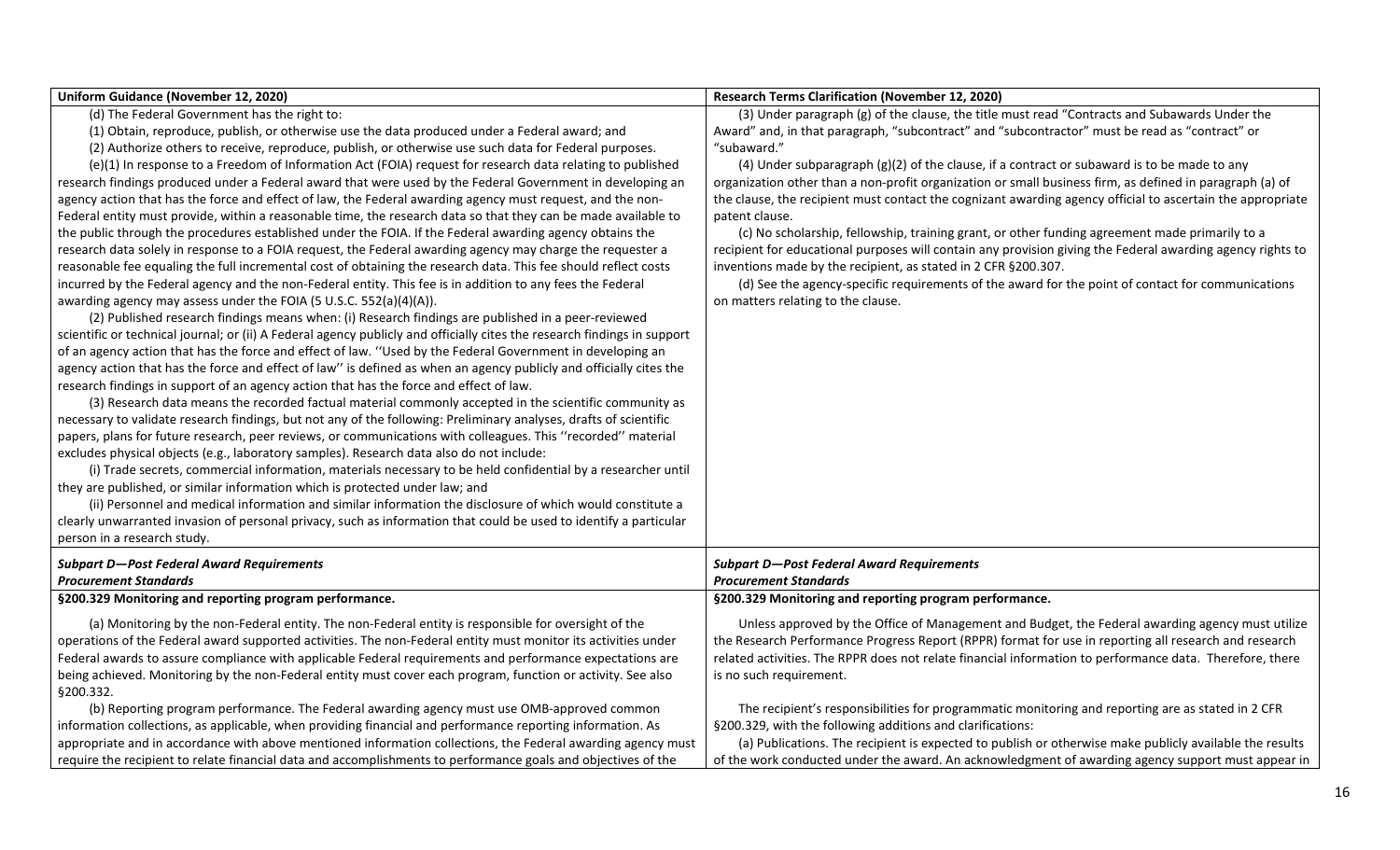| Uniform Guidance (November 12, 2020)                                                                                   | <b>Research Terms Clarification (November 12, 2020)</b>                                                      |
|------------------------------------------------------------------------------------------------------------------------|--------------------------------------------------------------------------------------------------------------|
| Federal award. Also, in accordance with above mentioned common information collections, and when required              | any publication, including World Wide Web pages, of any material, whether copyrighted or not, based on       |
| by the terms and conditions of the Federal award, recipients must provide cost information to demonstrate cost         | or developed under this project, and, is orally acknowledged during all news media interviews, including     |
| effective practices (e.g., through unit cost data). In some instances (e.g., discretionary research awards), this will | popular media, such as radio, television, and news magazines as follows:                                     |
| be limited to the requirement to submit technical performance reports (to be evaluated in accordance with              | (1) The acknowledgment will be: "This material is based upon work supported by the [name of                  |
| Federal awarding agency policy). Reporting requirements must be clearly articulated such that, where                   | awarding agency(ies) under Award No. [recipient should enter the awarding agency(ies) award                  |
| appropriate, performance during the execution of the Federal award has a standard against which non-Federal            | number(s)]."                                                                                                 |
| entity performance can be measured.                                                                                    | (2) For all materials, except scientific articles or papers published in scientific journals, the disclaimer |
| (c) Non-construction performance reports. The Federal awarding agency must use standard,                               | will be: "Any opinions, findings, and conclusions or recommendations expressed in this publication are       |
| governmentwide OMB-approved data elements for collection of performance information including performance              | those of the author(s) and do not necessarily reflect the views of the [name(s) of awarding agency(ies)]."   |
| progress reports, Research Performance Progress Reports.                                                               |                                                                                                              |
| (1) The non-Federal entity must submit performance reports at the interval required by the Federal                     |                                                                                                              |
| awarding agency or pass-through entity to best inform improvements in program outcomes and productivity.               |                                                                                                              |
| Intervals must be no less frequent than annually nor more frequent than quarterly except in unusual                    |                                                                                                              |
| circumstances, for example where more frequent reporting is necessary for the effective monitoring of the              |                                                                                                              |
| Federal award or could significantly affect program outcomes. Reports submitted annually by the non-Federal            |                                                                                                              |
| entity and/or pass-through entity must be due no later than 90 calendar days after the reporting period. Reports       |                                                                                                              |
| submitted quarterly or semiannually must be due no later than 30 calendar days after the reporting period.             |                                                                                                              |
| Alternatively, the Federal awarding agency or pass-through entity may require annual reports before the                |                                                                                                              |
| anniversary dates of multiple year Federal awards. The final performance report submitted by the non-Federal           |                                                                                                              |
| entity and/or pass-through entity must be due no later than 120 calendar days after the period of performance          |                                                                                                              |
| end date. A subrecipient must submit to the pass-through entity, no later than 90 calendar days after the period       |                                                                                                              |
| of performance end date, all final performance reports as required by the terms and conditions of the Federal          |                                                                                                              |
| award. See also §200.344. If a justified request is submitted by a non-Federal entity, the Federal agency may          |                                                                                                              |
| extend the due date for any performance report.                                                                        |                                                                                                              |
| (2) As appropriate in accordance with above mentioned performance reporting, these reports will contain,               |                                                                                                              |
| for each Federal award, brief information on the following unless other data elements are approved by OMB in           |                                                                                                              |
| the agency information collection request:                                                                             |                                                                                                              |
| (i) A comparison of actual accomplishments to the objectives of the Federal award established for the                  |                                                                                                              |
| period. Where the accomplishments of the Federal award can be quantified, a computation of the cost (for               |                                                                                                              |
| example, related to units of accomplishment) may be required if that information will be useful. Where                 |                                                                                                              |
| performance trend data and analysis would be informative to the Federal awarding agency program, the Federal           |                                                                                                              |
| awarding agency should include this as a performance reporting requirement.                                            |                                                                                                              |
| (ii) The reasons why established goals were not met, if appropriate. (iii) Additional pertinent information            |                                                                                                              |
| including, when appropriate, analysis and explanation of cost overruns or high unit costs.                             |                                                                                                              |
| (d) Construction performance reports. For the most part, onsite technical inspections and certified                    |                                                                                                              |
| percentage of completion data are relied on heavily by Federal awarding agencies and passthrough entities to           |                                                                                                              |
| monitor progress under Federal awards and subawards for construction. The Federal awarding agency may                  |                                                                                                              |
| require additional performance reports only when considered necessary.                                                 |                                                                                                              |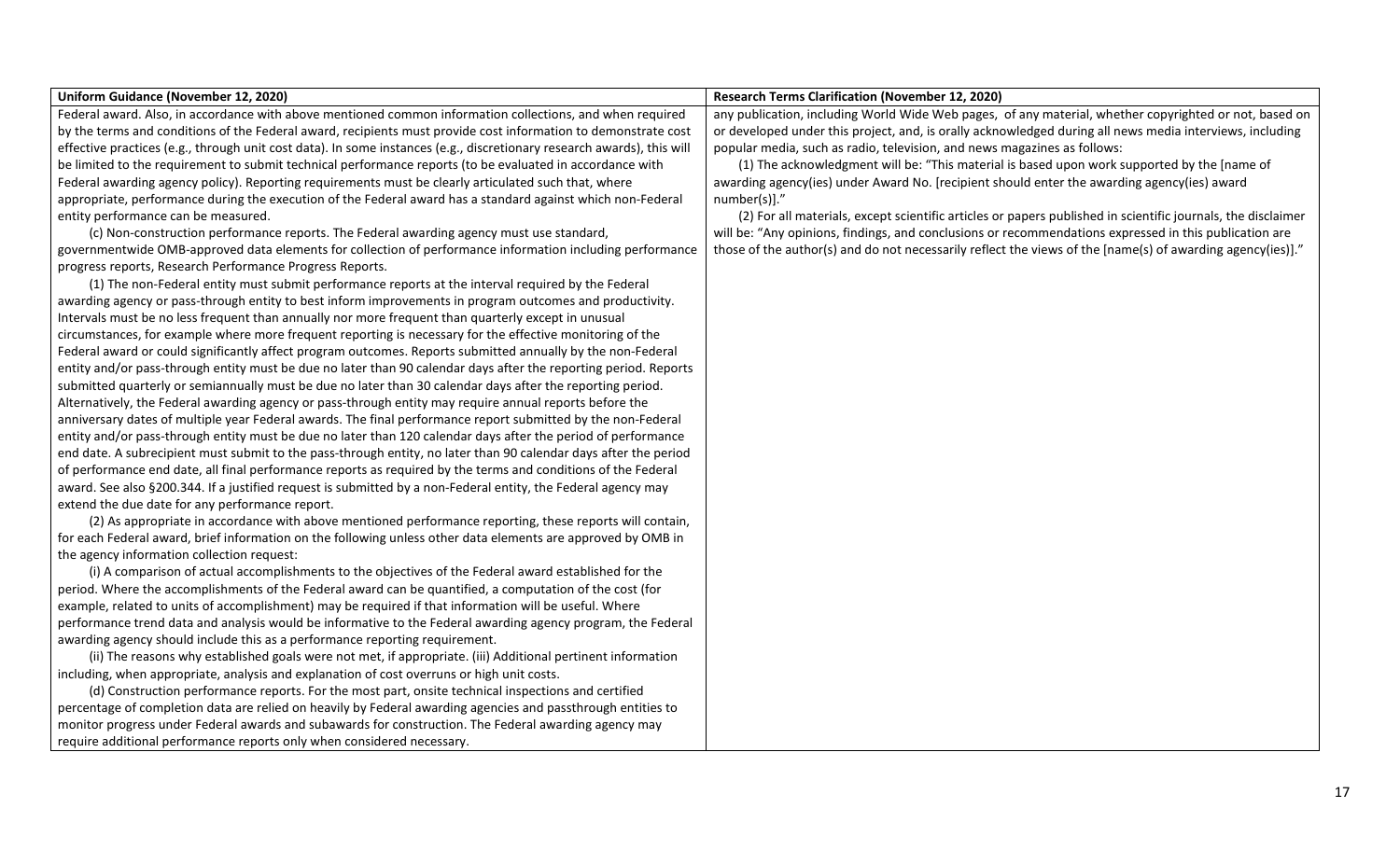| Uniform Guidance (November 12, 2020)                                                                            | <b>Research Terms Clarification (November 12, 2020)</b>                                            |
|-----------------------------------------------------------------------------------------------------------------|----------------------------------------------------------------------------------------------------|
| (e) Significant developments. Events may occur between the scheduled performance reporting dates that           |                                                                                                    |
| have significant impact upon the supported activity. In such cases, the non-Federal entity must inform the      |                                                                                                    |
| Federal awarding agency or pass-through entity as soon as the following types of conditions become known:       |                                                                                                    |
| (1) Problems, delays, or adverse conditions which will materially impair the ability to meet the objective of   |                                                                                                    |
| the Federal award. This disclosure must include a statement of the action taken, or contemplated, and any       |                                                                                                    |
| assistance needed to resolve the situation.                                                                     |                                                                                                    |
| (2) Favorable developments which enable meeting time schedules and objectives sooner or at less cost            |                                                                                                    |
| than anticipated or producing more or different beneficial results than originally planned.                     |                                                                                                    |
| (f) Site visits. The Federal awarding agency may make site visits as warranted by program needs.                |                                                                                                    |
| (g) Performance report requirement waiver. The Federal awarding agency may waive any performance                |                                                                                                    |
| report required by this part if not needed.                                                                     |                                                                                                    |
| §200.340 Termination.                                                                                           | § 200.340 Termination.                                                                             |
| (a) The Federal award may be terminated in whole or in part as follows:                                         | The provisions of 2 CFR §200.340 are fully incorporated and restated to ensure compliance with the |
| (1) By the Federal awarding agency or pass-through entity, if a non-Federal entity fails to comply with the     | requirement for a termination article in the award Terms and Conditions.                           |
| terms and conditions of a Federal award;                                                                        |                                                                                                    |
| (2) By the Federal awarding agency or pass-through entity, to the greatest extent authorized by law, if an      |                                                                                                    |
| award no longer effectuates the program goals or agency priorities;                                             |                                                                                                    |
| (3) By the Federal awarding agency or pass-through entity with the consent of the non-Federal entity, in        |                                                                                                    |
| which case the two parties must agree upon the termination conditions, including the effective date and, in the |                                                                                                    |
| case of partial termination, the portion to be terminated;                                                      |                                                                                                    |
| (4) By the non-Federal entity upon sending to the Federal awarding agency or pass-through entity written        |                                                                                                    |
| notification setting forth the reasons for such termination, the effective date, and, in the case of partial    |                                                                                                    |
| termination, the portion to be terminated. However, if the Federal awarding agency or passthrough entity        |                                                                                                    |
| determines in the case of partial termination that the reduced or modified portion of the Federal award or      |                                                                                                    |
| subaward will not accomplish the purposes for which the Federal award was made, the Federal awarding agency     |                                                                                                    |
| or pass-through entity may terminate the Federal award in its entirety; or                                      |                                                                                                    |
| (5) By the Federal awarding agency or pass-through entity pursuant to termination provisions included in        |                                                                                                    |
| the Federal award.                                                                                              |                                                                                                    |
| (b) A Federal awarding agency should clearly and unambiguously specify termination provisions applicable        |                                                                                                    |
| to each Federal award, in applicable regulations or in the award, consistent with this section.                 |                                                                                                    |
| (c) When a Federal awarding agency terminates a Federal award prior to the end of the period of                 |                                                                                                    |
| performance due to the non-Federal entity's material failure to comply with the Federal award terms and         |                                                                                                    |
| conditions, the Federal awarding agency must report the termination to the OMB-designated integrity and         |                                                                                                    |
| performance system accessible through SAM (currently FAPIIS).                                                   |                                                                                                    |
| (1) The information required under paragraph (c) of this section is not to be reported to designated            |                                                                                                    |
| integrity and performance system until the non-Federal entity either-                                           |                                                                                                    |
| (i) Has exhausted its opportunities to object or challenge the decision, see §200.342; or                       |                                                                                                    |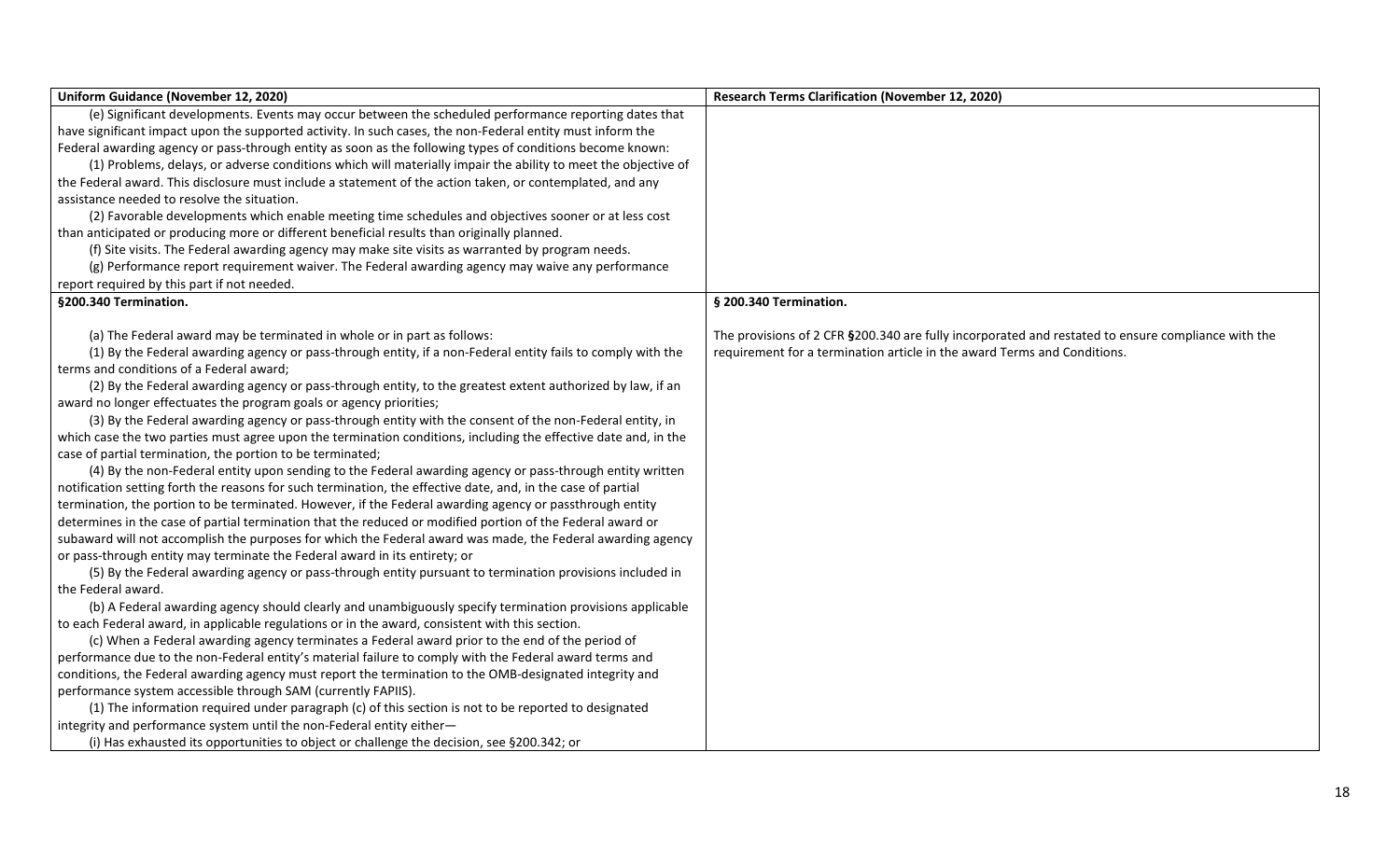| Uniform Guidance (November 12, 2020)                                                                                     | <b>Research Terms Clarification (November 12, 2020)</b>                                               |
|--------------------------------------------------------------------------------------------------------------------------|-------------------------------------------------------------------------------------------------------|
| (ii) Has not, within 30 calendar days after being notified of the termination, informed the Federal awarding             |                                                                                                       |
| agency that it intends to appeal the Federal awarding agency's decision to terminate.                                    |                                                                                                       |
| (2) If a Federal awarding agency, after entering information into the designated integrity and performance               |                                                                                                       |
| system about a termination, subsequently:                                                                                |                                                                                                       |
| (i) Learns that any of that information is erroneous, the Federal awarding agency must correct the                       |                                                                                                       |
| information in the system within three business days;                                                                    |                                                                                                       |
| (ii) Obtains an update to that information that could be helpful to other Federal awarding agencies, the                 |                                                                                                       |
| Federal awarding agency is strongly encouraged to amend the information in the system to incorporate the                 |                                                                                                       |
| update in a timely way.                                                                                                  |                                                                                                       |
| (3) Federal awarding agencies, must not post any information that will be made publicly available in the                 |                                                                                                       |
| nonpublic segment of designated integrity and performance system that is covered by a disclosure exemption               |                                                                                                       |
| under the Freedom of Information Act. If the non-Federal entity asserts within seven calendar days to the Federal        |                                                                                                       |
| awarding agency who posted the information, that some of the information made publicly available is covered by           |                                                                                                       |
| a disclosure exemption under the Freedom of Information Act, the Federal awarding agency who posted the                  |                                                                                                       |
| information must remove the posting within seven calendar days of receiving the assertion. Prior to reposting the        |                                                                                                       |
| releasable information, the Federal agency must resolve the issue in accordance with the agency's Freedom of             |                                                                                                       |
| Information Act procedures.                                                                                              |                                                                                                       |
| (d) When a Federal award is terminated or partially terminated, both the Federal awarding agency or                      |                                                                                                       |
| passthrough entity and the non-Federal entity remain responsible for compliance with the requirements in                 |                                                                                                       |
| §§200.344 and 200.345.                                                                                                   |                                                                                                       |
| <b>Subpart D-Post Federal Award Requirements</b>                                                                         | <b>Subpart D-Post Federal Award Requirements</b>                                                      |
| <b>Subrecipient Monitoring and Management</b>                                                                            | <b>Subrecipient Monitoring and Management</b>                                                         |
| <b>Subpart D-Post Federal Award Requirements</b>                                                                         |                                                                                                       |
| Closeout                                                                                                                 | <b>Subpart D-Post Federal Award Requirements</b><br>Closeout                                          |
|                                                                                                                          |                                                                                                       |
| <b>Subpart E-Cost Principles</b>                                                                                         | <b>Subpart E-Cost Principles</b>                                                                      |
| <b>General Provisions for Selected Items of Cost</b>                                                                     | <b>General Provisions for Selected Items of Cost</b>                                                  |
| §200.407 Prior written approval (prior approval).                                                                        | §200.407 Prior written approval (prior approval).                                                     |
| Under any given Federal award, the reasonableness and allocability of certain items of costs may be difficult            | The Federal awarding agency hereby approves the inclusion of certain costs for which the agency's     |
| to determine. In order to avoid subsequent disallowance or dispute based on unreasonableness or                          | prior approval is required by 2 CFR §200.407. Unless otherwise specified in the Agency Specific       |
| nonallocability, the non-Federal entity may seek the prior written approval of the cognizant agency for indirect         | Requirements, agency approval is granted for the recipient to:                                        |
| costs or the Federal awarding agency in advance of the incurrence of special or unusual costs. Prior written             | §200.306 Cost sharing or matching                                                                     |
| approval should include the timeframe or scope of the agreement. The absence of prior written approval on any            | (c) The recipient may include unrecovered indirect costs as part of cost sharing or matching without  |
| element of cost will not, in itself, affect the reasonableness or allocability of that element, unless prior approval is | prior approval.                                                                                       |
| specifically required for allowability as described under certain circumstances in the following sections of this        | §200.307 Program income                                                                               |
| part:                                                                                                                    | (c) Recipients must have no obligation to the Federal awarding agency with respect to program         |
|                                                                                                                          | income earned from license fees and royalties for copyrighted material, patents, patent applications, |
|                                                                                                                          | trademarks, and inventions made under a Federal award. However, no scholarship, fellowship, training  |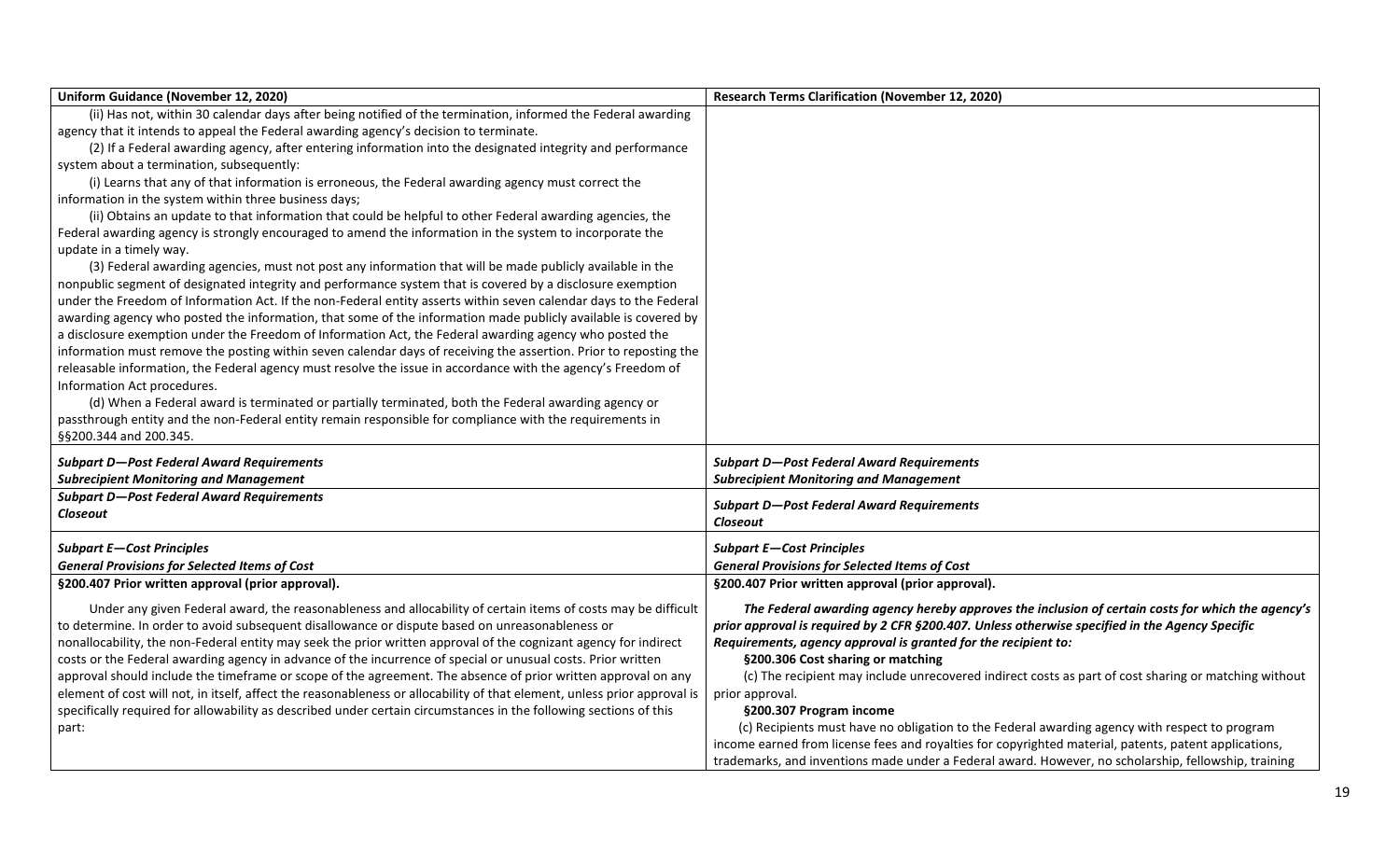| <b>Uniform Guidance (November 12, 2020)</b>                                                        | <b>Research Terms Clarification (November 12, 2020)</b>                                                      |
|----------------------------------------------------------------------------------------------------|--------------------------------------------------------------------------------------------------------------|
| (a) §200.201 Use of grant agreements (including fixed amount awards), cooperative agreements, and  | grant, or other funding agreement made primarily to a recipient for educational purposes will contain any    |
| contracts, paragraph (b)(5);                                                                       | provision giving the Federal awarding agency rights to inventions made by the recipient.                     |
| (b) §200.306 Cost sharing or matching;                                                             | (e)(2) The additive method of $\S200.307(e)(2)$ will be used to dispose of program income.                   |
| (c) §200.307 Program income;                                                                       | §200.308 Revision of budget and program plans                                                                |
| (d) §200.308 Revision of budget and program plans;                                                 | (e)(1) Incur pre-award costs 90 calendar days prior to award (or more than 90 calendar days with the         |
| (e) §200.311 Real property;                                                                        | prior approval of the Federal awarding agency). Preaward expenditures prior to funding of an increment       |
| (f) §200.313 Equipment;                                                                            | within a multiple-year project, including any optional years, are not subject to this limitation or approval |
| (g) §200.333 Fixed amount subawards;                                                               | requirement. All costs are incurred at the recipient's risk (i.e., the Federal awarding agency is under no   |
| (h) §200.413 Direct costs, paragraph (c);                                                          | obligation to reimburse such costs if for any reason the recipient does not receive an award or if the       |
| (i) §200.430 Compensation-personal services, paragraph (h);                                        | award is less than anticipated and inadequate to cover such costs).                                          |
| (j) §200.431 Compensation-fringe benefits;                                                         | (e)(2) Initiate a one-time extension of the period of performance by up to 12 months unless one or           |
| (k) §200.438 Entertainment costs;                                                                  | more of the following conditions outlined in paragraphs (e)(2)(i) through (iii) of this section apply. For   |
| (I) §200.439 Equipment and other capital expenditures;                                             | one-time extensions, the recipient must notify the Federal awarding agency in writing with the               |
| (m) §200.440 Exchange rates;                                                                       | supporting reasons and revised end date at least 10 days before the final end date of the period of          |
| (n) §200.441 Fines, penalties, damages and other settlements;                                      | performance specified in the award. This one-time extension is to allow additional time for work related     |
| (o) §200.442 Fund raising and investment management costs;                                         | to the project scope and may not be exercised merely for the purpose of using unobligated balances.          |
| (p) §200.445 Goods or services for personal use;                                                   | Extensions require explicit prior approval by the Federal awarding agency when:                              |
| (q) §200.447 Insurance and indemnification;                                                        | (i) The agency-specific requirements of the award prohibit the extension.                                    |
| (r) §200.454 Memberships, subscriptions, and professional activity costs, paragraph (c);           | (ii) The extension requires additional Federal funds.                                                        |
| (s) §200.455 Organization costs;                                                                   | (iii) The extension involves any change in the approved objectives or scope of the project.                  |
| (t) §200.456 Participant support costs;                                                            | (e)(3) Carry forward unobligated balances to subsequent funding periods. Any unobligated balance of          |
| (u) §200.458 Pre-award costs;                                                                      | funds which remains at the end of any funding period, except the final funding period of the project,        |
| (v) §200.462 Rearrangement and reconversion costs;                                                 | must be carried over to the next funding period, and may be used to defray costs of any funding period of    |
| (w) §200.467 Selling and marketing costs;                                                          | the project in addition to the current year's funding. Since the carryover of unobligated balances is        |
| (x) §200.470 Taxes (including Value Added Tax); and                                                | automatic, no separate or specific awarding agency prior approval must be required to authorize use of       |
| (y) §200.475 Travel costs.                                                                         | the funds.                                                                                                   |
|                                                                                                    | (f) Transfer amounts budgeted for indirect costs to absorb increases in direct costs, or vice versa.         |
| [78 FR 78608, Dec. 26, 2013, as amended at 79 FR 75885, Dec. 19, 2014; 85 FR 49562, Aug. 13, 2020] | §200.413 Direct costs, paragraph (c)                                                                         |
|                                                                                                    | Direct charge the salaries of administrative and clerical staff if all conditions in 2 CFR § 200.413 are     |
|                                                                                                    | met, excluding the requirement in §200.413 (c)(3). "Such costs are explicitly included in the budget or      |
|                                                                                                    | have the prior written approval of the Federal awarding agency." This requirement is waived.                 |
|                                                                                                    | §200.430 Compensation-personal services, paragraph (h)                                                       |
|                                                                                                    | (h)(1)(ii) Directly charge payments of Incidental activities for which supplemental compensation is          |
|                                                                                                    | allowable under written institutional policy (at a rate not to exceed institutional base salary) and not     |
|                                                                                                    | include them in the records described in paragraph (i) of 2 CFR §200.430.                                    |
|                                                                                                    | (h)(3) Include charges for Intra-IHE faculty consulting on sponsored agreements that exceed a                |
|                                                                                                    | faculty member's base salary, but only in unusual cases where: (a) consultation is across departmental       |
|                                                                                                    | lines or involves a separate or remote operation; and (b) the consulting work is in addition to the faculty  |
|                                                                                                    | member's regular departmental load.                                                                          |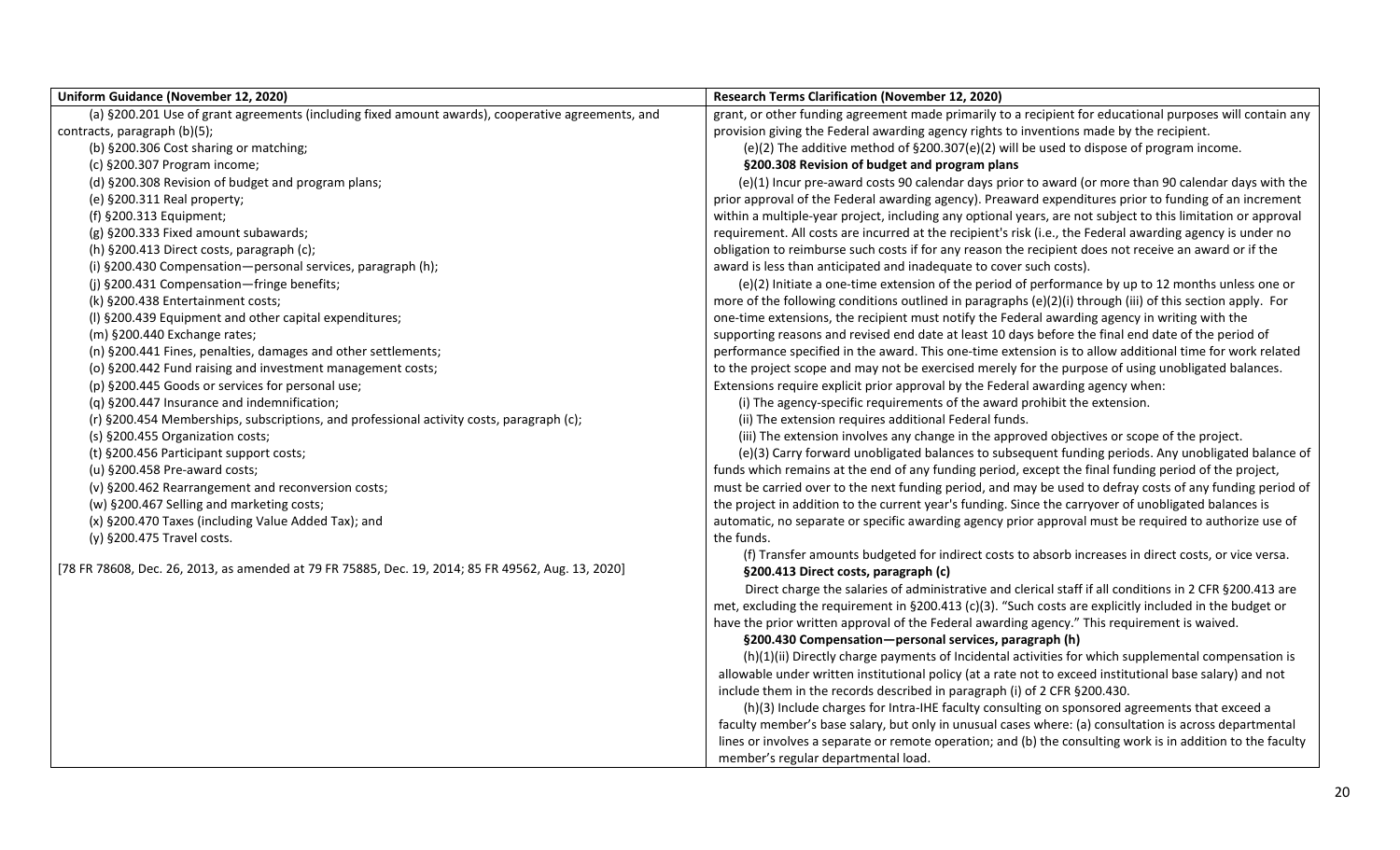| Uniform Guidance (November 12, 2020) | <b>Research Terms Clarification (November 12, 2020)</b>                                                   |
|--------------------------------------|-----------------------------------------------------------------------------------------------------------|
|                                      |                                                                                                           |
|                                      | §200.439 Equipment and other capital expenditures                                                         |
|                                      | (b)(1) Direct charge capital expenditures for general purpose equipment. Prior written approval,          |
|                                      | however, is required for capital expenditures for buildings and land as a direct charge.                  |
|                                      | (b)(2) Unless otherwise specified in the Agency-Specific Requirements, the requirement to obtain          |
|                                      | prior approval for special purpose equipment over \$5,000 is waived.                                      |
|                                      | §200.447 Insurance and indemnification                                                                    |
|                                      | (a) Costs of insurance required or approved and maintained, pursuant to the Federal award, are            |
|                                      | allowable.                                                                                                |
|                                      | §200.456 Participant support costs                                                                        |
|                                      | Include participant support costs such as stipends or subsistence allowances, travel allowances, and      |
|                                      | registration fees paid to or on behalf of participants or trainees (but not employees) in connection with |
|                                      | conferences, or training projects.                                                                        |
|                                      | §200.458 Pre-award costs                                                                                  |
|                                      | See §200.308(d)(1) above regarding pre-award costs.                                                       |
|                                      | Prior approval is required for the following:                                                             |
|                                      | §200.201 Use of grant agreements (including fixed amount awards), cooperative agreements, and             |
|                                      | contracts, paragraph (b)(5)                                                                               |
|                                      | (b)(5) Changes in principal investigator, project leader, project partner, or scope of effort must        |
|                                      | receive the prior written approval of the Federal awarding agency or pass-through entity.                 |
|                                      | §200.306 Cost sharing or matching                                                                         |
|                                      | (h)(2) If the purpose of the Federal award is to support activities that require the use of equipment,    |
|                                      | buildings or land, normally only depreciation charges for equipment and buildings may be made.            |
|                                      | However, the fair market value of equipment or other capital assets and fair rental charges for land may  |
|                                      | be allowed, provided that the Federal awarding agency has approved the charges.                           |
|                                      | §200.307 Program income                                                                                   |
|                                      | (e)(3) Cost sharing or matching. With prior approval of the Federal awarding agency, program income       |
|                                      | may be used to meet the cost sharing or matching requirement of the Federal award.                        |
|                                      | §200.311 Real property                                                                                    |
|                                      | (c)(3) Disposition. Prior approval is required for non-Federal entity to transfer title to the Federal    |
|                                      | awarding agency or to a third party designated/approved by the Federal awarding agency.                   |
|                                      | §200.313 Equipment                                                                                        |
|                                      | (a)(2) Title. In accordance with §200.313, the non-Federal entity must not encumber the property          |
|                                      | without approval of the Federal awarding agency or pass-through entity.                                   |
|                                      | (c)(1) Use. Equipment must be used by the non-Federal entity in the program or project for which it       |
|                                      | was acquired as long as needed, whether or not the project or program continues to be supported by        |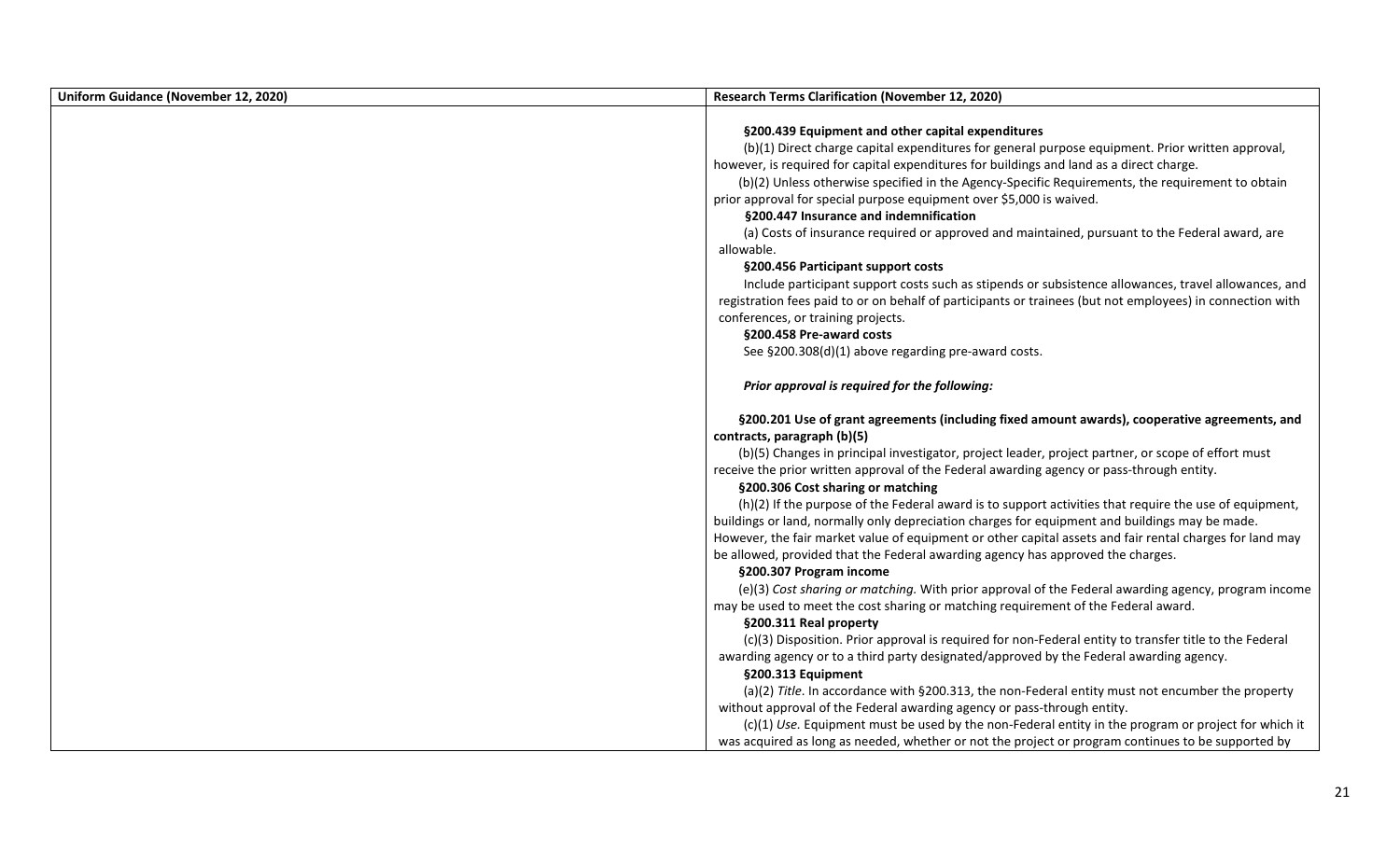| Uniform Guidance (November 12, 2020) | <b>Research Terms Clarification (November 12, 2020)</b>                                                      |
|--------------------------------------|--------------------------------------------------------------------------------------------------------------|
|                                      | the Federal award, and the non-Federal entity must not encumber the property without prior approval          |
|                                      | of the Federal awarding agency.                                                                              |
|                                      | §200.430 Compensation-personal services, paragraph (h)                                                       |
|                                      | (h)(2) Unless there is prior approval by the Federal awarding agency, charges of a faculty member's          |
|                                      | salary to a Federal award must not exceed the proportionate share of the IBS for the period during           |
|                                      | which the faculty member worked on the award.                                                                |
|                                      | §200.431 Compensation-fringe benefits                                                                        |
|                                      | (i)(2)(ii) Measurement of costs of abnormal or mass severance pay by means of an accrual will not            |
|                                      | achieve equity to both parties. Thus, accruals for this purpose are not allowable. However, the Federal      |
|                                      | Government recognizes its obligation to participate, to the extent of its fair share, in any specific        |
|                                      | payment. Prior approval by the cognizant agency for indirect cost, as appropriate, is required.              |
|                                      | (i)(4) Severance payments to foreign nationals employed by the non-Federal entity outside the                |
|                                      | United States, to the extent that the amount exceeds the customary or prevailing practices for the non-      |
|                                      | Federal entity in the United States, are unallowable, unless they are necessary for the performance of       |
|                                      | Federal programs and approved by the Federal awarding agency.                                                |
|                                      | (i)(5) Severance payments to foreign nationals employed by the non-Federal entity outside the                |
|                                      | United States due to the termination of the foreign national as a result of the closing of, or curtailment   |
|                                      | of activities by, the non-Federal entity in that country, are unallowable, unless they are necessary for the |
|                                      | performance of Federal programs and approved by the Federal awarding agency.                                 |
|                                      | §200.438 Entertainment costs                                                                                 |
|                                      | Costs of entertainment, including amusement, diversion, and social activities and any associated             |
|                                      | costs are unallowable, except where specific costs that might otherwise be considered entertainment          |
|                                      | have a programmatic purpose and are authorized either in the approved budget for the Federal award           |
|                                      | or with prior written approval of the Federal awarding agency.                                               |
|                                      | §200.439 Equipment and other capital expenditures                                                            |
|                                      | (b)(3) Capital expenditures for improvements to land or buildings which materially increase their            |
|                                      | value or useful life are unallowable as a direct cost except with the prior written approval of the Federal  |
|                                      | awarding agency, or pass-through entity.                                                                     |
|                                      | §200.440 Exchange rates                                                                                      |
|                                      | Prior approval of exchange rate fluctuations is required when the change results in the need for             |
|                                      | additional Federal funding, or the increased costs result in the need to significantly reduce the scope of   |
|                                      | the project.                                                                                                 |
|                                      | §200.441 Fines, penalties, damages and other settlements                                                     |
|                                      | Costs resulting from non-Federal entity violations of, alleged violations of, or failure to comply with,     |
|                                      | Federal, state, tribal, local or foreign laws and regulations are unallowable, except when incurred as a     |
|                                      | result of compliance with specific provisions of the Federal award, or with prior written approval of the    |
|                                      | Federal awarding agency.                                                                                     |
|                                      | §200.442 Fund raising and investment management costs                                                        |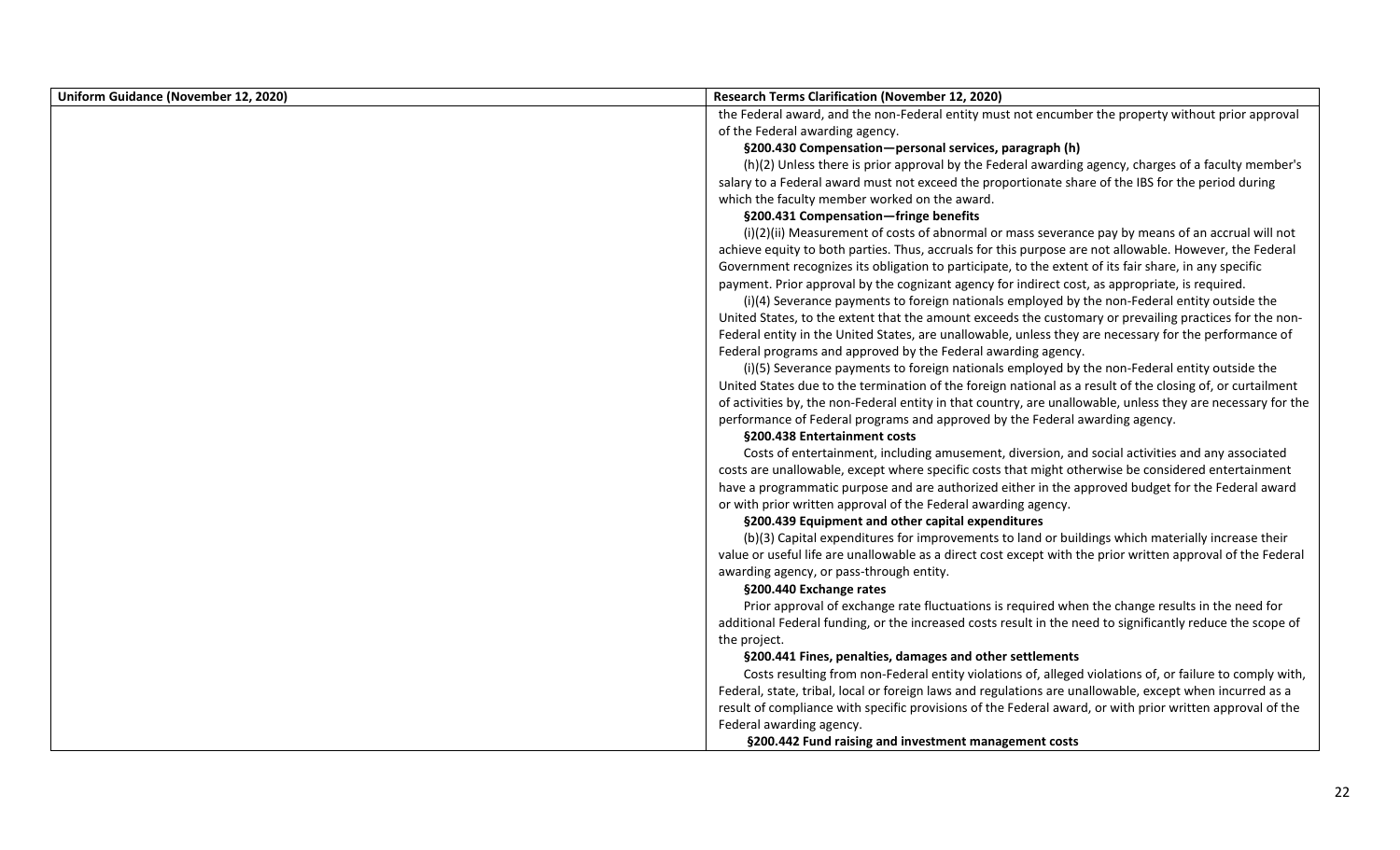| Uniform Guidance (November 12, 2020) | <b>Research Terms Clarification (November 12, 2020)</b>                                                   |
|--------------------------------------|-----------------------------------------------------------------------------------------------------------|
|                                      | (a) Costs of organized fund raising, including financial campaigns, endowment drives, solicitation of     |
|                                      | gifts and bequests, and similar expenses incurred to raise capital or obtain contributions are            |
|                                      | unallowable. Fund raising costs for the purposes of meeting the Federal program objectives are            |
|                                      | allowable with prior written approval from the Federal awarding agency.                                   |
|                                      | §200.445 Goods or services for personal use                                                               |
|                                      | (b) Costs of housing (e.g., depreciation, maintenance, utilities, furnishings, rent), housing allowances  |
|                                      | and personal living expenses are only allowable as direct costs regardless of whether reported as taxable |
|                                      | income to the employees. In addition, to be allowable direct costs must be approved in advance by a       |
|                                      | Federal awarding agency.                                                                                  |
|                                      | §200.447 Insurance and indemnification                                                                    |
|                                      | (b)(2) Costs of insurance or of contributions to any reserve covering the risk of loss of, or damage to,  |
|                                      | Federal Government property are unallowable except to the extent that the Federal awarding agency         |
|                                      | has specifically required or approved such costs.                                                         |
|                                      | §200.454 Memberships, subscriptions, and professional activity costs, paragraph (c)                       |
|                                      | (c) Costs of membership in any civic or community organization are allowable with prior approval by       |
|                                      | the Federal awarding agency or pass-through entity.                                                       |
|                                      | §200.455 Organization costs                                                                               |
|                                      | Costs such as incorporation fees, brokers' fees, fees to promoters, organizers or management              |
|                                      | consultants, attorneys, accountants, or investment counselor, whether or not employees of the non-        |
|                                      | Federal entity in connection with establishment or reorganization of an organization, are unallowable     |
|                                      | except with prior approval of the Federal awarding agency.                                                |
|                                      | §200.462 Rearrangement and reconversion costs                                                             |
|                                      | Special arrangements and alterations costs incurred specifically for a Federal award are allowable as     |
|                                      | a direct cost with the prior approval of the Federal awarding agency or pass-through entity.              |
|                                      | §200.467 Selling and marketing costs                                                                      |
|                                      | Costs of selling and marketing any products or services of the non-Federal entity (unless allowed         |
|                                      | under §200.421 Advertising and public relations.) are unallowable, except as direct costs, with prior     |
|                                      | approval by the Federal awarding agency when necessary for the performance of the Federal award.          |
|                                      | §200.470 Taxes (including Value Added Tax)                                                                |
|                                      | (c) For many countries an exemption of this tax for research exists. Consequently, requesting this        |
|                                      | cost is unallowable for research grants involving such countries as a performance site.                   |
|                                      | §200.474 Travel costs                                                                                     |
|                                      | (a) Notwithstanding the provisions of §200.444 General costs of government, travel costs of               |
|                                      | officials covered by that section are allowable with the prior written approval of the Federal awarding   |
|                                      | agency or pass-through entity when they are specifically related to the Federal award.                    |
|                                      | (c)(2) Travel costs for dependents are unallowable, except for travel of duration of six months or        |
|                                      | more with prior approval of the Federal awarding agency.                                                  |
|                                      |                                                                                                           |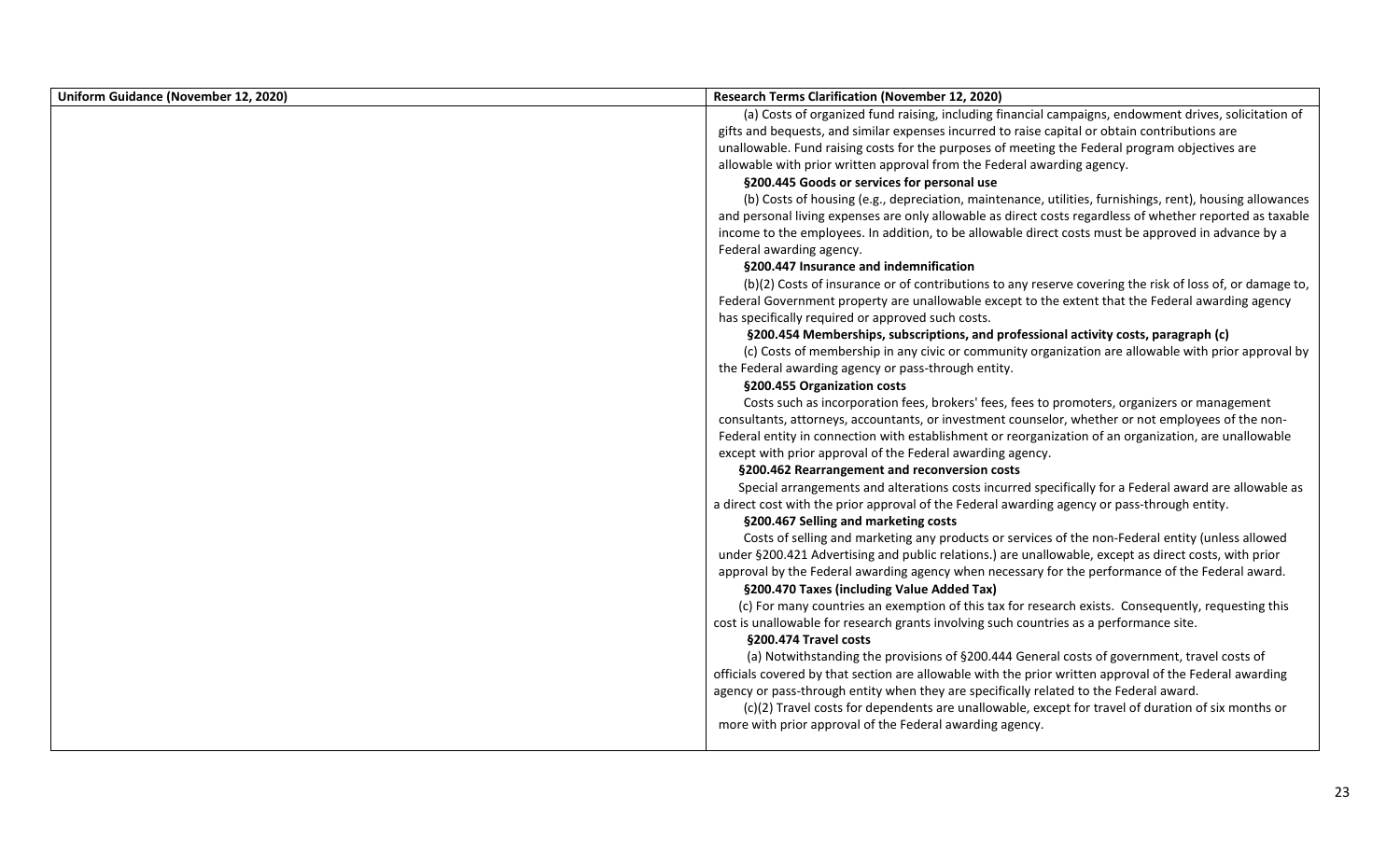| Uniform Guidance (November 12, 2020)                                                                                  | <b>Research Terms Clarification (November 12, 2020)</b>                                 |
|-----------------------------------------------------------------------------------------------------------------------|-----------------------------------------------------------------------------------------|
|                                                                                                                       | Consult the Agency-Specific Requirements and award documents regarding additional prior |
|                                                                                                                       | approval requirements.                                                                  |
| §200.430 Compensation-personal services.                                                                              | §200.430 Compensation-personal services.                                                |
|                                                                                                                       |                                                                                         |
| (a) General. Compensation for personal services includes all remuneration, paid currently or accrued, for             | See §200.407 regarding prior written approvals for compensation—personal services.      |
| services of employees rendered during the period of performance under the Federal award, including but not            |                                                                                         |
| necessarily limited to wages and salaries. Compensation for personal services may also include fringe benefits        |                                                                                         |
| which are addressed in §200.431. Costs of compensation are allowable to the extent that they satisfy the specific     |                                                                                         |
| requirements of this part, and that the total compensation for individual employees:                                  |                                                                                         |
| (1) Is reasonable for the services rendered and conforms to the established written policy of the non-                |                                                                                         |
| Federal entity consistently applied to both Federal and non-Federal activities;                                       |                                                                                         |
| (2) Follows an appointment made in accordance with a non-Federal entity's laws and/or rules or written                |                                                                                         |
| policies and meets the requirements of Federal statute, where applicable; and                                         |                                                                                         |
| (3) Is determined and supported as provided in paragraph (i) of this section, when applicable.                        |                                                                                         |
| (b) Reasonableness. Compensation for employees engaged in work on Federal awards will be considered                   |                                                                                         |
| reasonable to the extent that it is consistent with that paid for similar work in other activities of the non-Federal |                                                                                         |
| entity. In cases where the kinds of employees required for Federal awards are not found in the other activities of    |                                                                                         |
| the non-Federal entity, compensation will be considered reasonable to the extent that it is comparable to that        |                                                                                         |
| paid for similar work in the labor market in which the non-Federal entity competes for the kind of employees          |                                                                                         |
| involved.                                                                                                             |                                                                                         |
| (c) Professional activities outside the non-Federal entity. Unless an arrangement is specifically authorized          |                                                                                         |
| by a Federal awarding agency, a non-Federal entity must follow its written non-Federal entity-wide policies and       |                                                                                         |
| practices concerning the permissible extent of professional services that can be provided outside the non-Federal     |                                                                                         |
| entity for non-organizational compensation. Where such non-Federal entity-wide written policies do not exist or       |                                                                                         |
| do not adequately define the permissible extent of consulting or other non-organizational activities undertaken       |                                                                                         |
| for extra outside pay, the Federal Government may require that the effort of professional staff working on            |                                                                                         |
| Federal awards be allocated between:                                                                                  |                                                                                         |
| (1) Non-Federal entity activities, and                                                                                |                                                                                         |
| (2) Non-organizational professional activities. If the Federal awarding agency considers the extent of non-           |                                                                                         |
| organizational professional effort excessive or inconsistent with the conflicts-of-interest terms and conditions of   |                                                                                         |
| the Federal award, appropriate arrangements governing compensation will be negotiated on a case-by-case               |                                                                                         |
| basis.                                                                                                                |                                                                                         |
| (d) Unallowable costs. (1) Costs which are unallowable under other sections of these principles must not be           |                                                                                         |
| allowable under this section solely on the basis that they constitute personnel compensation.                         |                                                                                         |
| (2) The allowable compensation for certain employees is subject to a ceiling in accordance with statute. For          |                                                                                         |
| the amount of the ceiling for cost-reimbursement contracts, the covered compensation subject to the ceiling, the      |                                                                                         |
| covered employees, and other relevant provisions, see 10 U.S.C. 2324(e)(1)(P), and 41 U.S.C. 1127 and                 |                                                                                         |
| 4304(a)(16). For other types of Federal awards, other statutory ceilings may apply.                                   |                                                                                         |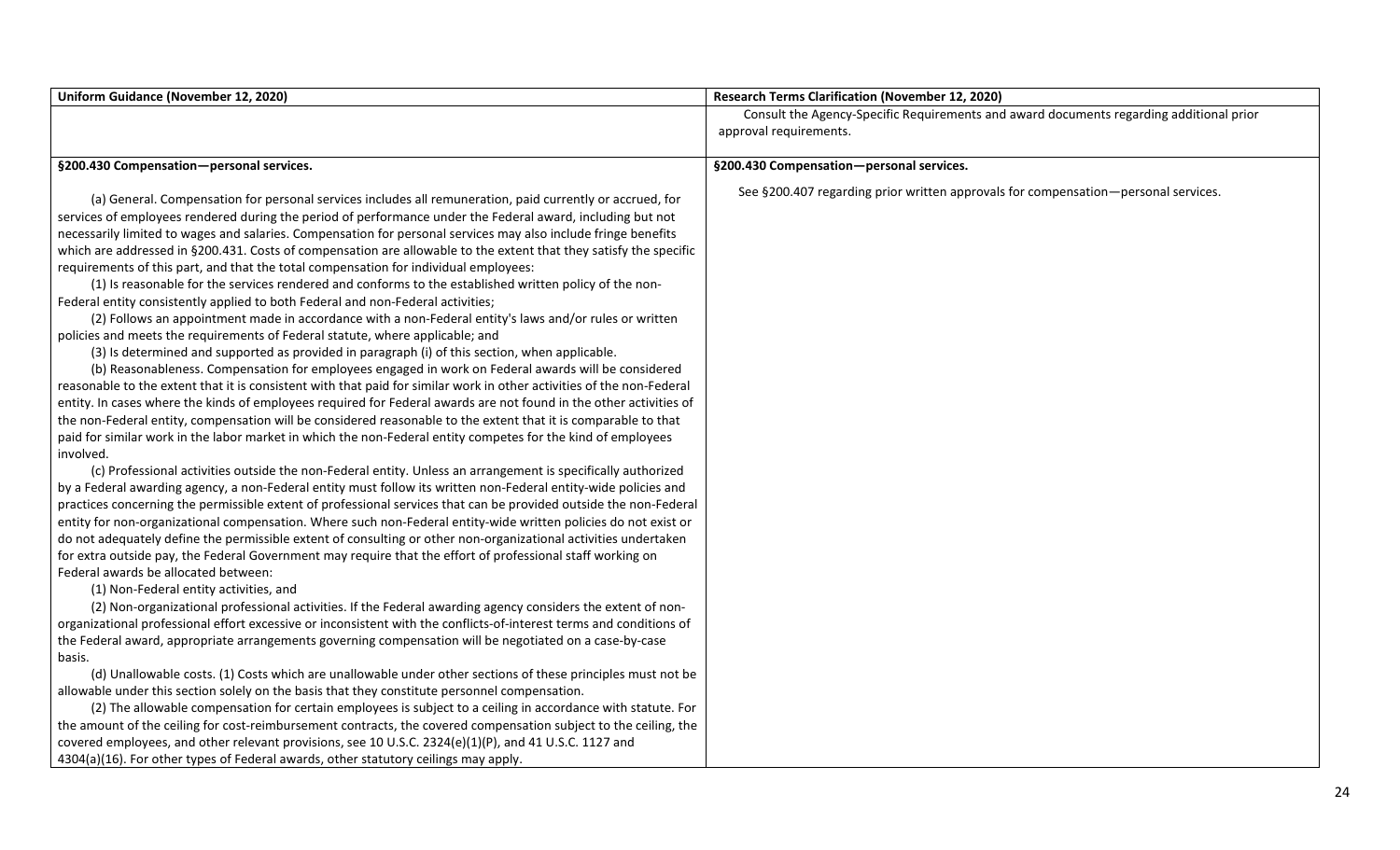| Uniform Guidance (November 12, 2020)                                                                                  | Research Terms Clarification (November 12, 2020) |
|-----------------------------------------------------------------------------------------------------------------------|--------------------------------------------------|
| (e) Special considerations. Special considerations in determining allowability of compensation will be given          |                                                  |
| to any change in a non-Federal entity's compensation policy resulting in a substantial increase in its employees'     |                                                  |
| level of compensation (particularly when the change was concurrent with an increase in the ratio of Federal           |                                                  |
| awards to other activities) or any change in the treatment of allowability of specific types of compensation due to   |                                                  |
| changes in Federal policy.                                                                                            |                                                  |
| (f) Incentive compensation. Incentive compensation to employees based on cost reduction, or efficient                 |                                                  |
| performance, suggestion awards, safety awards, etc., is allowable to the extent that the overall compensation is      |                                                  |
| determined to be reasonable and such costs are paid or accrued pursuant to an agreement entered into in good          |                                                  |
| faith between the non-Federal entity and the employees before the services were rendered, or pursuant to an           |                                                  |
| established plan followed by the non-Federal entity so consistently as to imply, in effect, an agreement to make      |                                                  |
| such payment.                                                                                                         |                                                  |
| (g) Nonprofit organizations. For compensation to members of nonprofit organizations, trustees, directors,             |                                                  |
| associates, officers, or the immediate families thereof, determination must be made that such compensation is         |                                                  |
| reasonable for the actual personal services rendered rather than a distribution of earnings in excess of costs. This  |                                                  |
| may include director's and executive committee member's fees, incentive awards, allowances for off-site pay,          |                                                  |
| incentive pay, location allowances, hardship pay, and cost-of-living differentials.                                   |                                                  |
| (h) Institutions of Higher Education (IHEs). (1) Certain conditions require special consideration and possible        |                                                  |
| limitations in determining allowable personnel compensation costs under Federal awards. Among such                    |                                                  |
| conditions are the following:                                                                                         |                                                  |
| (i) Allowable activities. Charges to Federal awards may include reasonable amounts for activities                     |                                                  |
| contributing and directly related to work under an agreement, such as delivering special lectures about specific      |                                                  |
| aspects of the ongoing activity, writing reports and articles, developing and maintaining protocols (human,           |                                                  |
| animals, etc.), managing substances/chemicals, managing and securing project-specific data, coordinating              |                                                  |
| research subjects, participating in appropriate seminars, consulting with colleagues and graduate students, and       |                                                  |
| attending meetings and conferences.                                                                                   |                                                  |
| (ii) Incidental activities. Incidental activities for which supplemental compensation is allowable under              |                                                  |
| written institutional policy (at a rate not to exceed institutional base salary) need not be included in the records  |                                                  |
| described in paragraph (i) of this section to directly charge payments of incidental activities, such activities must |                                                  |
| either be specifically provided for in the Federal award budget or receive prior written approval by the Federal      |                                                  |
| awarding agency.                                                                                                      |                                                  |
| (2) Salary basis. Charges for work performed on Federal awards by faculty members during the academic                 |                                                  |
| year are allowable at the IBS rate. Except as noted in paragraph (h)(1)(ii) of this section, in no event will charges |                                                  |
| to Federal awards, irrespective of the basis of computation, exceed the proportionate share of the IBS for that       |                                                  |
| period. This principle applies to all members of faculty at an institution. IBS is defined as the annual              |                                                  |
| compensation paid by an IHE for an individual's appointment, whether that individual's time is spent on research,     |                                                  |
| instruction, administration, or other activities. IBS excludes any income that an individual earns outside of duties  |                                                  |
| performed for the IHE. Unless there is prior approval by the Federal awarding agency, charges of a faculty            |                                                  |
| member's salary to a Federal award must not exceed the proportionate share of the IBS for the period during           |                                                  |
| which the faculty member worked on the award.                                                                         |                                                  |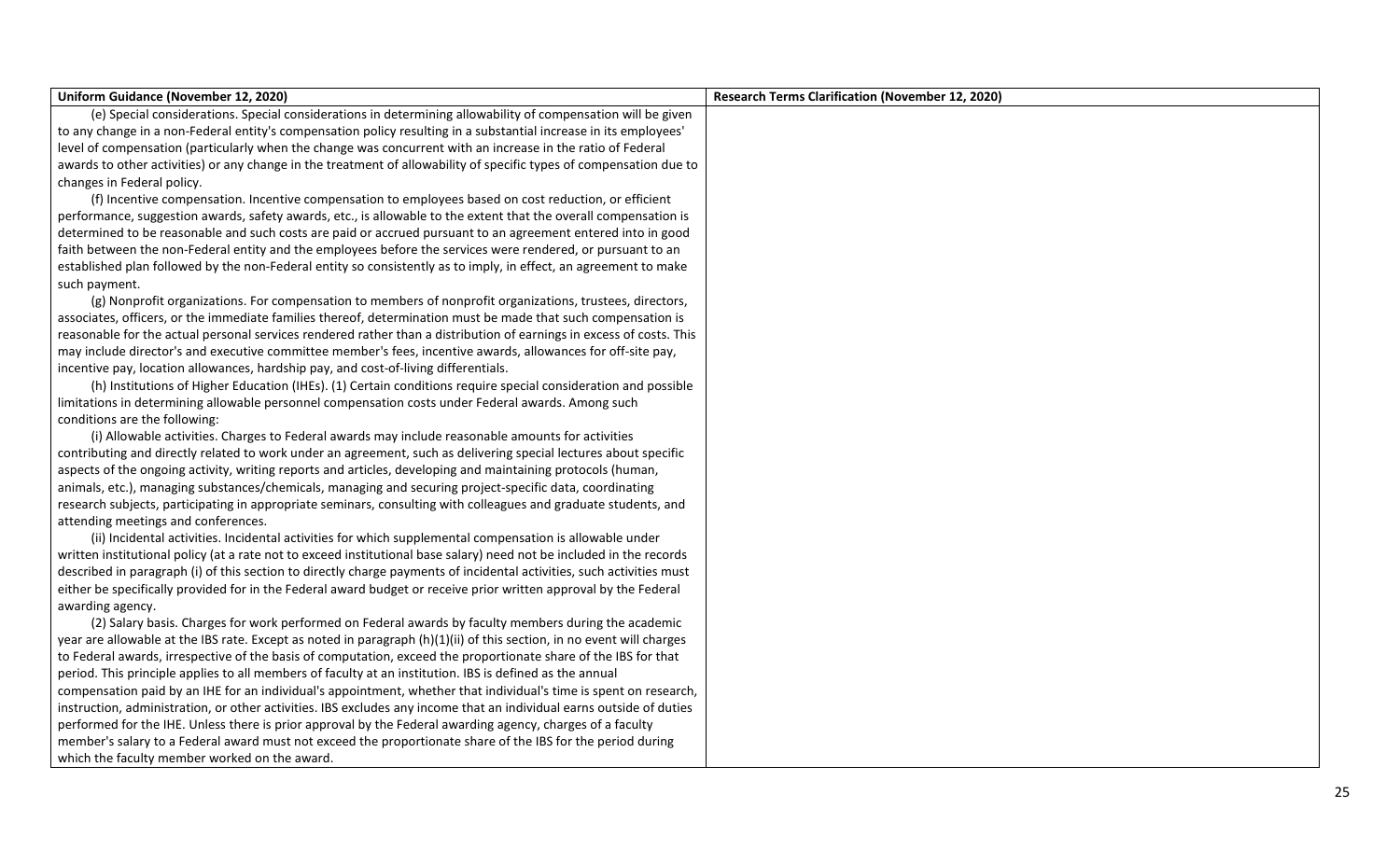| Uniform Guidance (November 12, 2020)                                                                                   | <b>Research Terms Clarification (November 12, 2020)</b> |
|------------------------------------------------------------------------------------------------------------------------|---------------------------------------------------------|
| (3) Intra-Institution of Higher Education (IHE) consulting. Intra-IHE consulting by faculty should be                  |                                                         |
| undertaken as an IHE responsibility requiring no compensation in addition to IBS. However, in unusual cases            |                                                         |
| where consultation is across departmental lines or involves a separate or remote operation, and the work               |                                                         |
| performed by the faculty member is in addition to his or her regular responsibilities, any charges for such work       |                                                         |
| representing additional compensation above IBS are allowable provided that such consulting arrangements are            |                                                         |
| specifically provided for in the Federal award or approved in writing by the Federal awarding agency.                  |                                                         |
| (4) Extra Service Pay normally represents overload compensation, subject to institutional compensation                 |                                                         |
| policies for services above and beyond IBS. Where extra service pay is a result of Intra-IHE consulting, it is subject |                                                         |
| to the same requirements of paragraph (b) above. It is allowable if all of the following conditions are met:           |                                                         |
| (i) The non-Federal entity establishes consistent written policies which apply uniformly to all faculty                |                                                         |
| members, not just those working on Federal awards.                                                                     |                                                         |
| (ii) The non-Federal entity establishes a consistent written definition of work covered by IBS which is                |                                                         |
| specific enough to determine conclusively when work beyond that level has occurred. This may be described in           |                                                         |
| appointment letters or other documentations.                                                                           |                                                         |
| (iii) The supplementation amount paid is commensurate with the IBS rate of pay and the amount of                       |                                                         |
| additional work performed. See paragraph (h)(2) of this section.                                                       |                                                         |
| (iv) The salaries, as supplemented, fall within the salary structure and pay ranges established by and                 |                                                         |
| documented in writing or otherwise applicable to the non-Federal entity.                                               |                                                         |
| (v) The total salaries charged to Federal awards including extra service pay are subject to the Standards of           |                                                         |
| Documentation as described in paragraph (i) of this section.                                                           |                                                         |
| (5) Periods outside the academic year. (i) Except as specified for teaching activity in paragraph (h)(5)(ii) of        |                                                         |
| this section, charges for work performed by faculty members on Federal awards during periods not included in           |                                                         |
| the base salary period will be at a rate not in excess of the IBS.                                                     |                                                         |
| (ii) Charges for teaching activities performed by faculty members on Federal awards during periods not                 |                                                         |
| included in IBS period will be based on the normal written policy of the IHE governing compensation to faculty         |                                                         |
| members for teaching assignments during such periods.                                                                  |                                                         |
| (6) Part-time faculty. Charges for work performed on Federal awards by faculty members having only part-               |                                                         |
| time appointments will be determined at a rate not in excess of that regularly paid for part-time assignments.         |                                                         |
| (7) Sabbatical leave costs. Rules for sabbatical leave are as follow:                                                  |                                                         |
| (i) Costs of leaves of absence by employees for performance of graduate work or sabbatical study, travel, or           |                                                         |
| research are allowable provided the IHE has a uniform written policy on sabbatical leave for persons engaged in        |                                                         |
| instruction and persons engaged in research. Such costs will be allocated on an equitable basis among all related      |                                                         |
| activities of the IHE.                                                                                                 |                                                         |
| (ii) Where sabbatical leave is included in fringe benefits for which a cost is determined for assessment as a          |                                                         |
| direct charge, the aggregate amount of such assessments applicable to all work of the institution during the base      |                                                         |
| period must be reasonable in relation to the IHE's actual experience under its sabbatical leave policy.                |                                                         |
| (8) Salary rates for non-faculty members. Non-faculty full-time professional personnel may also earn "extra            |                                                         |
| service pay" in accordance with the non-Federal entity's written policy and consistent with paragraph (h)(1)(i) of     |                                                         |
| this section.                                                                                                          |                                                         |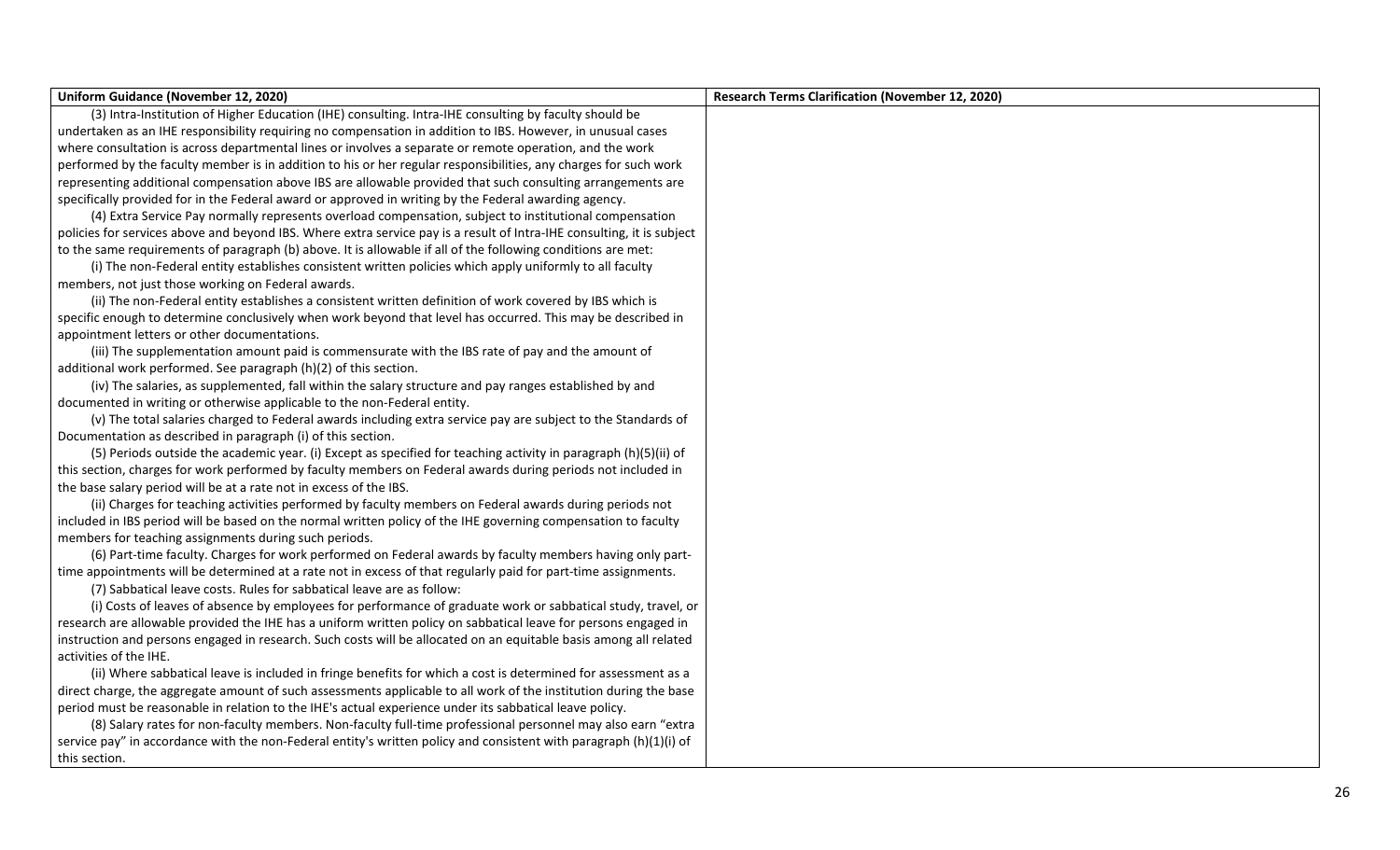| Uniform Guidance (November 12, 2020)                                                                                | <b>Research Terms Clarification (November 12, 2020)</b> |
|---------------------------------------------------------------------------------------------------------------------|---------------------------------------------------------|
| (i) Standards for Documentation of Personnel Expenses (1) Charges to Federal awards for salaries and                |                                                         |
| wages must be based on records that accurately reflect the work performed. These records must:                      |                                                         |
| (i) Be supported by a system of internal control which provides reasonable assurance that the charges are           |                                                         |
| accurate, allowable, and properly allocated;                                                                        |                                                         |
| (ii) Be incorporated into the official records of the non-Federal entity;                                           |                                                         |
| (iii) Reasonably reflect the total activity for which the employee is compensated by the non-Federal entity,        |                                                         |
| not exceeding 100% of compensated activities (for IHE, this per the IHE's definition of IBS);                       |                                                         |
| (iv) Encompass federally-assisted and all other activities compensated by the non-Federal entity on an              |                                                         |
| integrated basis, but may include the use of subsidiary records as defined in the non-Federal entity's written      |                                                         |
| policy;                                                                                                             |                                                         |
| (v) Comply with the established accounting policies and practices of the non-Federal entity (See paragraph          |                                                         |
| (h)(1)(ii) above for treatment of incidental work for IHEs.); and                                                   |                                                         |
| (vi) [Reserved]                                                                                                     |                                                         |
| (vii) Support the distribution of the employee's salary or wages among specific activities or cost objectives if    |                                                         |
| the employee works on more than one Federal award; a Federal award and non-Federal award; an indirect cost          |                                                         |
| activity and a direct cost activity; two or more indirect activities which are allocated using different allocation |                                                         |
| bases; or an unallowable activity and a direct or indirect cost activity.                                           |                                                         |
| (viii) Budget estimates (i.e., estimates determined before the services are performed) alone do not qualify         |                                                         |
| as support for charges to Federal awards, but may be used for interim accounting purposes, provided that:           |                                                         |
| (A) The system for establishing the estimates produces reasonable approximations of the activity actually           |                                                         |
| performed;                                                                                                          |                                                         |
| (B) Significant changes in the corresponding work activity (as defined by the non-Federal entity's written          |                                                         |
| policies) are identified and entered into the records in a timely manner. Short term (such as one or two months)    |                                                         |
| fluctuation between workload categories need not be considered as long as the distribution of salaries and wages    |                                                         |
| is reasonable over the longer term; and                                                                             |                                                         |
| (C) The non-Federal entity's system of internal controls includes processes to review after-the-fact interim        |                                                         |
| charges made to a Federal award based on budget estimates. All necessary adjustment must be made such that          |                                                         |
| the final amount charged to the Federal award is accurate, allowable, and properly allocated.                       |                                                         |
| (ix) Because practices vary as to the activity constituting a full workload (for IHEs, IBS), records may reflect    |                                                         |
| categories of activities expressed as a percentage distribution of total activities.                                |                                                         |
| (x) It is recognized that teaching, research, service, and administration are often inextricably intermingled       |                                                         |
| in an academic setting. When recording salaries and wages charged to Federal awards for IHEs, a precise             |                                                         |
| assessment of factors that contribute to costs is therefore not always feasible, nor is it expected.                |                                                         |
| (2) For records which meet the standards required in paragraph (i)(1) of this section, the non-Federal entity       |                                                         |
| will not be required to provide additional support or documentation for the work performed, other than that         |                                                         |
| referenced in paragraph (i)(3) of this section.                                                                     |                                                         |
| (3) In accordance with Department of Labor regulations implementing the Fair Labor Standards Act (FLSA)             |                                                         |
| (29 CFR part 516), charges for the salaries and wages of nonexempt employees, in addition to the supporting         |                                                         |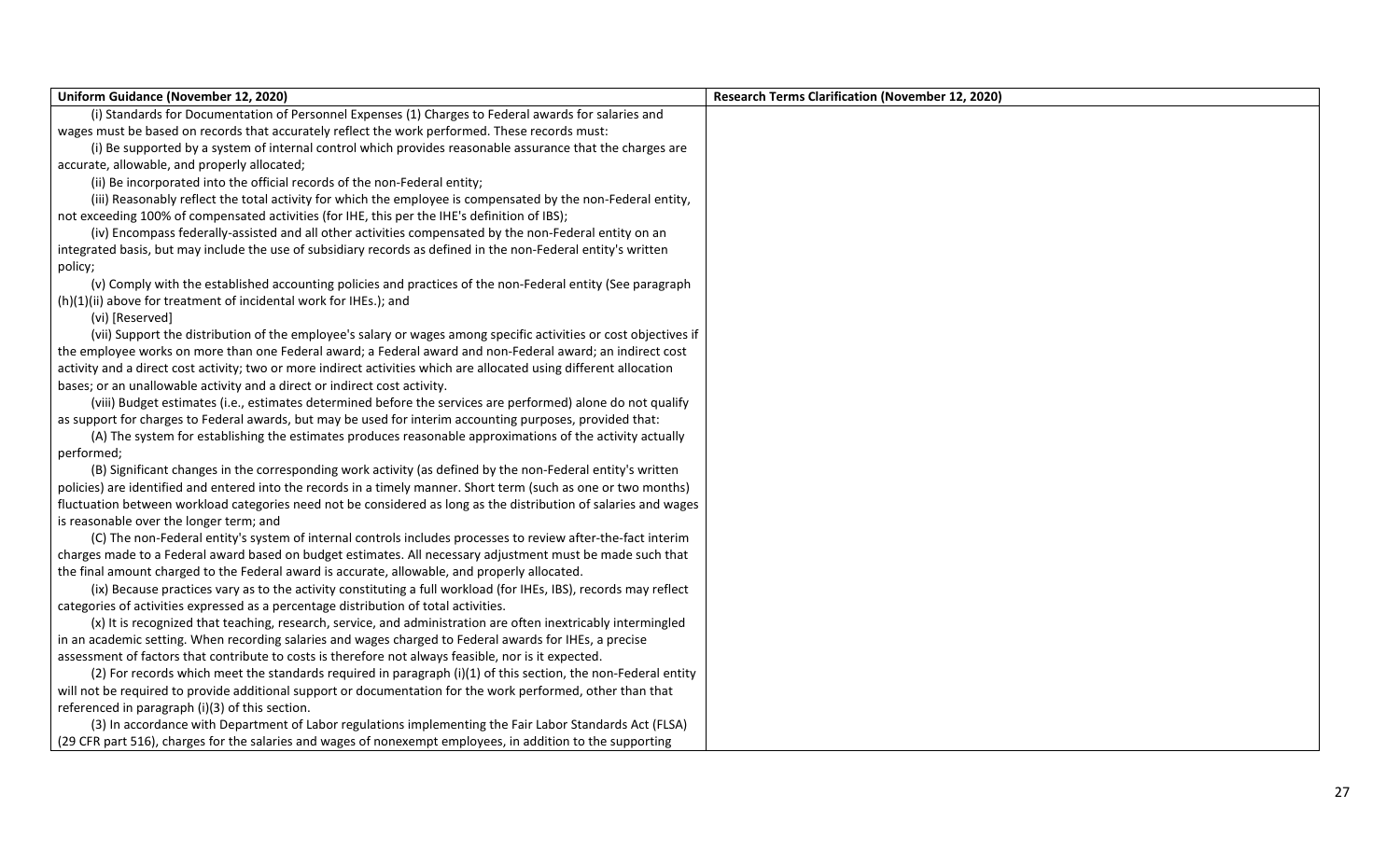| Uniform Guidance (November 12, 2020)                                                                                   | <b>Research Terms Clarification (November 12, 2020)</b> |
|------------------------------------------------------------------------------------------------------------------------|---------------------------------------------------------|
| documentation described in this section, must also be supported by records indicating the total number of hours        |                                                         |
| worked each day.                                                                                                       |                                                         |
| (4) Salaries and wages of employees used in meeting cost sharing or matching requirements on Federal                   |                                                         |
| awards must be supported in the same manner as salaries and wages claimed for reimbursement from Federal               |                                                         |
| awards.                                                                                                                |                                                         |
| (5) For states, local governments and Indian tribes, substitute processes or systems for allocating salaries           |                                                         |
| and wages to Federal awards may be used in place of or in addition to the records described in paragraph (1) if        |                                                         |
| approved by the cognizant agency for indirect cost. Such systems may include, but are not limited to, random           |                                                         |
| moment sampling, "rolling" time studies, case counts, or other quantifiable measures of work performed.                |                                                         |
| (i) Substitute systems which use sampling methods (primarily for Temporary Assistance for Needy Families               |                                                         |
| (TANF), the Supplemental Nutrition Assistance Program (SNAP), Medicaid, and other public assistance programs)          |                                                         |
| must meet acceptable statistical sampling standards including:                                                         |                                                         |
| (A) The sampling universe must include all of the employees whose salaries and wages are to be allocated               |                                                         |
| based on sample results except as provided in paragraph (i)(5)(iii) of this section;                                   |                                                         |
| (B) The entire time period involved must be covered by the sample; and                                                 |                                                         |
| (C) The results must be statistically valid and applied to the period being sampled.                                   |                                                         |
| (ii) Allocating charges for the sampled employees' supervisors, clerical and support staffs, based on the              |                                                         |
| results of the sampled employees, will be acceptable.                                                                  |                                                         |
| (iii) Less than full compliance with the statistical sampling standards noted in subsection (5)(i) may be              |                                                         |
| accepted by the cognizant agency for indirect costs if it concludes that the amounts to be allocated to Federal        |                                                         |
| awards will be minimal, or if it concludes that the system proposed by the non-Federal entity will result in lower     |                                                         |
| costs to Federal awards than a system which complies with the standards.                                               |                                                         |
| (6) Cognizant agencies for indirect costs are encouraged to approve alternative proposals based on                     |                                                         |
| outcomes and milestones for program performance where these are clearly documented. Where approved by                  |                                                         |
| the Federal cognizant agency for indirect costs, these plans are acceptable as an alternative to the requirements      |                                                         |
| of paragraph (i)(1) of this section.                                                                                   |                                                         |
| (7) For Federal awards of similar purpose activity or instances of approved blended funding, a non-Federal             |                                                         |
| entity may submit performance plans that incorporate funds from multiple Federal awards and account for their          |                                                         |
| combined use based on performance-oriented metrics, provided that such plans are approved in advance by all            |                                                         |
| involved Federal awarding agencies. In these instances, the non-Federal entity must submit a request for waiver        |                                                         |
| of the requirements based on documentation that describes the method of charging costs, relates the charging           |                                                         |
| of costs to the specific activity that is applicable to all fund sources, and is based on quantifiable measures of the |                                                         |
| activity in relation to time charged.                                                                                  |                                                         |
| (8) For a non-Federal entity where the records do not meet the standards described in this section, the                |                                                         |
| Federal Government may require personnel activity reports, including prescribed certifications, or equivalent          |                                                         |
| documentation that support the records as required in this section.                                                    |                                                         |
| [78 FR 78608, Dec. 26, 2013, as amended at 79 FR 75886, Dec. 19, 2014; 85 FR 49565, Aug. 13, 2020]                     |                                                         |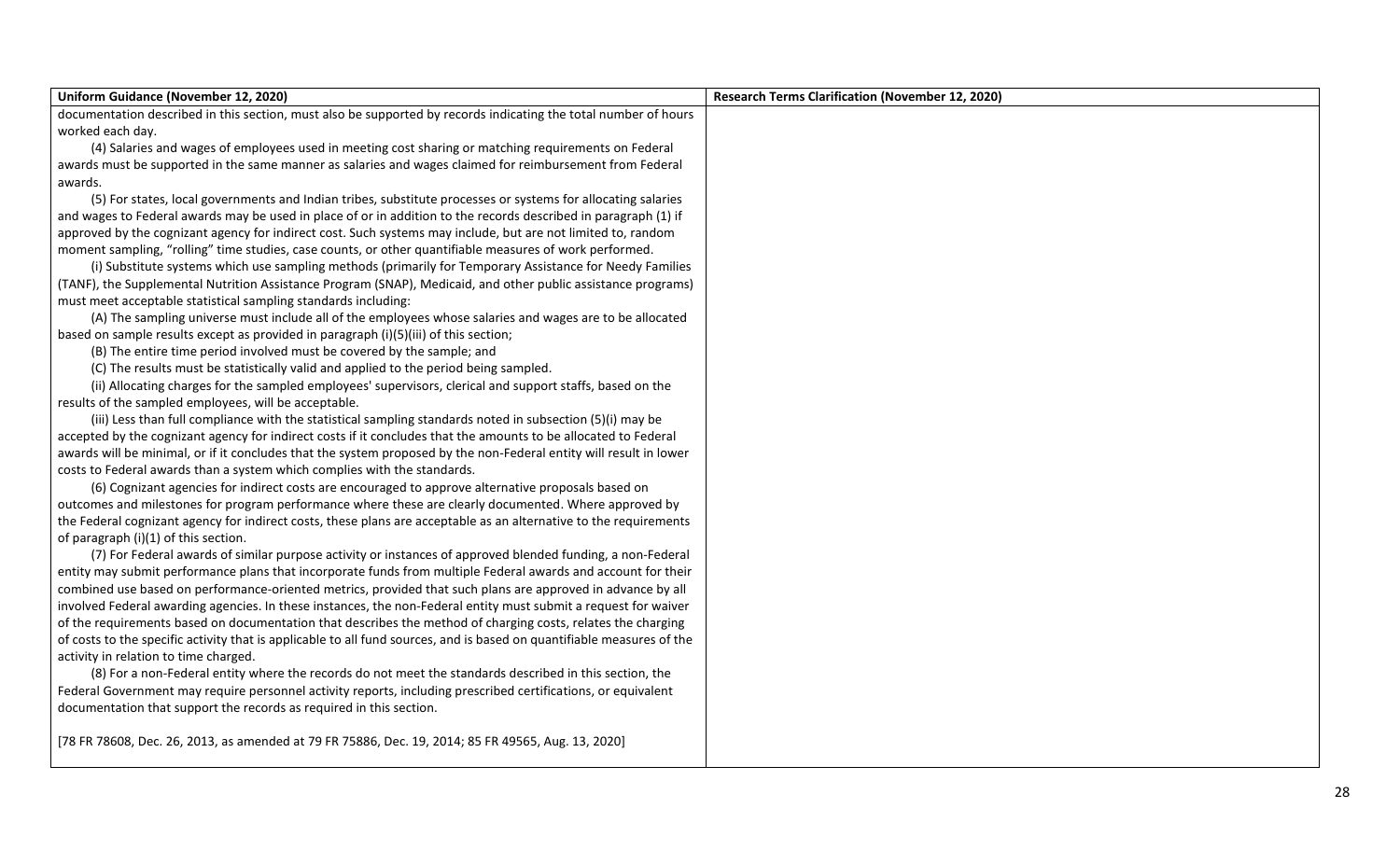| Uniform Guidance (November 12, 2020)                                                                               | <b>Research Terms Clarification (November 12, 2020)</b>                                               |
|--------------------------------------------------------------------------------------------------------------------|-------------------------------------------------------------------------------------------------------|
| §200.439 Equipment and other capital expenditures.                                                                 | §200.439 Equipment and other capital expenditures.                                                    |
| (a) See §200.1 for the definitions of capital expenditures, equipment, special purpose equipment, general          | Unless otherwise specified in the Agency-Specific Requirements:                                       |
| purpose equipment, acquisition cost, and capital assets.                                                           |                                                                                                       |
| (b) The following rules of allowability must apply to equipment and other capital expenditures:                    | (2) The requirement to obtain prior approval for special purpose equipment over \$5,000 is waived.    |
| (1) Capital expenditures for general purpose equipment, buildings, and land are unallowable as direct              | (3) Capital expenditures for improvements to land or buildings which materially increase their value  |
| charges, except with the prior written approval of the Federal awarding agency or pass-through entity.             | or useful life are unallowable as a direct cost except with the prior written approval of the Federal |
| (2) Capital expenditures for special purpose equipment are allowable as direct costs, provided that items          | awarding agency, or pass-through entity.                                                              |
| with a unit cost of \$5,000 or more have the prior written approval of the Federal awarding agency or pass-        | See §200.407 regarding prior written approvals for Equipment and other capital expenditures.          |
| through entity.                                                                                                    |                                                                                                       |
| (3) Capital expenditures for improvements to land, buildings, or equipment which materially increase their         |                                                                                                       |
| value or useful life are unallowable as a direct cost except with the prior written approval of the Federal        |                                                                                                       |
| awarding agency, or pass-through entity. See §200.436, for rules on the allowability of depreciation on buildings, |                                                                                                       |
| capital improvements, and equipment. See also §200.465.                                                            |                                                                                                       |
| (4) When approved as a direct charge pursuant to paragraphs (b)(1) through (3) of this section, capital            |                                                                                                       |
| expenditures will be charged in the period in which the expenditure is incurred, or as otherwise determined        |                                                                                                       |
| appropriate and negotiated with the Federal awarding agency.                                                       |                                                                                                       |
| (5) The unamortized portion of any equipment written off as a result of a change in capitalization levels may      |                                                                                                       |
| be recovered by continuing to claim the otherwise allowable depreciation on the equipment, or by amortizing        |                                                                                                       |
| the amount to be written off over a period of years negotiated with the Federal cognizant agency for indirect      |                                                                                                       |
| cost.                                                                                                              |                                                                                                       |
| (6) Cost of equipment disposal. If the non-Federal entity is instructed by the Federal awarding agency to          |                                                                                                       |
| otherwise dispose of or transfer the equipment the costs of such disposal or transfer are allowable.               |                                                                                                       |
| (7) Equipment and other capital expenditures are unallowable as indirect costs. See §200.436.                      |                                                                                                       |
| [78 FR 78608, Dec. 26, 2013, as amended at 79 FR 75886, Dec. 19, 2014; 85 FR 49568, Aug. 13, 2020]                 |                                                                                                       |
| §200.447 Insurance and indemnification.                                                                            | §200.447 Insurance and indemnification.                                                               |
|                                                                                                                    |                                                                                                       |
| (a) Costs of insurance required or approved and maintained, pursuant to the Federal award, are allowable.          | See §200.407 regarding prior written approvals for Insurance and Indemnification.                     |
| (b) Costs of other insurance in connection with the general conduct of activities are allowable subject to         |                                                                                                       |
| the following limitations:                                                                                         |                                                                                                       |
| (1) Types and extent and cost of coverage are in accordance with the non-Federal entity's policy and sound         |                                                                                                       |
| business practice.                                                                                                 |                                                                                                       |
| (2) Costs of insurance or of contributions to any reserve covering the risk of loss of, or damage to, Federal      |                                                                                                       |
| Government property are unallowable except to the extent that the Federal awarding agency has specifically         |                                                                                                       |
| required or approved such costs.                                                                                   |                                                                                                       |
| (3) Costs allowed for business interruption or other similar insurance must exclude coverage of                    |                                                                                                       |
| management fees.                                                                                                   |                                                                                                       |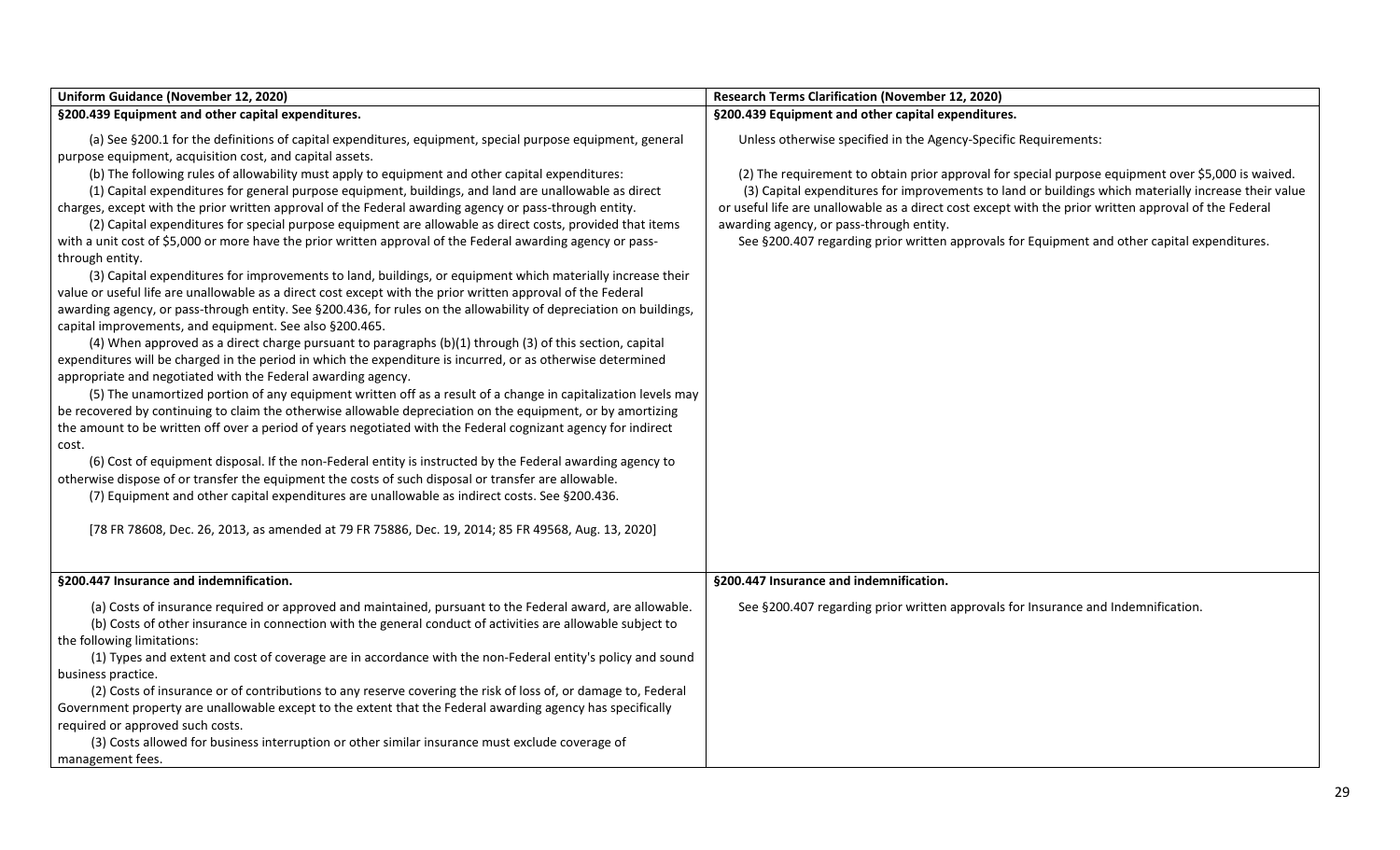| Uniform Guidance (November 12, 2020)                                                                                | <b>Research Terms Clarification (November 12, 2020)</b> |
|---------------------------------------------------------------------------------------------------------------------|---------------------------------------------------------|
| (4) Costs of insurance on the lives of trustees, officers, or other employees holding positions of similar          |                                                         |
| responsibilities are allowable only to the extent that the insurance represents additional compensation (see        |                                                         |
| §200.431). The cost of such insurance when the non-Federal entity is identified as the beneficiary is unallowable.  |                                                         |
| (5) Insurance against defects. Costs of insurance with respect to any costs incurred to correct defects in the      |                                                         |
| non-Federal entity's materials or workmanship are unallowable.                                                      |                                                         |
| (6) Medical liability (malpractice) insurance. Medical liability insurance is an allowable cost of Federal          |                                                         |
| research programs only to the extent that the Federal research programs involve human subjects or training of       |                                                         |
| participants in research techniques. Medical liability insurance costs must be treated as a direct cost and must be |                                                         |
| assigned to individual projects based on the manner in which the insurer allocates the risk to the population       |                                                         |
| covered by the insurance.                                                                                           |                                                         |
| (c) Actual losses which could have been covered by permissible insurance (through a self-insurance                  |                                                         |
| program or otherwise) are unallowable, unless expressly provided for in the Federal award. However, costs           |                                                         |
| incurred because of losses not covered under nominal deductible insurance coverage provided in keeping with         |                                                         |
| sound management practice, and minor losses not covered by insurance, such as spoilage, breakage, and               |                                                         |
| disappearance of small hand tools, which occur in the ordinary course of operations, are allowable.                 |                                                         |
| (d) Contributions to a reserve for certain self-insurance programs including workers' compensation,                 |                                                         |
| unemployment compensation, and severance pay are allowable subject to the following provisions:                     |                                                         |
| (1) The type of coverage and the extent of coverage and the rates and premiums would have been allowed              |                                                         |
| had insurance (including reinsurance) been purchased to cover the risks. However, provision for known or            |                                                         |
| reasonably estimated self-insured liabilities, which do not become payable for more than one year after the         |                                                         |
| provision is made, must not exceed the discounted present value of the liability. The rate used for discounting     |                                                         |
| the liability must be determined by giving consideration to such factors as the non-Federal entity's settlement     |                                                         |
| rate for those liabilities and its investment rate of return.                                                       |                                                         |
| (2) Earnings or investment income on reserves must be credited to those reserves.                                   |                                                         |
| (3)(i) Contributions to reserves must be based on sound actuarial principles using historical experience and        |                                                         |
| reasonable assumptions. Reserve levels must be analyzed and updated at least biennially for each major risk         |                                                         |
| being insured and take into account any reinsurance, coinsurance, etc. Reserve levels related to employee-          |                                                         |
| related coverages will normally be limited to the value of claims:                                                  |                                                         |
| (A) Submitted and adjudicated but not paid;                                                                         |                                                         |
| (B) Submitted but not adjudicated; and                                                                              |                                                         |
| (C) Incurred but not submitted.                                                                                     |                                                         |
| (ii) Reserve levels in excess of the amounts based on the above must be identified and justified in the cost        |                                                         |
| allocation plan or indirect cost rate proposal.                                                                     |                                                         |
| (4) Accounting records, actuarial studies, and cost allocations (or billings) must recognize any significant        |                                                         |
| differences due to types of insured risk and losses generated by the various insured activities or agencies of the  |                                                         |
| non-Federal entity. If individual departments or agencies of the non-Federal entity experience significantly        |                                                         |
| different levels of claims for a particular risk, those differences are to be recognized by the use of separate     |                                                         |
| allocations or other techniques resulting in an equitable allocation.                                               |                                                         |